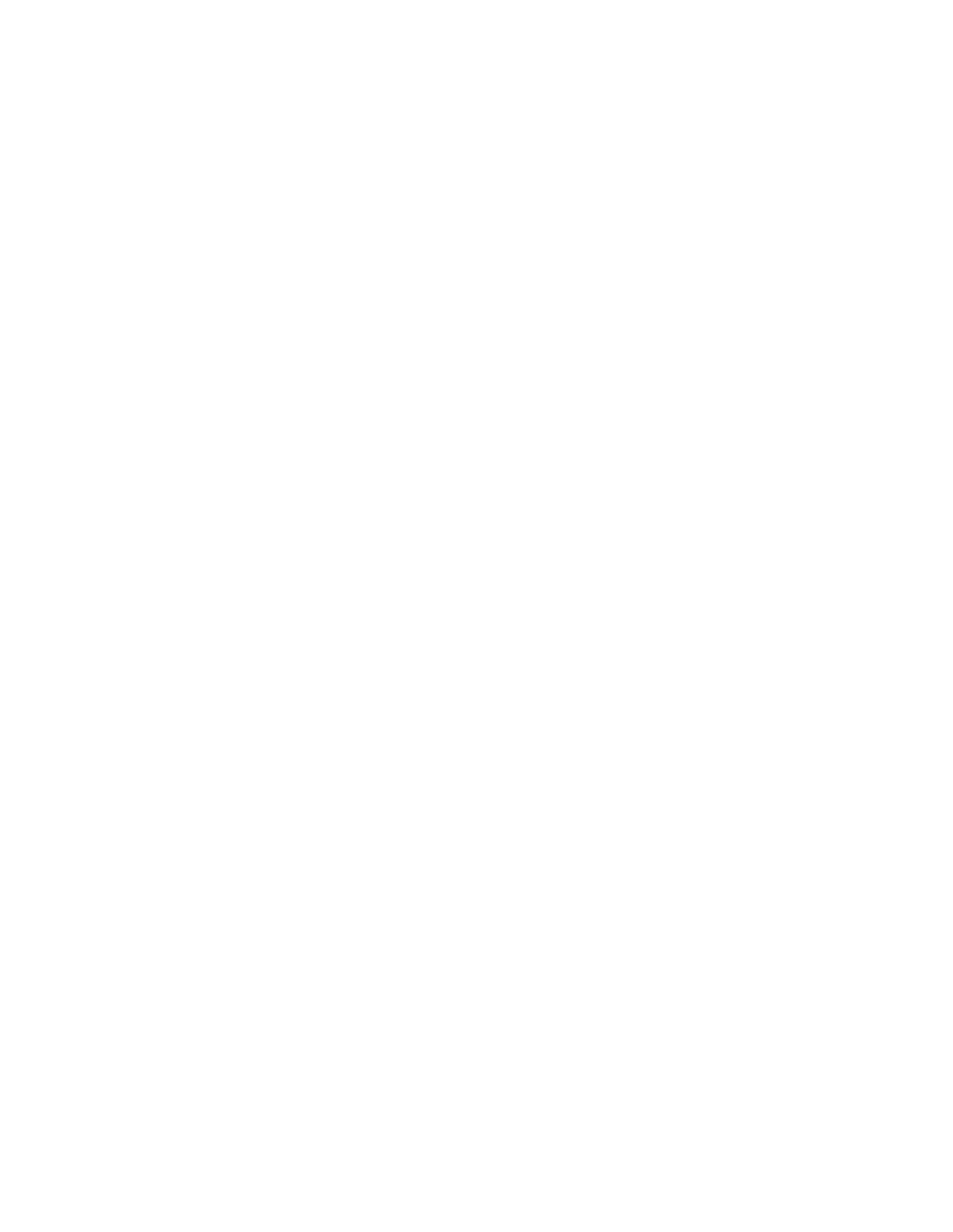## **Chapter 131. Floodplain Management Program**

| § 131-3. Basis for Establishing Special Flood Hazard Areas and      |  |
|---------------------------------------------------------------------|--|
|                                                                     |  |
|                                                                     |  |
|                                                                     |  |
|                                                                     |  |
|                                                                     |  |
|                                                                     |  |
|                                                                     |  |
|                                                                     |  |
|                                                                     |  |
|                                                                     |  |
|                                                                     |  |
|                                                                     |  |
|                                                                     |  |
| § 131-17. Subdivision Proposals and Development Proposals 19        |  |
| § 131-18. Protection of Water Supply and Sanitary Sewage Systems 20 |  |
|                                                                     |  |
|                                                                     |  |
|                                                                     |  |
|                                                                     |  |
|                                                                     |  |
|                                                                     |  |
|                                                                     |  |
|                                                                     |  |
|                                                                     |  |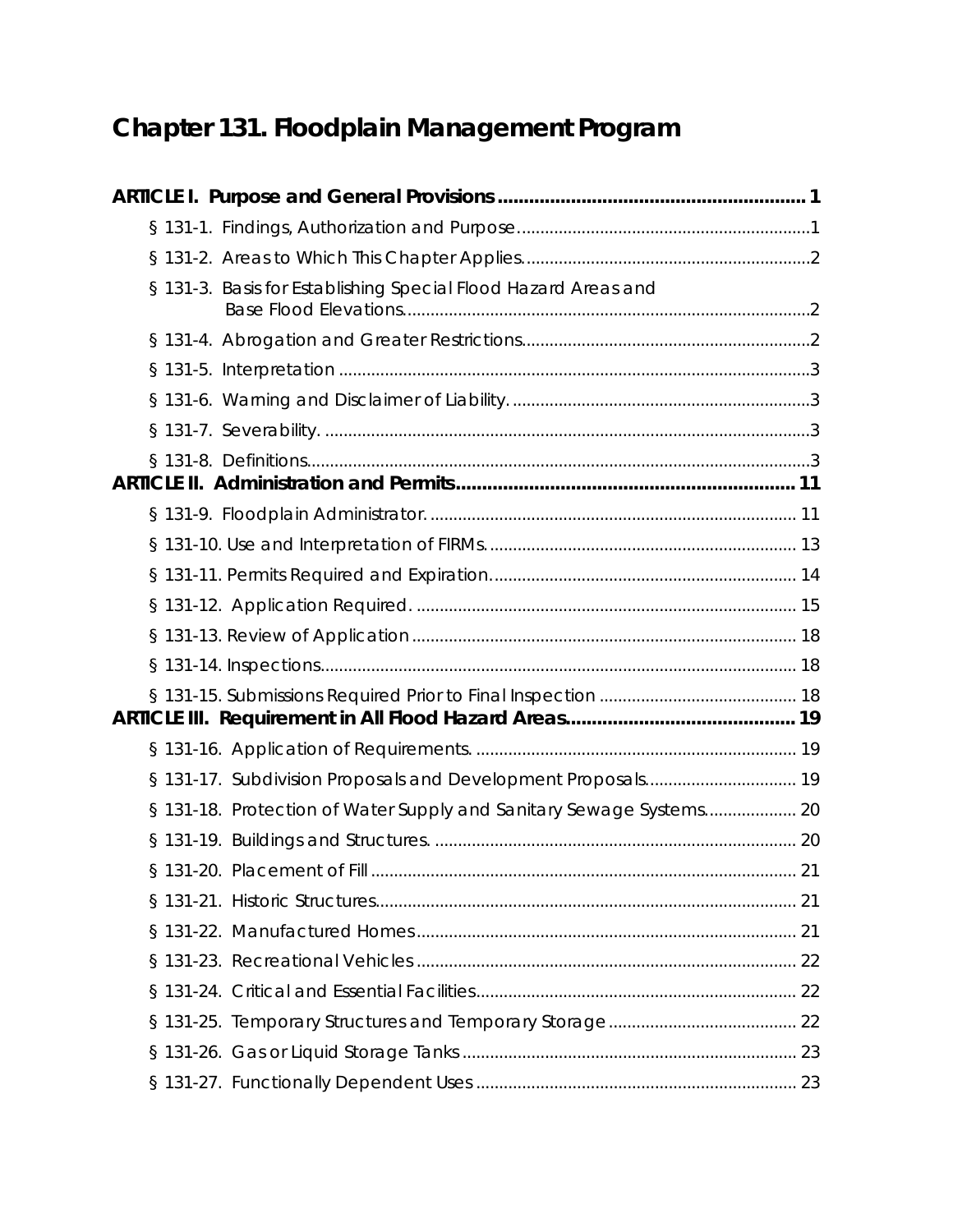| ARTICLE IV. Requirements in Flood Hazard Areas (A Zones) That Are Not  |  |
|------------------------------------------------------------------------|--|
|                                                                        |  |
|                                                                        |  |
| § 131-30. Development that Affects Flood-Carrying Capacity of Nontidal |  |
| § 131-31. Residential Structures and Residential Portions of           |  |
| § 131-32. Nonresidential Structures and Nonresidential Portions of     |  |
|                                                                        |  |
|                                                                        |  |
| ARTICLE V. Requirements in Coastal High Hazard Areas (V Zones) and     |  |
|                                                                        |  |
|                                                                        |  |
|                                                                        |  |
|                                                                        |  |
|                                                                        |  |
|                                                                        |  |
|                                                                        |  |
|                                                                        |  |
|                                                                        |  |
|                                                                        |  |
|                                                                        |  |
|                                                                        |  |
|                                                                        |  |
| ARTICLE VIII. Subsequent Amendments and Effective Date36               |  |
|                                                                        |  |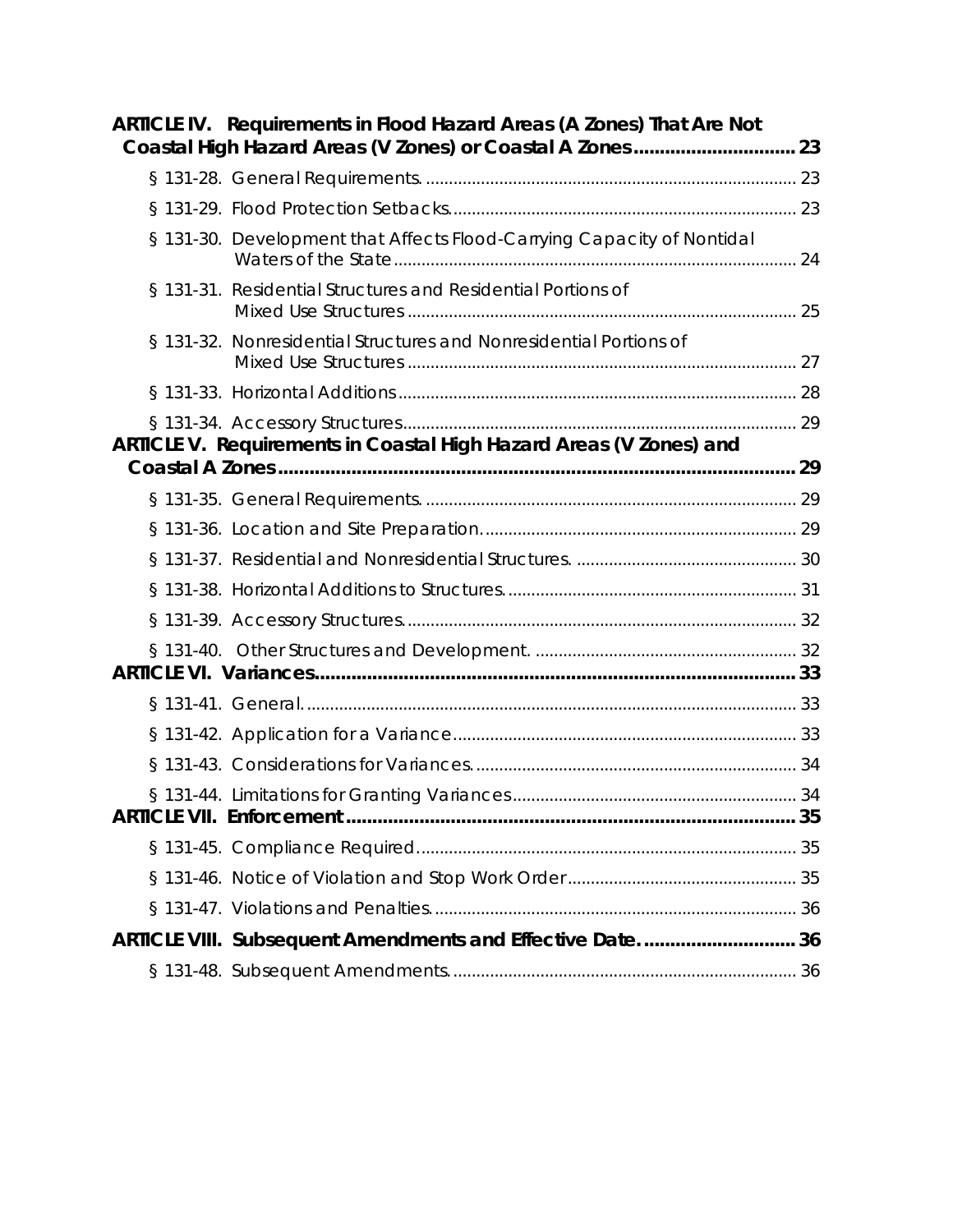### **Chapter 131. Floodplain Management Program**

\_\_\_\_\_\_\_\_\_\_\_\_\_\_\_\_\_\_\_\_\_\_\_\_\_\_\_\_\_\_\_\_\_\_\_\_\_\_\_\_\_\_\_\_\_\_\_\_\_\_\_\_\_\_\_\_\_\_\_\_\_\_\_\_\_\_\_\_\_\_\_\_\_\_\_\_\_\_\_\_\_\_\_\_\_

#### **ARTICLE I. Purpose and General Provisions.**

#### **§ 131-1. Findings, Authorization and Purpose.**

- A. Whereas:
	- (1) The Federal Emergency Management Agency has identified special flood hazard areas within the boundaries of Harford County, Maryland. Special flood hazard areas are subject to periodic inundation which may result in loss of life and property, health and safety hazards, disruption of commerce and governmental services, extraordinary public expenditures for flood protection and relief, and impairment of the tax base, all of which adversely affect the public health, safety and general welfare. Structures that are inadequately elevated, improperly floodproofed, or otherwise unprotected from flood damage also contribute to flood losses.
	- (2) Harford County, by resolution, agreed to meet the requirements of the National Flood Insurance Program and was accepted for participation in the program on March 2, 1983. As of that date, or as of March 2, 1983 the initial effective date of the Harford County Flood Insurance Rate Map, all development and new construction as defined herein, are to be compliant with this Chapter.
	- (3) The Maryland General Assembly, in Md. Code Ann., Land Use Article, Title 4, has established as policy of the State that the orderly development and use of land and structures requires comprehensive regulation through the implementation of planning and zoning control, and that planning and zoning controls shall be implemented by local government in order to, among other purposes, secure the public safety, promote health and general welfare, and promote the conservation of natural resources.
	- B. It is the purpose of these provisions to promote the public health, safety and general welfare, and to:
		- (1) Protect human life, health and welfare;
		- (2) Encourage the utilization of appropriate construction practices in order to prevent or minimize flood damage in the future;
		- (3) Minimize flooding of water supply and sanitary sewage disposal systems;
		- (4) Maintain natural drainage;
		- (5) Reduce financial burdens imposed on the community, its governmental units and its residents, by discouraging unwise design and construction of development in areas subject to flooding;
		- (6) Minimize the need for rescue and relief efforts associated with flooding and generally undertaken at the expense of the general public;

\_\_\_\_\_\_\_\_\_\_\_\_\_\_\_\_\_\_\_\_\_\_\_\_\_\_\_\_\_\_\_\_\_\_\_\_\_\_\_\_\_\_\_\_\_\_\_\_\_\_\_\_\_\_\_\_\_\_\_\_\_\_\_\_\_\_\_\_\_\_\_\_\_\_\_\_\_\_\_\_\_\_\_\_

(7) Minimize prolonged business interruptions;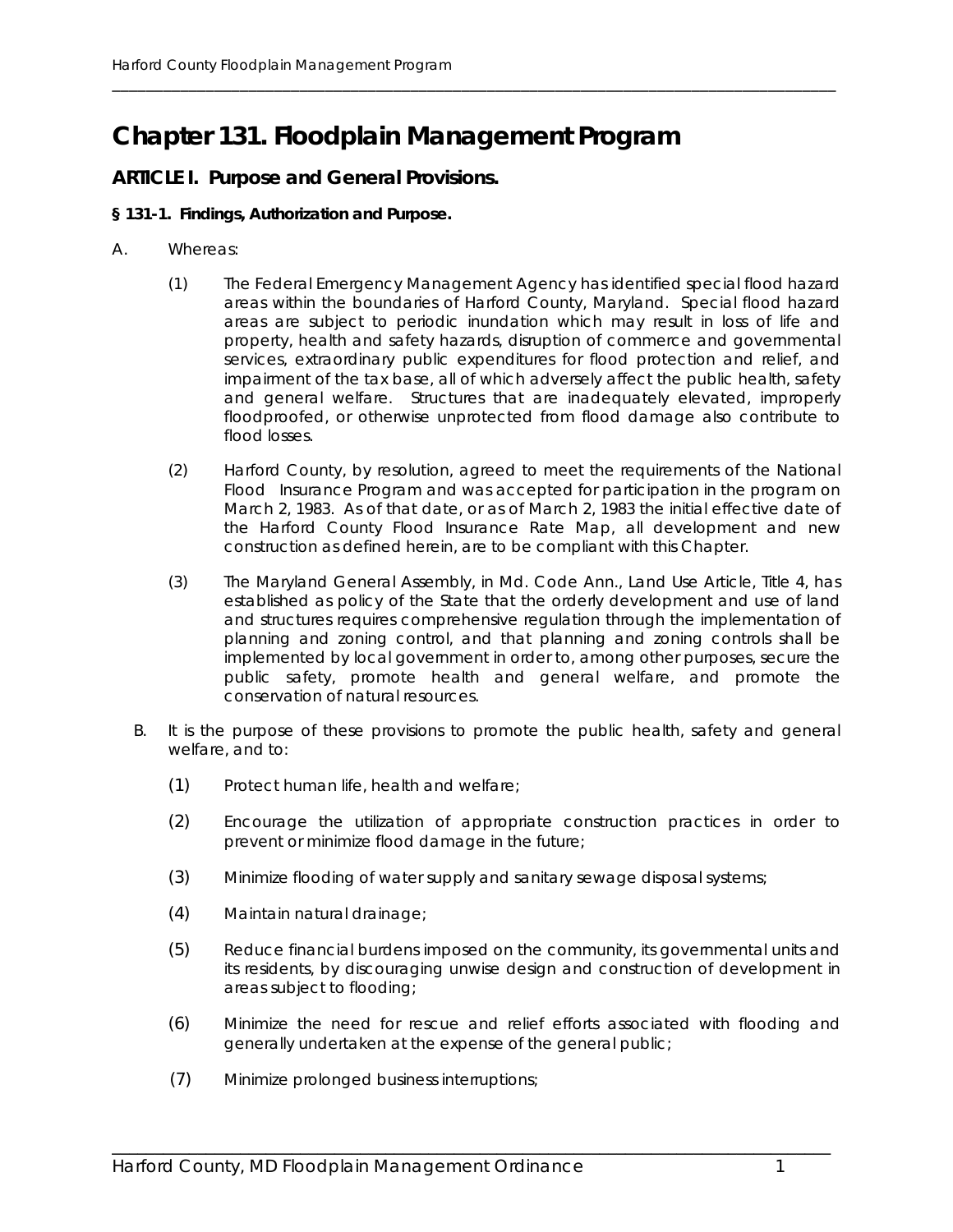(8) Minimize damage to public facilities and other utilities such as water and gas mains, electric, telephone and sewer lines, streets and bridges;

\_\_\_\_\_\_\_\_\_\_\_\_\_\_\_\_\_\_\_\_\_\_\_\_\_\_\_\_\_\_\_\_\_\_\_\_\_\_\_\_\_\_\_\_\_\_\_\_\_\_\_\_\_\_\_\_\_\_\_\_\_\_\_\_\_\_\_\_\_\_\_\_\_\_\_\_\_\_\_\_\_\_\_\_\_

- (9) Reinforce that those who build in and occupy special flood hazard areas should assume responsibility for their actions;
- (10) Minimize the impact of development on adjacent properties within and near flood-prone areas;
- (11) Provide that the flood storage and conveyance functions of floodplains are maintained;
- (12) Minimize the impact of development on the natural and beneficial functions of floodplains;
- (13) Prevent floodplain uses that are either hazardous or environmentally incompatible; and
- (14) Meet community participation requirements of the National Flood Insurance Program as set forth in the Code of Federal Regulations (CFR) at 44 CFR Section 59.22.

#### **§ 131-2. Areas to Which This Chapter Applies.**

This Chapter shall apply to all special flood hazard areas within the jurisdiction of the Harford County and identified in Section 131-3.

#### **§ 131-3. Basis for Establishing Special Flood Hazard Areas and Base Flood Elevations.**

- A. For the purposes of this Chapter, the minimum basis for establishing special flood hazard areas and base flood elevations is the Flood Insurance Study for Harford County, Maryland And Incorporated Areas dated April 19, 2016, or the most recent revision thereof, and the accompanying Flood Insurance Rate Map(s) and all subsequent amendments and revisions to the FIRMs. The FIS and FIRMs are retained on file and available to the public at the Department of Planning and Zoning.
- B. Where field surveyed topography or digital topography indicates that ground elevations are below the closest applicable base flood elevation, even in areas not delineated as a special flood hazard on the FIRM, the area shall be considered as special flood hazard area.
- C. To establish base flood elevations in special flood hazard areas that do not have such elevations shown on the FIRM, the Floodplain Administrator may provide the best available data for base flood elevations, may require the applicant to obtain available information from Federal, State or other sources, or may require the applicant to establish special flood hazard areas and base flood elevations as set forth in Section 131-10, Section 131-11, and Section 131-12 of this Chapter.

#### **§ 131-4. Abrogation and Greater Restrictions.**

These provisions are not intended to repeal or abrogate any existing laws or regulations, including subdivision regulations, zoning laws, building codes, or any existing easements, covenants, or deed restrictions. In the event of a conflict between these provisions and any other law, the more restrictive shall govern.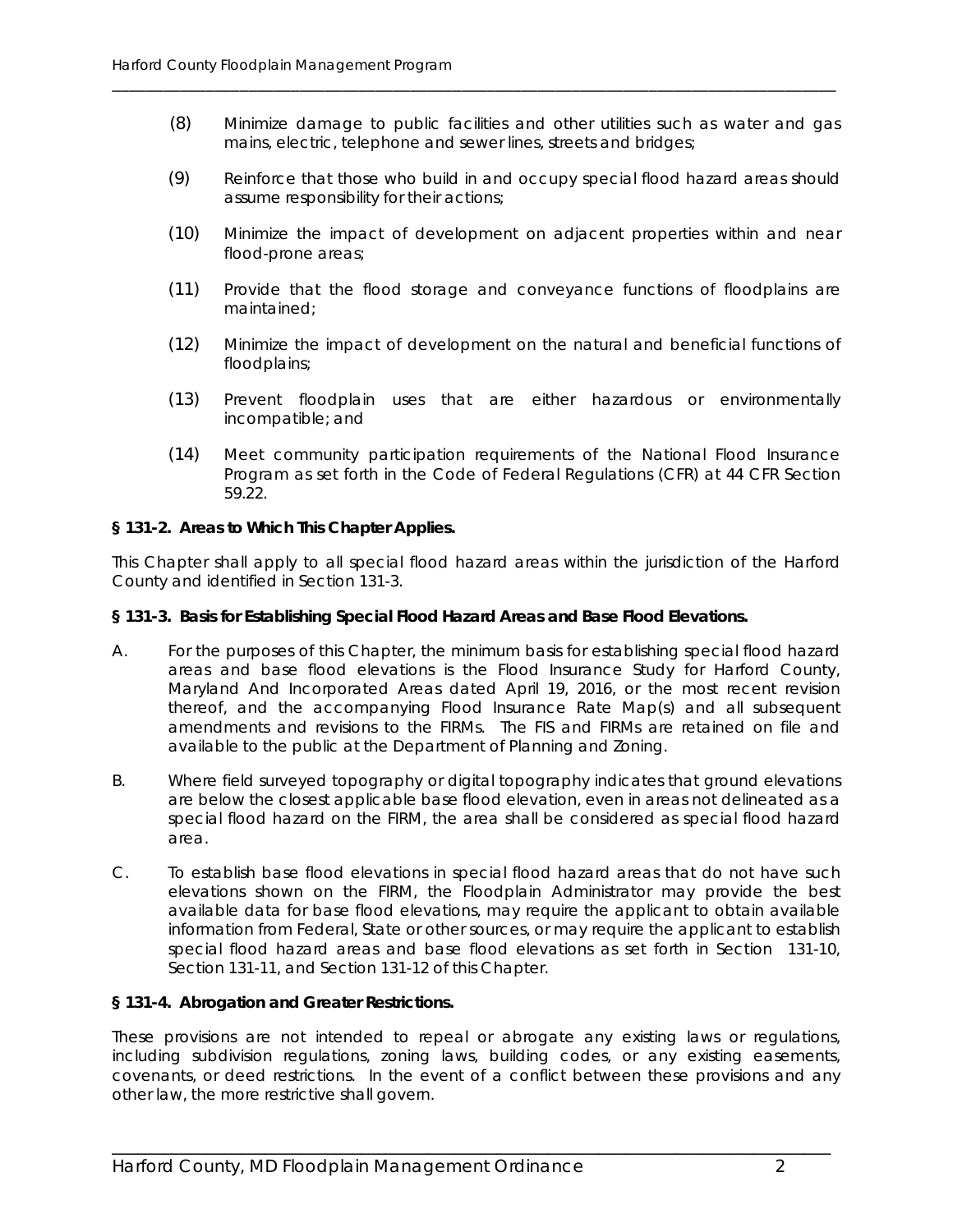#### **§ 131-5. Interpretation.**

In the interpretation and application of this Chapter, all provisions shall be:

- A. Considered as minimum requirements;
- B. Liberally construed in favor of the governing body; and,
- C. Deemed neither to limit nor repeal any other powers granted under State statutes.

Notes referencing publications of the Federal Emergency Management Agency refer to the most recent edition of those publications, are intended only as guidance, and do not bind or alter the authority of the Floodplain Administrator to interpret and apply these provisions.

\_\_\_\_\_\_\_\_\_\_\_\_\_\_\_\_\_\_\_\_\_\_\_\_\_\_\_\_\_\_\_\_\_\_\_\_\_\_\_\_\_\_\_\_\_\_\_\_\_\_\_\_\_\_\_\_\_\_\_\_\_\_\_\_\_\_\_\_\_\_\_\_\_\_\_\_\_\_\_\_\_\_\_\_\_

#### **§ 131-6. Warning and Disclaimer of Liability.**

- A. The degree of flood protection required by this Chapter is considered reasonable for regulatory purposes and is based on scientific and engineering considerations. Larger floods can and will occur, and flood heights may be increased by man-made or natural causes. These provisions do not imply that land outside of the special flood hazard areas or uses that are permitted within such areas will be free from flooding or flood damage.
- B. These provisions shall not create liability on the part of Harford County, any agent, officer or employee thereof, the Maryland Department of the Environment (MDE) or the Federal Emergency Management Agency (FEMA), for any flood damage that results from reliance on these provisions or any administrative decision lawfully made hereunder.

#### **§ 131-7. Severability.**

Should any section or provision of this Chapter be declared by the courts to be unconstitutional or invalid, such decision shall not affect the validity of the provisions as a whole, or any part thereof other than the part so declared to be unconstitutional or invalid.

#### **§ 131-8. Definitions.**

Unless specifically defined below, words or phrases used in these provisions shall be interpreted to have the meaning they have in common usage and to give these provisions the most reasonable application.

ACCESSORY STRUCTURE: A building or structure on the same lot with, and of a nature customarily incidental and subordinate to, the principal structure. For the purposes of these regulations, an accessory structure shall be used solely for parking of vehicles and limited storage.

AGREEMENT TO SUBMIT AN ELEVATION CERTIFICATE: A form on which the applicant for a permit to construct a building or structure, to construct certain horizontal additions, to place or replace a manufactured home, to substantially improve a building, structure, or manufactured home, agrees to have an Elevation Certificate prepared by a licensed professional engineer or licensed professional surveyor, as specified by the Floodplain Administrator, and to submit the certificate:

- (1) At the time of application for a building permit; and
- (2) Upon placement of the lowest floor and prior to further vertical construction; and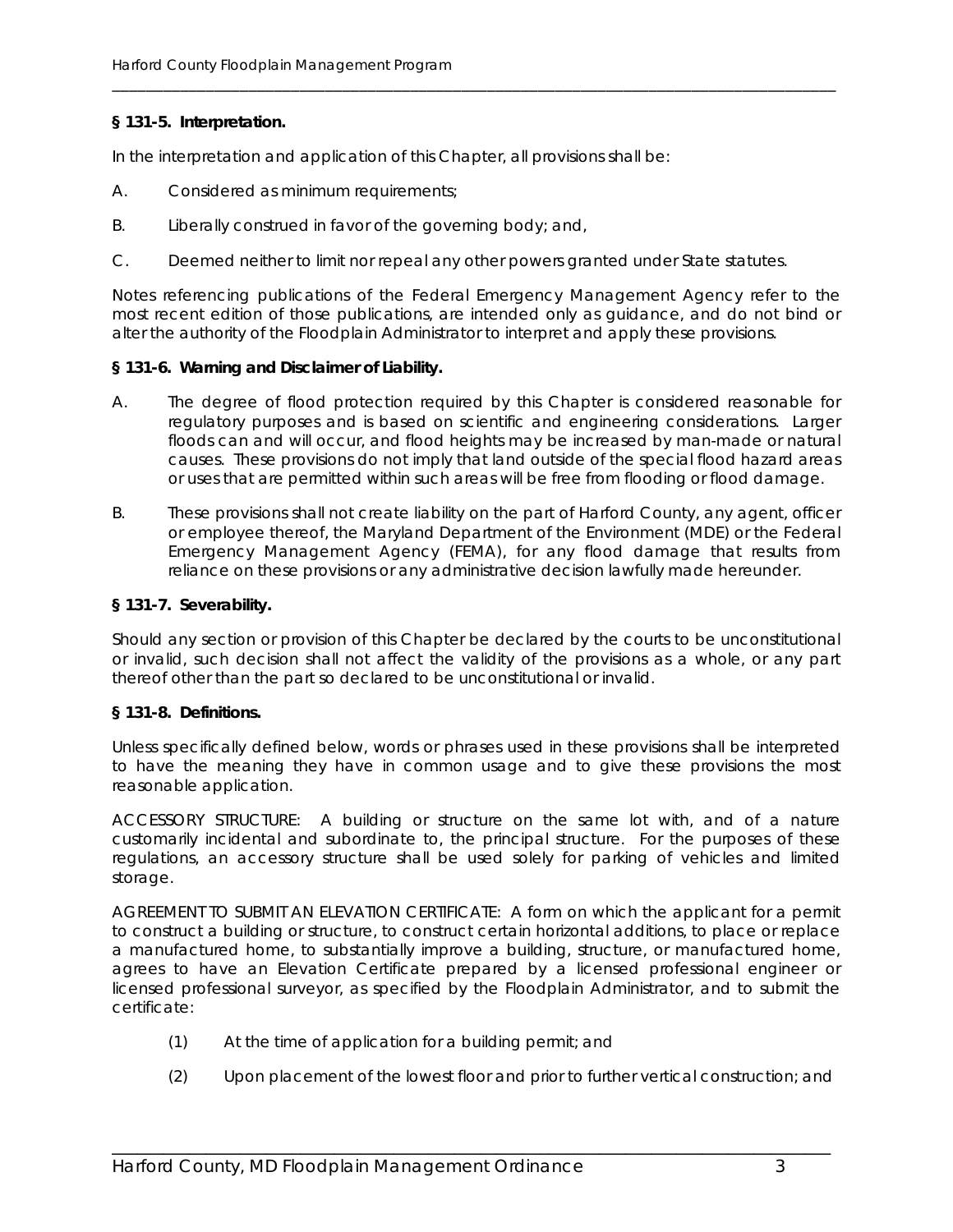(3) Prior to the final inspection and issuance of the Certificate of Occupancy.

\_\_\_\_\_\_\_\_\_\_\_\_\_\_\_\_\_\_\_\_\_\_\_\_\_\_\_\_\_\_\_\_\_\_\_\_\_\_\_\_\_\_\_\_\_\_\_\_\_\_\_\_\_\_\_\_\_\_\_\_\_\_\_\_\_\_\_\_\_\_\_\_\_\_\_\_\_\_\_\_\_\_\_\_\_

ALTERATION OF A WATERCOURSE: For the purpose of these provisions, alteration of a watercourse includes, but is not limited to widening, deepening or relocating the channel, including excavation or filling of the channel. Alteration of a watercourse does not include construction of a road, bridge, culvert, dam, or in-stream pond unless the channel is proposed to be realigned or relocated as part of such construction.

AREA OF SHALLOW FLOODING: A designated Zone AO on the Flood Insurance Rate Map with a 1-percent annual chance or greater of flooding to an average depth of one to three feet where a clearly defined channel does not exist, where the path of flooding is unpredictable, and where velocity flow may be evident; such flooding is characterized by ponding or sheet flow.

BASE BUILDING: The building to which an addition is being added. This term is used in provisions relating to additions.

BASE FLOOD: The flood having a one-percent chance of being equaled or exceeded in any given year; the base flood also is referred to as the 1-percent annual chance (100-year) flood.

BASE FLOOD ELEVATION: The water surface elevation of the base flood in relation to the datum specified on the community's Flood Insurance Rate Map. In areas of shallow flooding, the base flood elevation is the highest adjacent natural grade elevation plus the depth number specified in feet on the Flood Insurance Rate Map, or at least four (4) feet if the depth number is not specified.

BASEMENT: Any area of the building having its floor subgrade (below ground level) on all sides.

BUILDING CODE(S): The effective Maryland Building Performance Standards (COMAR 05.02.07), including the building code, residential code, and existing building code.

CERTIFICATE OF OCCUPANCY: The official form used by Harford County certifying that the structure has been built consistent with approved plans, meets code requirements and may be legally inhabited or used for the intended purposes.

COASTAL A ZONE: An area within a special flood hazard area, landward of a coastal high hazard area (V Zone) or landward of a shoreline without a mapped coastal high hazard area, in which the principal source(s) of flooding are astronomical tides and storm surges, and in which, during base flood conditions, the potential exists for breaking waves with heights greater than or equal to 1.5 feet. The inland limit of the Coastal A Zone may be delineated on FIRMs as the Limit of Moderate Wave Action (LiMWA).

COASTAL HIGH HAZARD AREA: An area of special flood hazard extending from offshore to the inland limit of a primary frontal dune along an open coast and any other area subject to high velocity wave action from storms. Coastal high hazard areas also are referred to as "V Zones" and are designated on FIRMs as zones VE or V1-30.

COMMUNITY: A political subdivision of the State of Maryland (county, city or town) that has authority to adopt and enforce floodplain management regulations within its jurisdictional boundaries.

CRITICAL AND ESSENTIAL FACILITIES: Buildings and other structures that are intended to remain operational in the event of extreme environmental loading from flood, wind, snow or earthquakes. [Note: See Maryland Building Performance Standards, Sec. 1602 and Table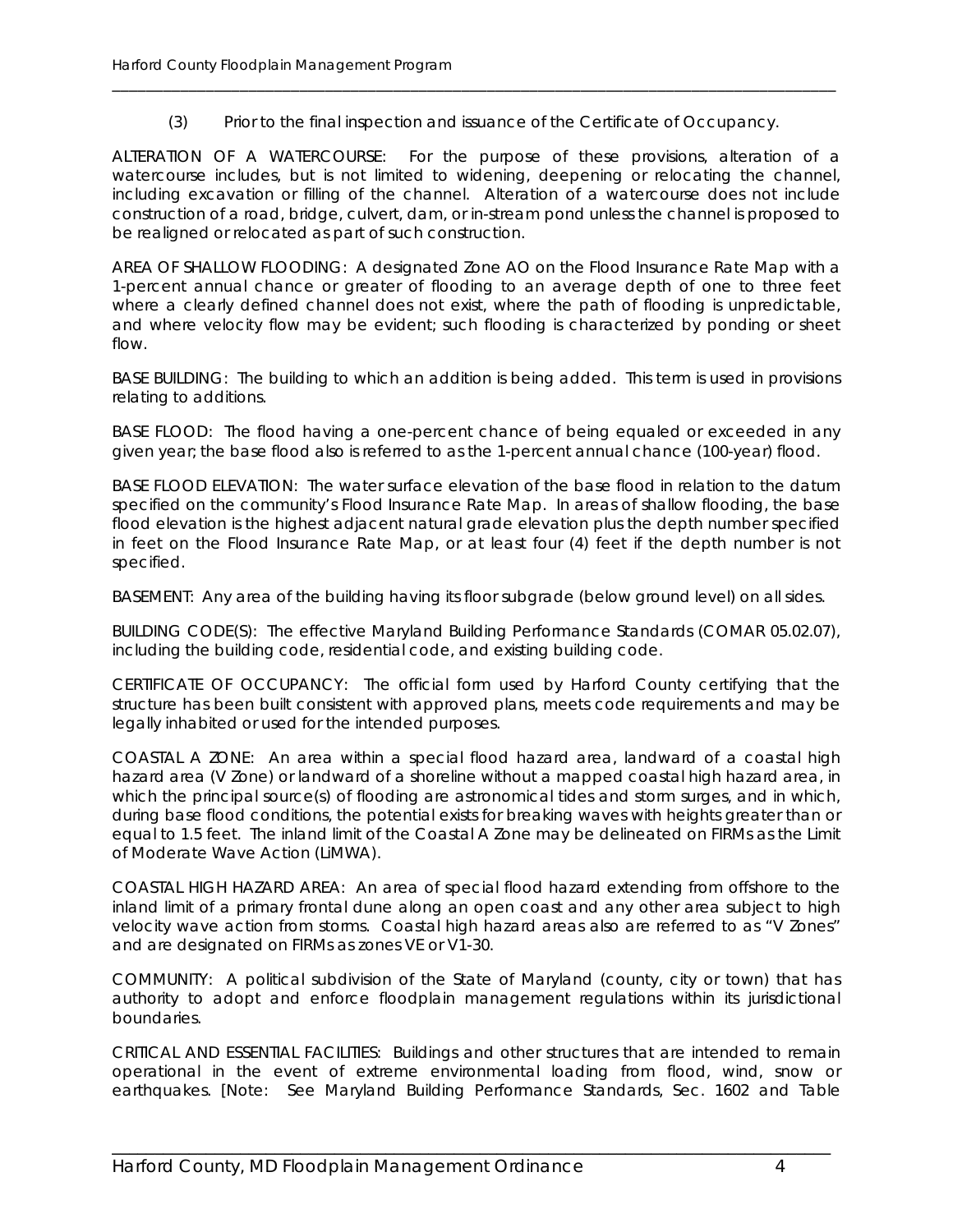1604.5.] Critical and essential facilities typically include hospitals, fire stations, police stations, storage of critical records, facilities that handle or store hazardous materials, and similar facilities.

\_\_\_\_\_\_\_\_\_\_\_\_\_\_\_\_\_\_\_\_\_\_\_\_\_\_\_\_\_\_\_\_\_\_\_\_\_\_\_\_\_\_\_\_\_\_\_\_\_\_\_\_\_\_\_\_\_\_\_\_\_\_\_\_\_\_\_\_\_\_\_\_\_\_\_\_\_\_\_\_\_\_\_\_\_

DECLARATION OF LAND RESTRICTION (NONCONVERSION AGREEMENT): A form signed by the owner to agree not to convert or modify in any manner that is inconsistent with the terms of the permit and these provisions, certain enclosures below the lowest floor of elevated buildings and certain accessory structures. The form requires the owner to record it on the property deed to inform future owners of the restrictions.

DEVELOPMENT: Any manmade change to improved or unimproved real estate, including but not limited to buildings or other structures, placement of manufactured homes, mining, dredging, filling, grading, paving, excavation or drilling operations or storage of equipment or materials.

DIRECTOR: The Director of the Department of Planning and Zoning.

DIRECTORS: The Directors of Planning and Zoning, Public Works and Inspections, Licenses and Permits.

ELEVATION CERTIFICATE: FEMA form on which surveyed elevations and other data pertinent to a property and a building are identified and which shall be completed by a licensed professional land surveyor or a licensed professional engineer, as specified by the Floodplain Administrator. When used to document the height above grade of buildings in special flood hazard areas for which base flood elevation data are not available, the Elevation Certificate shall be completed in accordance with the instructions issued by FEMA. [Note: FEMA Form 086-0-33 and instructions are available online at http://www.fema.gov/library/viewRecord.do?id=1383.]

ENCLOSURE BELOW THE LOWEST FLOOR: An unfinished or flood-resistant enclosure that is located below an elevated building, is surrounded by walls on all sides, and is usable solely for parking of vehicles, building access or storage, in an area other than a basement area, provided that such enclosure is built in accordance with the applicable design requirements specified in these provisions. Also see "Lowest Floor."

FEDERAL EMERGENCY MANAGEMENT AGENCY (FEMA): The Federal agency with the overall responsibility for administering the National Flood Insurance Program.

FLOOD OR FLOODING: A general and temporary condition of partial or complete inundation of normally dry land areas from:

- (1) The overflow of inland or tidal waters, and/or
- (2) The unusual and rapid accumulation or runoff of surface waters from any source.

FLOOD DAMAGE-RESISTANT MATERIALS: Any construction material that is capable of withstanding direct and prolonged contact with floodwaters without sustaining any damage that requires more than cosmetic repair. [Note: See NFIP Technical Bulletin #2, "Flood Damage-Resistant Materials Requirements."]

FLOOD INSURANCE RATE MAP (FIRM): An official map on which the Federal Emergency Management Agency has delineated special flood hazard areas to indicate the magnitude and nature of flood hazards, to designate applicable flood zones, and to delineate floodways, if applicable. FIRMs that have been prepared in digital format or converted to digital format are referred to as Digital FIRMs (DFIRM).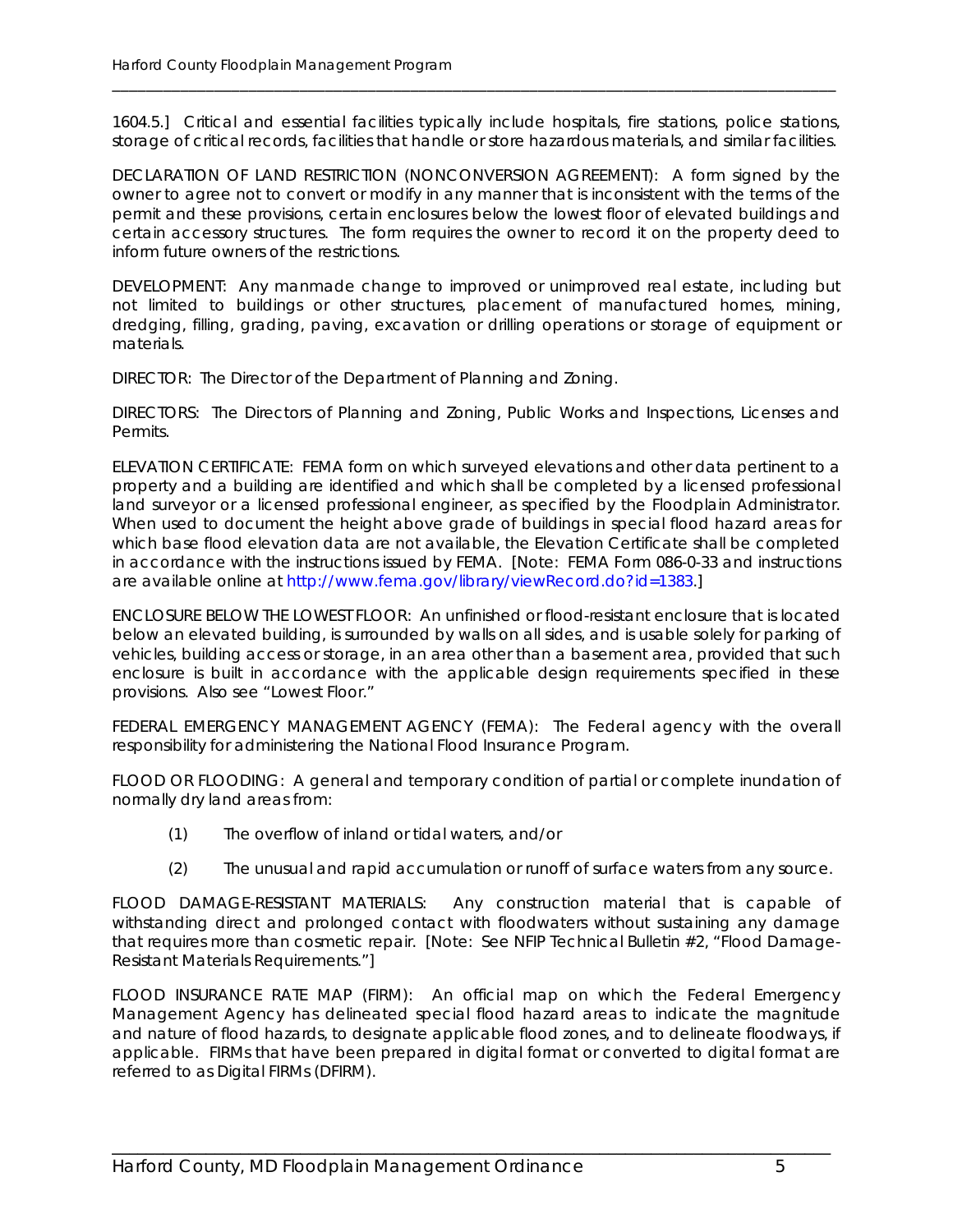FLOOD INSURANCE STUDY (FIS): The official report in which the Federal Emergency Management Agency has provided flood profiles, floodway information, and the water surface elevations.

\_\_\_\_\_\_\_\_\_\_\_\_\_\_\_\_\_\_\_\_\_\_\_\_\_\_\_\_\_\_\_\_\_\_\_\_\_\_\_\_\_\_\_\_\_\_\_\_\_\_\_\_\_\_\_\_\_\_\_\_\_\_\_\_\_\_\_\_\_\_\_\_\_\_\_\_\_\_\_\_\_\_\_\_\_

FLOOD OPENING: A flood opening (non-engineered) is an opening that is used to meet the prescriptive requirement of 1 square inch of net open area for every square foot of enclosed area. An engineered flood opening is an opening that is designed and certified by a licensed professional engineer or licensed architect as meeting certain performance characteristics, including providing automatic entry and exit of floodwaters; this certification requirement may be satisfied by an individual certification for a specific structure or issuance of an Evaluation Report by the ICC Evaluation Service, Inc. [Note: See NFIP Technical Bulletin #1, "Openings in Foundation Walls and Walls of Enclosures."]

FLOOD PROTECTION ELEVATION: The base flood elevation plus two (2) feet of freeboard. Freeboard is a factor of safety that compensates for uncertainty in factors that could contribute to flood heights greater than the height calculated for a selected size flood and floodway conditions, such as wave action, obstructed bridge openings, debris and ice jams, climate change, and the hydrologic effect of urbanization in a watershed.

FLOOD PROTECTION SETBACK: A distance measured perpendicular to the top of bank of a watercourse that delineates an area to be left undisturbed to minimize future flood damage and to recognize the potential for bank erosion. Along nontidal waters of the State, the flood protection setback is:

- (1) 100 feet, if the watercourse has special flood hazard areas shown on the FIRM, except where the setback extends beyond the boundary of the flood hazard area; or
- (2) 50 feet, if the watercourse does not have special flood hazard areas shown on the FIRM.

FLOOD ZONE**:** A designation for areas that are shown on Flood Insurance Rate Maps:

- (1) **Zone A:** Special flood hazard areas subject to inundation by the 1-percent annual chance (100-year) flood; base flood elevations are not determined.
- (2) **Zone AE and Zone A1-30:** Special flood hazard areas subject to inundation by the 1-percent annual chance (100-year) flood; base flood elevations are determined; floodways may or may not be determined. In areas subject to tidal flooding, the Limit of Moderate Wave Action may or may not be delineated.
- (3) **Zone AH and Zone AO:** Areas of shallow flooding, with flood depths of 1 to 3 feet (usually areas of ponding or sheet flow on sloping terrain), with or without BFEs or designated flood depths.
- (4) **Zone B and Zone X (shaded):** Areas subject to inundation by the 0.2-percent annual chance (500-year) flood; areas subject to the 1-percent annual chance (100-year) flood with average depths of less than 1 foot or with contributing drainage area less than 1 square mile; and areas protected from the base flood by levees.
- (5) **Zone C and Zone X (unshaded):** Areas outside of Zones designated A, AE, A1-30, AO, VE, V1-30, B, and X (shaded).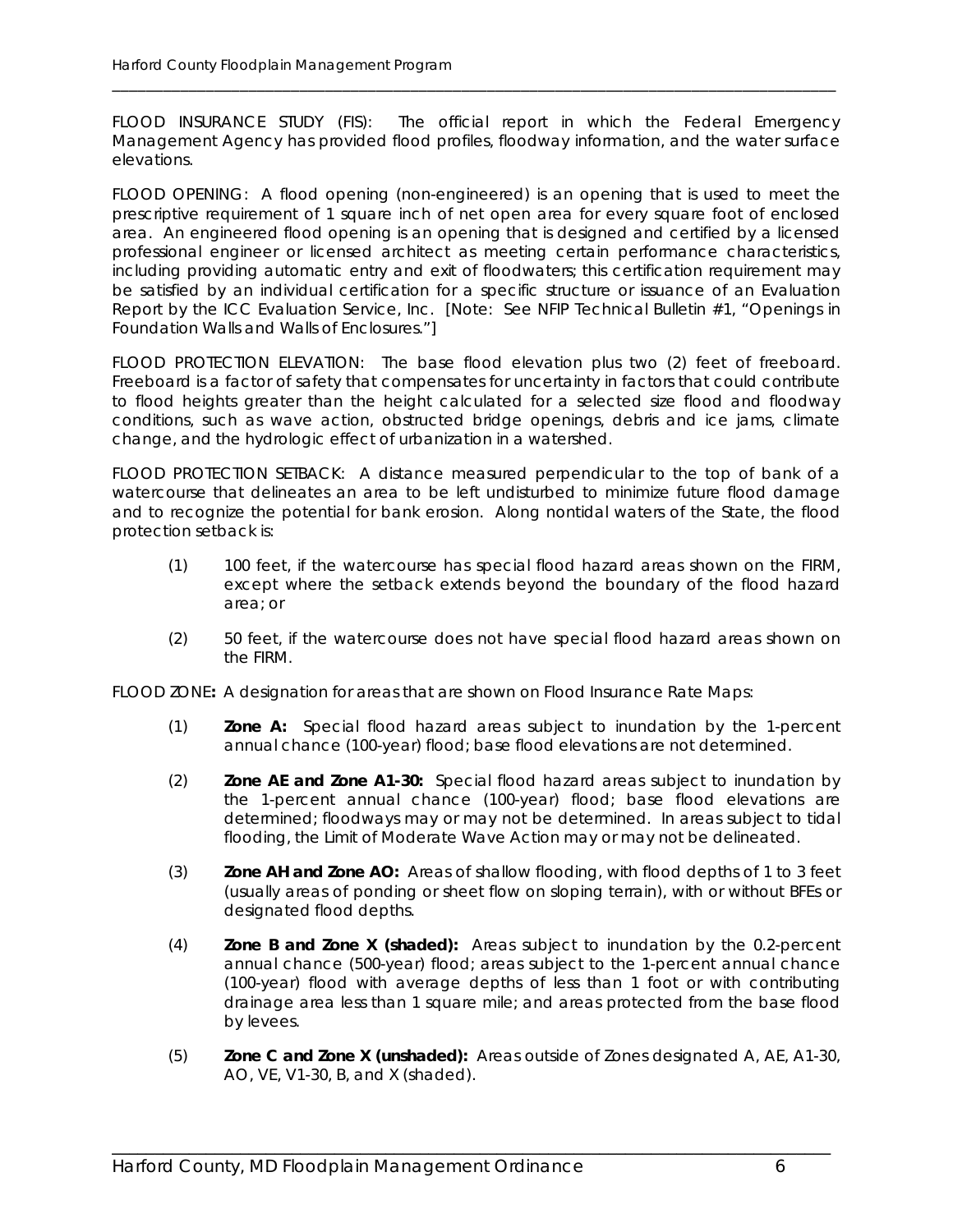(6) **Zone VE and Zone V1-30:** Special flood hazard areas subject to inundation by the 1-percent annual chance (100-year) flood and subject to high velocity wave action (also see coastal high hazard area).

FLOODPLAIN: Any land area susceptible to being inundated by water from any source (see definition of "Flood" or "Flooding").

\_\_\_\_\_\_\_\_\_\_\_\_\_\_\_\_\_\_\_\_\_\_\_\_\_\_\_\_\_\_\_\_\_\_\_\_\_\_\_\_\_\_\_\_\_\_\_\_\_\_\_\_\_\_\_\_\_\_\_\_\_\_\_\_\_\_\_\_\_\_\_\_\_\_\_\_\_\_\_\_\_\_\_\_\_

FLOODPROOFING OR FLOODPROOFED: Any combination of structural and nonstructural additions, changes, or adjustments to buildings or structures which reduce or eliminate flood damage to real estate or improved real property, water and sanitary facilities, structures and their contents, such that the buildings or structures are watertight with walls substantially impermeable to the passage of water and with structural components having the capability of resisting hydrostatic and hydrodynamic loads and effects of buoyancy. [Note: State regulations at COMAR 26.17.04.11(B)(7) do not allow new nonresidential buildings in nontidal waters of the State to be floodproofed.]

FLOODPROOFING CERTIFICATE: FEMA form that is to be completed, signed and sealed by a licensed professional engineer or licensed architect to certify that the design of floodproofing and proposed methods of construction are in accordance with the applicable requirements of Section 131-32B. of these provisions. [Note: FEMA Form 086-0-34 is available online at http://www.fema.gov/library/viewRecord.do?id=1600.]

FLOODWAY: The channel of a river or other watercourse and the adjacent land areas that must be reserved in order to pass the base flood discharge such that the cumulative increase in the water surface elevation of the base flood discharge is no more than a designated height. When shown on a FIRM, the floodway is referred to as the "designated floodway."

FREE-OF-OBSTRUCTION: A term that describes open foundations (pilings, columns, or piers) without attached elements or foundation components that would obstruct the free passage of floodwaters and waves beneath structures that are elevated on such foundations. [Note: See NFIP Technical Bulletin #5, "Free-of-Obstruction Requirements."]

FUNCTIONALLY DEPENDENT USE: A use which cannot perform its intended purpose unless it is located or carried out in close proximity to water; the term includes only docking facilities, port facilities that are necessary for the loading and unloading of cargo or passengers, and ship building and ship repair facilities, but does not include long-term storage or related manufacturing facilities.

HIGHEST ADJACENT GRADE: The highest natural elevation of the ground surface, prior to construction, next to the proposed foundation of a structure.

HISTORIC STRUCTURE: Any structure that is:

- (1) Individually listed in the National Register of Historic Places (a listing maintained by the U.S. Department of Interior) or preliminarily determined by the Secretary of the Interior as meeting the requirements for individual listings on the National Register;
- (2) Certified or preliminarily determined by the Secretary of the Interior as contributing to the historical significance of a registered historic district or a district preliminarily determined by the Secretary to qualify as a registered historic district; or

\_\_\_\_\_\_\_\_\_\_\_\_\_\_\_\_\_\_\_\_\_\_\_\_\_\_\_\_\_\_\_\_\_\_\_\_\_\_\_\_\_\_\_\_\_\_\_\_\_\_\_\_\_\_\_\_\_\_\_\_\_\_\_\_\_\_\_\_\_\_\_\_\_\_\_\_\_\_\_\_\_\_\_\_

(3) Individually listed on the Maryland Register of Historic Places.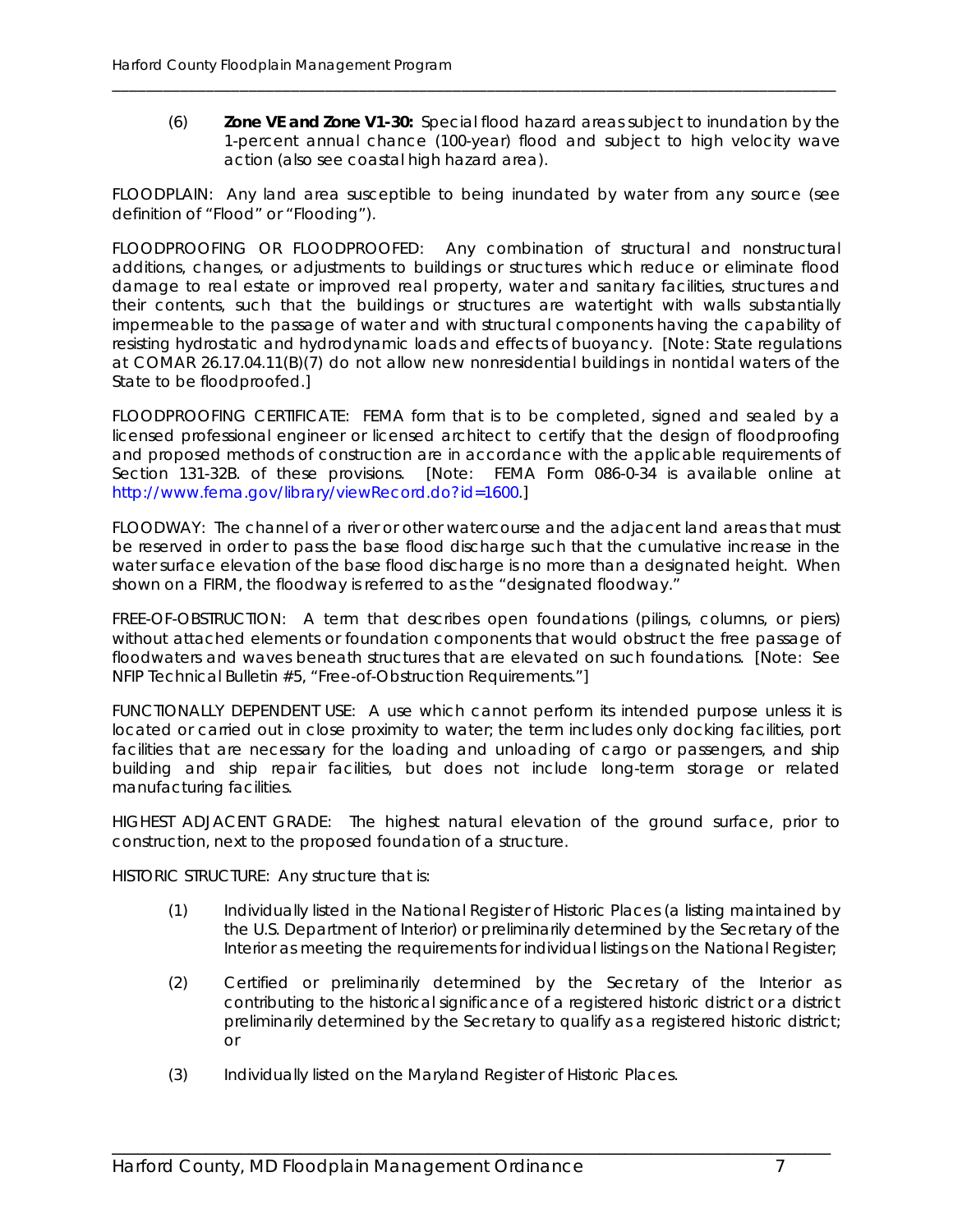HYDROLOGIC AND HYDRAULIC ENGINEERING ANALYSES: Analyses performed by a licensed professional engineer, in accordance with standard engineering practices that are accepted by the Maryland Department of the Environment (Nontidal Wetlands & Waterways) and FEMA, used to determine the base flood, other frequency floods, flood elevations, floodway information and boundaries, and flood profiles.

\_\_\_\_\_\_\_\_\_\_\_\_\_\_\_\_\_\_\_\_\_\_\_\_\_\_\_\_\_\_\_\_\_\_\_\_\_\_\_\_\_\_\_\_\_\_\_\_\_\_\_\_\_\_\_\_\_\_\_\_\_\_\_\_\_\_\_\_\_\_\_\_\_\_\_\_\_\_\_\_\_\_\_\_\_

LETTER OF MAP CHANGE (LOMC): A Letter of Map Change is an official FEMA determination, by letter, that amends or revises an effective Flood Insurance Rate Map or Flood Insurance Study. Letters of Map Change include:

- (1) **Letter of Map Amendment (LOMA):** An amendment based on technical data showing that a property was incorrectly included in a designated special flood hazard area. A LOMA amends the current effective Flood Insurance Rate Map and establishes that a specific property or structure is not located in a special flood hazard area.
- (2) **Letter of Map Revision (LOMR):** A revision based on technical data that may show changes to flood zones, flood elevations, floodplain and floodway delineations, and planimetric features. A Letter of Map Revision Based on Fill (LOMR-F), is a determination that a structure or parcel of land has been elevated by fill above the base flood elevation and is, therefore, no longer exposed to flooding associated with the base flood. In order to qualify for this determination, the fill must have been permitted and placed in accordance with the community's floodplain management regulations.
- (3) **Conditional Letter of Map Revision (CLOMR):** A formal review and comment as to whether a proposed flood protection project or other project complies with the minimum NFIP requirements for such projects with respect to delineation of special flood hazard areas. A Conditional Letter of Map Revision Based on Fill (CLOMR-F) is a determination that a parcel of land or proposed structure that will be elevated by fill would not be inundated by the base flood if fill is placed on the parcel as proposed or the structure is built as proposed. A CLOMR does not revise the effective Flood Insurance Rate Map or Flood Insurance Study; upon submission and approval of certified as-built documentation, a Letter of Map Revision may be issued by FEMA, to revise the effective FIRM.

LICENSED: As used in these regulations, licensed refers to professionals who are authorized to practice in the State of Maryland by issuance of licenses by the Maryland Board of Architects, Maryland Board of Professional Engineers, Maryland Board of Professional Land Surveyors, and the Maryland Real Estate Appraisers and Home Inspectors Commission.

LIMIT OF MODERATE WAVE ACTION (LiMWA): Inland limit of the area affected by waves greater than 1.5 feet during the base flood. Base flood conditions between the VE Zone and the LiMWA will be similar to, but less severe than those in the VE Zone.

LOWEST FLOOR: The lowest floor of the lowest enclosed area (including basement) of a building or structure; the floor of an enclosure below the lowest floor is not the lowest floor provided the enclosure is constructed in accordance with these regulations. The lowest floor of a manufactured home is the bottom of the lowest horizontal supporting member (longitudinal chassis frame beam).

MANUFACTURED HOME: A structure, transportable in one or more sections, which is built on a permanent chassis and is designed for use with or without a permanent foundation when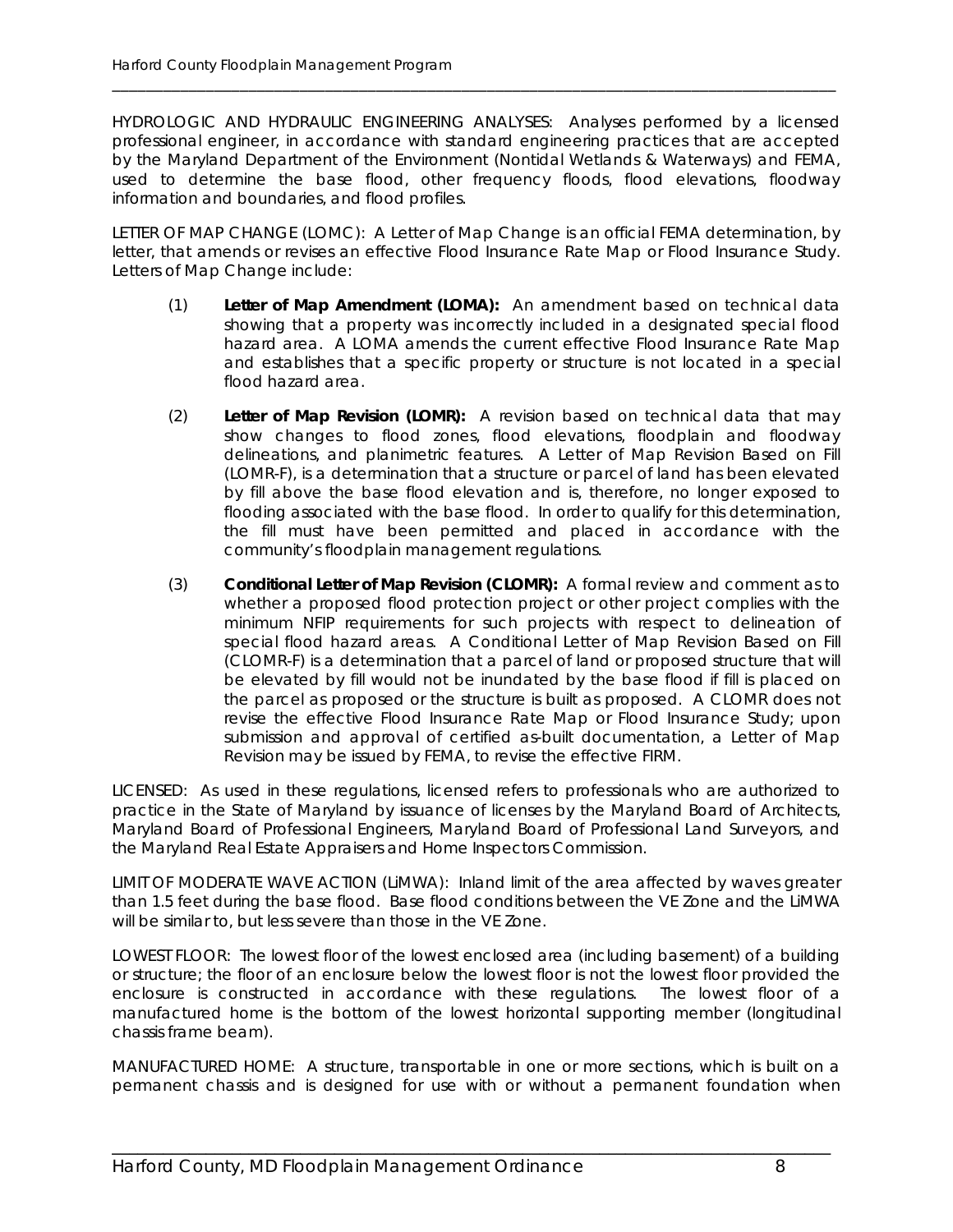connected to the required utilities. The term manufactured home does not include a recreational vehicle.

\_\_\_\_\_\_\_\_\_\_\_\_\_\_\_\_\_\_\_\_\_\_\_\_\_\_\_\_\_\_\_\_\_\_\_\_\_\_\_\_\_\_\_\_\_\_\_\_\_\_\_\_\_\_\_\_\_\_\_\_\_\_\_\_\_\_\_\_\_\_\_\_\_\_\_\_\_\_\_\_\_\_\_\_\_

MARKET VALUE: The price at which a property will change hands between a willing buyer and a willing seller, neither party being under compulsion to buy or sell and both having reasonable knowledge of relevant facts. For the purposes of these regulations, the market value of a building is determined by a licensed real estate appraiser or the most recent, full phased-in assessment value of the building (improvement) determined by the Maryland Department of Assessments and Taxation.

MARYLAND DEPARTMENT OF THE ENVIRONMENT (MDE): A principal department of the State of Maryland that is charged with, among other responsibilities, the coordination of the National Flood Insurance Program in Maryland (NFIP State Coordinator) and the administration of regulatory programs for development and construction that occur within the waters of the State, including nontidal wetlands, nontidal waters and floodplains, and State and private tidal wetlands (Tidal Wetlands). Unless otherwise specified, "MDE" refers to the Department's Wetlands and Waterways Program.

MIXED-USE STRUCTURE: Any structure that is used or intended for use for a mixture of nonresidential and residential uses in the same structure.

NATIONAL FLOOD INSURANCE PROGRAM (NFIP): The program authorized by the U.S. Congress in 42 U.S.C. §§4001 - 4129. The NFIP makes flood insurance coverage available in communities that agree to adopt and enforce minimum regulatory requirements for development in areas prone to flooding (see definition of "Special Flood Hazard Area").

NEW CONSTRUCTION: Structures, including additions and improvements, and the placement of manufactured homes, for which the start of construction commenced on or after March 2, 1983, the initial effective date of the Harford County Flood Insurance Rate Map, including any subsequent improvements, alterations, modifications, and additions to such structures.

NFIP STATE COORDINATOR: See Maryland Department of the Environment.

NONTIDAL WATERS OF THE STATE: See "Waters of the State." As used in these regulations, "nontidal waters of the State" refers to any stream or body of water within the State that is subject to State regulation, including the "100-year frequency floodplain of free-flowing waters." COMAR 26.17.04 states that "the landward boundaries of any tidal waters shall be deemed coterminous with the wetlands boundary maps adopted pursuant to Environment Article, §16- 301, Annotated Code of Maryland." Therefore, the boundary between the tidal and nontidal waters of the State is the tidal wetlands boundary.

PERSON: An individual or group of individuals, corporation, partnership, association, or any other entity, including State and local governments and agencies.

RECREATIONAL VEHICLE: A vehicle that is built on a single chassis, 400 square feet or less when measured at the largest horizontal projection, designed to be self-propelled or permanently towable by a light duty truck, and designed primarily not for use as a permanent dwelling, but as temporary living quarters for recreational, camping, travel, or seasonal use.

REPETITIVE LOSS: A building covered by a contract for flood insurance that has incurred a floodrelated damage on two separate occasions during a 10-year period ending on the date of the event for which a second claim is made, in which the cost of repairing the flood damage on the average equals or exceeded 25% of the market value of the building at the time of each such flood event.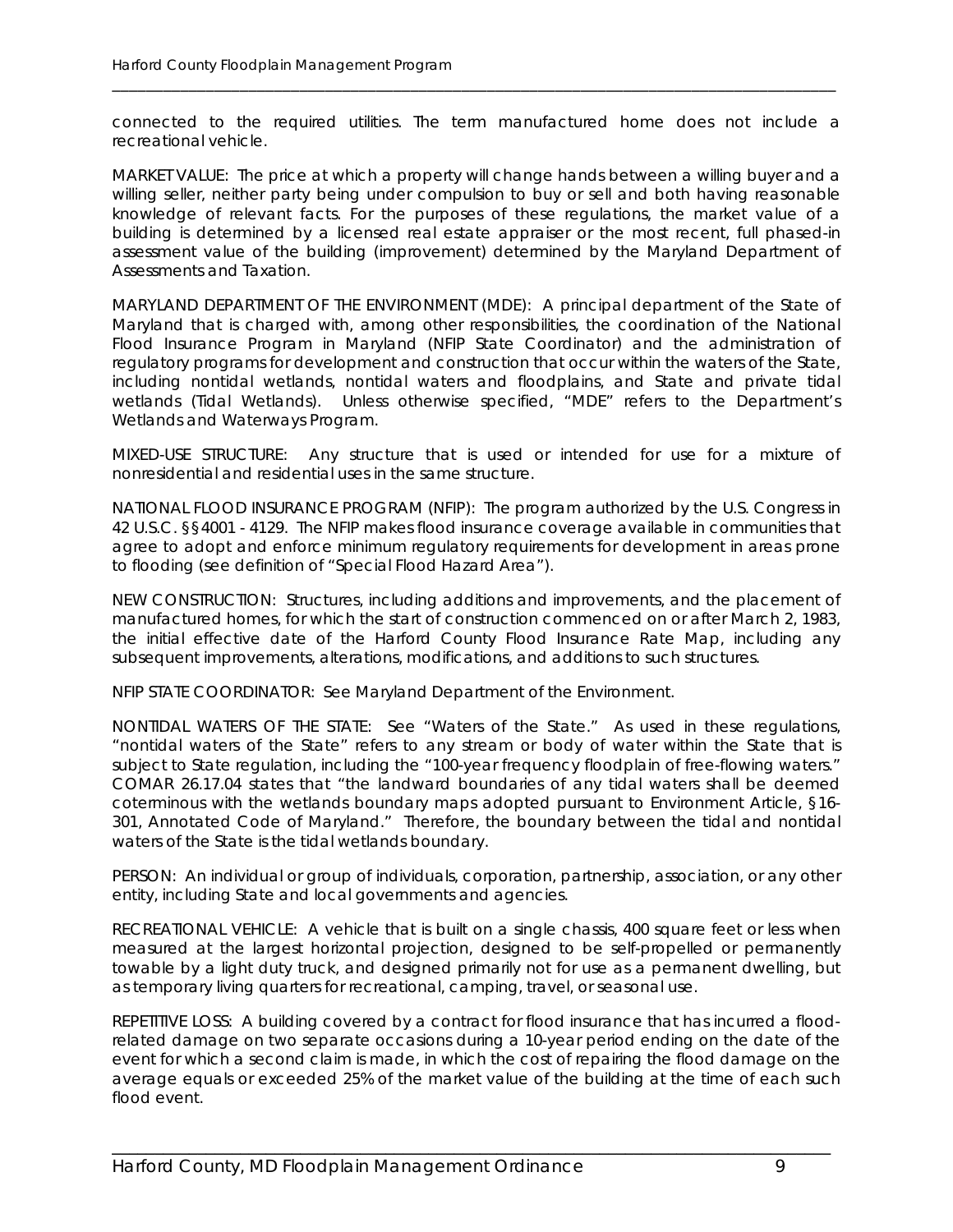SPECIAL FLOOD HAZARD AREA (SFHA): The land in the floodplain subject to a one-percent or greater chance of flooding in any given year. Special flood hazard areas are designated by the Federal Emergency Management Agency in Flood Insurance Studies and on Flood Insurance Rate Maps as Zones A, AE, AH, AO, A1-30, and A99, and Zones VE and V1-30. The term includes areas shown on other flood maps that are identified in Section 131-3.

\_\_\_\_\_\_\_\_\_\_\_\_\_\_\_\_\_\_\_\_\_\_\_\_\_\_\_\_\_\_\_\_\_\_\_\_\_\_\_\_\_\_\_\_\_\_\_\_\_\_\_\_\_\_\_\_\_\_\_\_\_\_\_\_\_\_\_\_\_\_\_\_\_\_\_\_\_\_\_\_\_\_\_\_\_

START OF CONSTRUCTION: The date the building permit was issued, provided the actual start of construction, repair, reconstruction, rehabilitation, addition placement, or other improvement was within 180 days of the permit date. The actual start means either the first placement of permanent construction of a structure on a site, such as the pouring of slab or footings, the installation of piles, the construction of columns, or any work beyond the stage of excavation; or the placement of a manufactured home on a foundation. Permanent construction does not include land preparation, such as clearing, grading and filling; nor does it include the installation of streets and/or walkways; nor does it include excavation for a basement, footings, piers, or foundations or the erection of temporary forms; nor does it include the installation on the property of accessory structures, such as garages or sheds not occupied as dwelling units or not part of the main structure. For substantial improvements, the actual start of construction means the first alteration of any wall, ceiling, floor, or other structural part of a building, whether or not that alteration affects the external dimensions of the building.

STRUCTURE: That which is built or constructed; specifically, a walled and roofed building, including a gas or liquid storage tank that is principally above ground, as well as a manufactured home.

SUBSTANTIAL DAMAGE: Damage of any origin sustained by a building or structure whereby the cost of restoring the building or structure to its before damaged condition would equal or exceed 50 percent of the market value of the building or structure before the damage occurred. Also used as "substantially damaged" structures. [Note: See "Substantial Improvement/Substantial Damage Desk Reference" (FEMA P-758).]

SUBSTANTIAL IMPROVEMENT: Any reconstruction, rehabilitation, addition, or other improvement of a building or structure, over a five (5) year period, the cumulative cost of which equals or exceeds 50 percent of the market value of the building or structure before the start of construction of the improvement. The term includes structures which have incurred repetitive loss or substantial damage, regardless of the actual repair work performed. The term does not, however, include either:

- (1) Any project for improvement of a building or structure to correct existing violations of State or local health, sanitary, or safety code specifications which have been identified by the local code enforcement official prior to submission of an application for a permit and which are the minimum necessary to assure safe living conditions; or
- (2) Any alteration of a historic structure, provided that the alteration will not preclude the structure's continued designation as a historic structure.

[Note: See "Substantial Improvement/Substantial Damage Desk Reference" (FEMA P-758).]

TEMPORARY STRUCTURE: A structure installed, used, or erected for a period of less than 180 days.

UTILITIES: A public or private service owned and operated for the benefit of the public, including but not limited to, gas lines, electrical and telephone systems, sewer and water lines, sewage pumping stations, electrical transmission lines and interstate pipelines.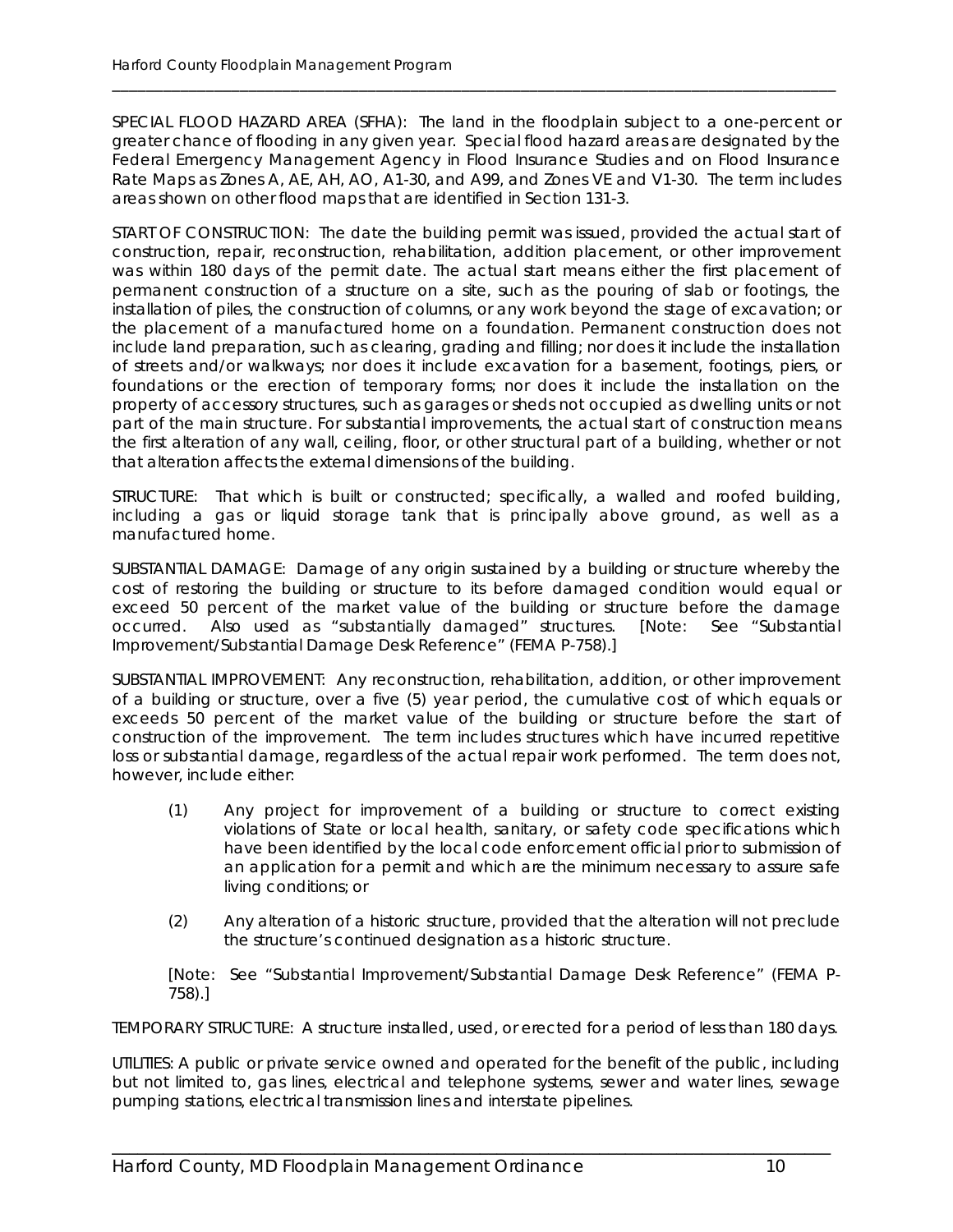VARIANCE: A grant of relief from the strict application of one or more requirements of this Chapter.

\_\_\_\_\_\_\_\_\_\_\_\_\_\_\_\_\_\_\_\_\_\_\_\_\_\_\_\_\_\_\_\_\_\_\_\_\_\_\_\_\_\_\_\_\_\_\_\_\_\_\_\_\_\_\_\_\_\_\_\_\_\_\_\_\_\_\_\_\_\_\_\_\_\_\_\_\_\_\_\_\_\_\_\_\_

VIIOLATION: Any construction or development in a special flood hazard area that is being performed without an issued permit. The failure of a building, structure, or other development for which a permit is issued to be fully compliant with these provisions and the conditions of the issued permit. A building, structure, or other development without the required design certifications, the Elevation Certificate, or other evidence of compliance required is presumed to be a violation until such time as the required documentation is provided.

WATERCOURSE: The channel, including channel banks and bed, of nontidal waters of the State.

WATERS OF THE STATE: [See Environment Article, Title 5, Subtitle 1, Annotated Code of Maryland.] Waters of the State include:

- (1) Both surface and underground waters within the boundaries of the State subject to its jurisdiction;
- (2) That portion of the Atlantic Ocean within the boundaries of the State;
- (3) The Chesapeake Bay and its tributaries;
- (4) All ponds, lakes, rivers, streams, public ditches, tax ditches, and public drainage systems within the State, other than those designed and used to collect, convey, or dispose of sanitary sewage; and
- (5) The floodplain of free-flowing waters determined by MDE on the basis of the 100 year flood frequency.

#### **ARTICLE II. Administration and Permits.**

#### **§ 131-9. Floodplain Administrator.**

A. Designation of Floodplain Administration.

The Director of Planning and Zoning is hereby appointed to administer and implement these regulations and is referred to herein as the Floodplain Administrator. The Floodplain Administrator may:

- (1) Delegate duties and responsibilities set forth in these provisions to qualified technical personnel, plan examiners, inspectors, and other employees.
- (2) Enter into a written agreement or written contract with another Maryland community or private sector entity to administer specific provisions of these provisions. Administration of any part of these provisions by another entity shall not relieve the community of its responsibilities pursuant to the participation requirements of the National Flood Insurance Program as set forth in the Code of Federal Regulations (CFR) at 44 CFR Section 59.22.
- B. The duties and responsibilities of the Floodplain Administrator shall include but are not limited to:

\_\_\_\_\_\_\_\_\_\_\_\_\_\_\_\_\_\_\_\_\_\_\_\_\_\_\_\_\_\_\_\_\_\_\_\_\_\_\_\_\_\_\_\_\_\_\_\_\_\_\_\_\_\_\_\_\_\_\_\_\_\_\_\_\_\_\_\_\_\_\_\_\_\_\_\_\_\_\_\_\_\_\_\_

(1) Review applications for permits to determine whether proposed activities will be located in flood hazard areas.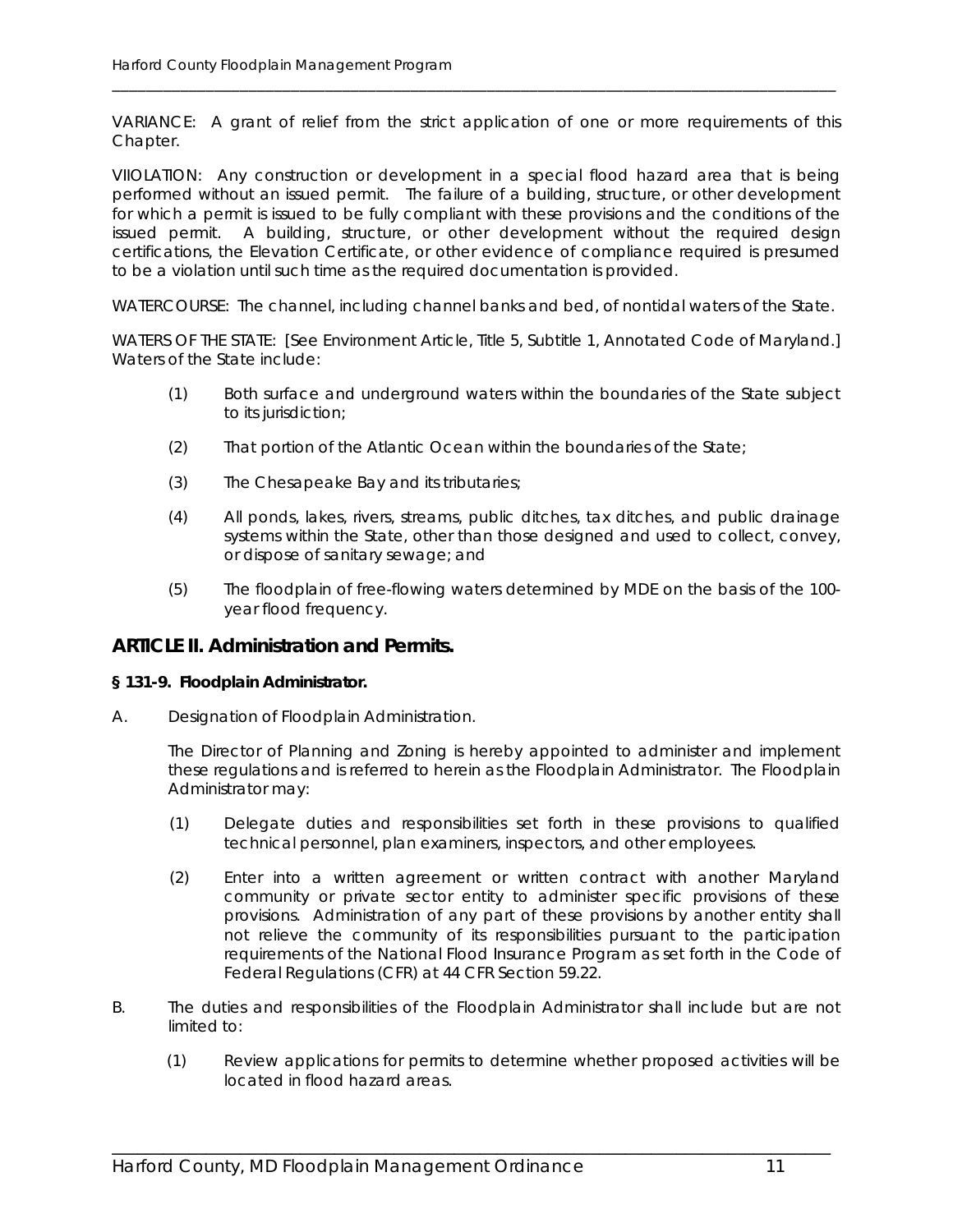(2) Interpret floodplain boundaries and provide available base flood elevation and flood hazard information.

\_\_\_\_\_\_\_\_\_\_\_\_\_\_\_\_\_\_\_\_\_\_\_\_\_\_\_\_\_\_\_\_\_\_\_\_\_\_\_\_\_\_\_\_\_\_\_\_\_\_\_\_\_\_\_\_\_\_\_\_\_\_\_\_\_\_\_\_\_\_\_\_\_\_\_\_\_\_\_\_\_\_\_\_\_

- (3) Review applications to determine whether proposed activities will be reasonably safe from flooding and require new construction and substantial improvements to meet the requirements of these regulations.
- (4) Review applications to determine whether all necessary permits have been obtained from the Federal, State or local agencies from which prior or concurrent approval is required; in particular, permits from MDE for any construction, reconstruction, repair, or alteration of a dam, reservoir, or waterway obstruction (including bridges, culverts, structures), any alteration of a watercourse, or any change of the course, current, or cross section of a stream or body of water, including any change to the 100-year frequency floodplain of free-flowing nontidal waters of the State.
- (5) Verify that applicants proposing an alteration of a watercourse have notified adjacent communities and MDE (NFIP State Coordinator), and have submitted copies of such notifications to FEMA.
- (6) Approve applications and issue permits to develop in flood hazard areas if the provisions of this Chapter have been met, or disapprove applications if the provisions of this Chapter have not been met.
- (7) Inspect or cause to be inspected, buildings, structures, and other development for which permits have been issued to determine compliance with these provisions or to determine if non-compliance has occurred or violations have been committed.
- (8) Review Elevation Certificates and require incomplete or deficient certificates to be corrected.
- (9) Submit to FEMA, or require applicants to submit to FEMA, data and information necessary to maintain FIRMs, including hydrologic and hydraulic engineering analyses prepared by or for Harford County, within six months after such data and information becomes available if the analyses indicate changes in base flood elevations or boundaries.
- (10) Maintain and permanently keep records that are necessary for the administration of this Chapter, including:
	- (a) Flood Insurance Studies, Flood Insurance Rate Maps (including historic studies and maps and current effective studies and maps) and Letters of Map Change; and
	- (b) Documentation supporting issuance and denial of permits, Elevation Certificates, documentation of the elevation (in relation to the datum on the FIRM) to which structures have been floodproofed, other required design certifications, variances, and records of enforcement actions taken to correct violations of these provisions.
- (11) Enforce the provisions of this Chapter, investigate violations, issue notices of violations or stop work orders, and require permit holders to take corrective action.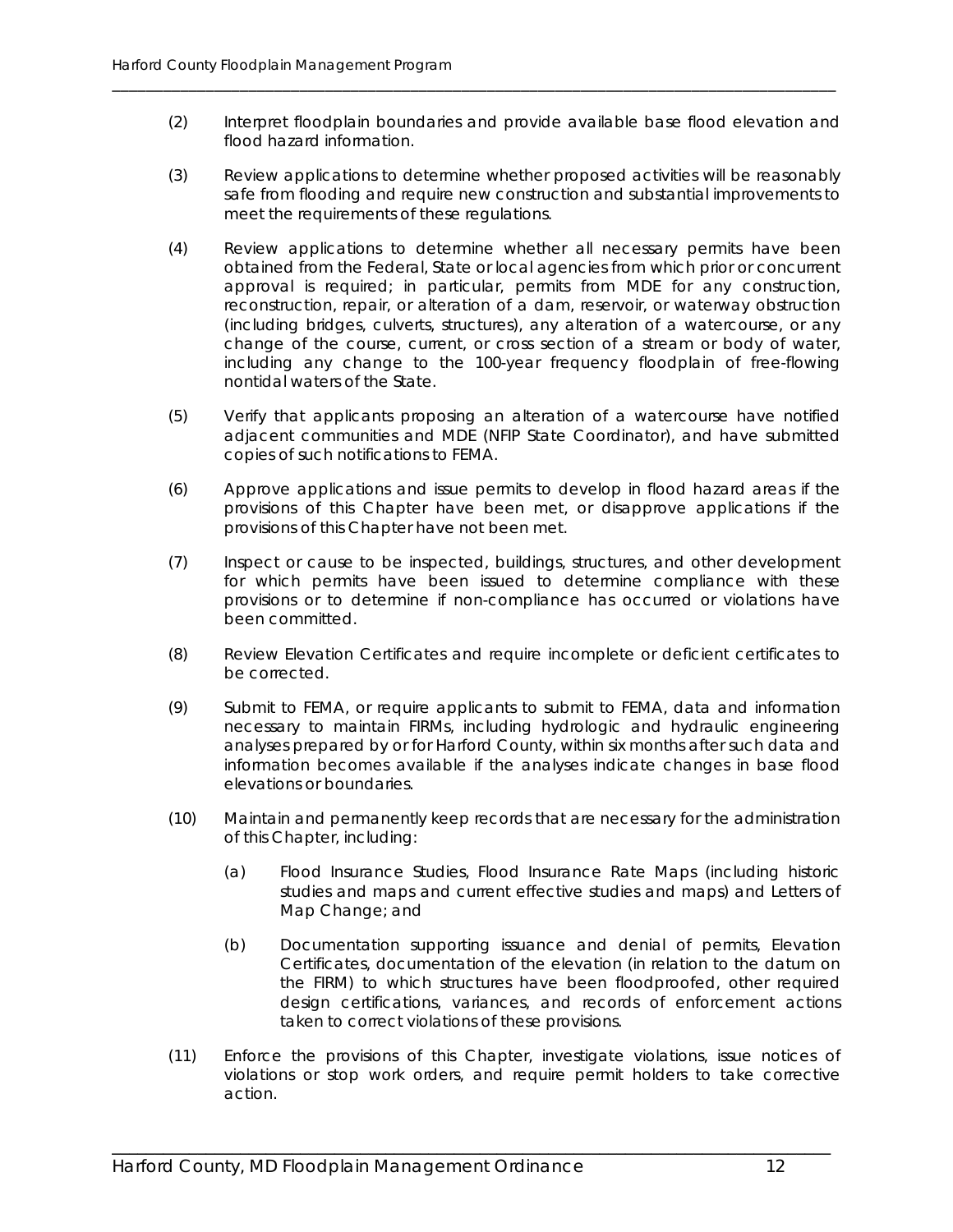- (12) For each application for a variance, prepare a staff report and recommendation.
- (13) Administer the requirements related to proposed work on existing buildings:

\_\_\_\_\_\_\_\_\_\_\_\_\_\_\_\_\_\_\_\_\_\_\_\_\_\_\_\_\_\_\_\_\_\_\_\_\_\_\_\_\_\_\_\_\_\_\_\_\_\_\_\_\_\_\_\_\_\_\_\_\_\_\_\_\_\_\_\_\_\_\_\_\_\_\_\_\_\_\_\_\_\_\_\_\_

- (a) Make determinations, with the concurrence of the Directors, as to whether buildings and structures that are located in flood hazard areas and that are damaged by any cause have been substantially damaged.
- (b) Make reasonable efforts to notify owners of substantially damaged structures of the need to obtain a permit to repair, rehabilitate, or reconstruct, and prohibit the non-compliant repair of substantially damaged buildings except for temporary emergency protective measures necessary to secure a property or stabilize a building or structure to prevent additional damage.
- (14) Undertake, as determined appropriate by the Floodplain Administrator due to the circumstances, other actions which may include but are not limited to: issuing press releases, public service announcements, and other public information materials related to permit requests and repair of damaged structures; coordinating with other Federal, State, and local agencies to assist with substantial damage determinations; providing owners of damaged structures information related to the proper repair of damaged structures in special flood hazard areas; and assisting property owners with documentation necessary to file claims for Increased Cost of Compliance (ICC) coverage under NFIP flood insurance policies.
- (15) Notify the Federal Emergency Management Agency when the corporate boundaries of Harford County have been modified and:
	- (a) Provide a map that clearly delineates the new corporate boundaries or the new area for which the authority to regulate pursuant to these regulations has either been assumed or relinquished through annexation; and
	- (b) If the FIRM for any annexed area includes special flood hazard areas that have flood zones that have regulatory requirements that are not set forth in these regulations, prepare amendments to these regulations to adopt the FIRM and appropriate requirements, and submit the amendments to the governing body for adoption; such adoption shall take place within six months of the date of annexation and a copy of the amended regulations shall be provided to MDE (NFIP State Coordinator) and FEMA.
- (16) Upon the request of FEMA, complete and submit a report concerning participation in the NFIP which may request information regarding the number of buildings in the SFHA, number of permits issued for development in the SFHA, and number of variances issued for development in the SFHA.

#### **§ 131-10. Use and Interpretation of FIRMs.**

The Floodplain Administrator shall make interpretations, where needed, as to the exact location of special flood hazard areas, floodplain boundaries, and floodway boundaries. The following shall apply to the use and interpretation of FIRMs and data: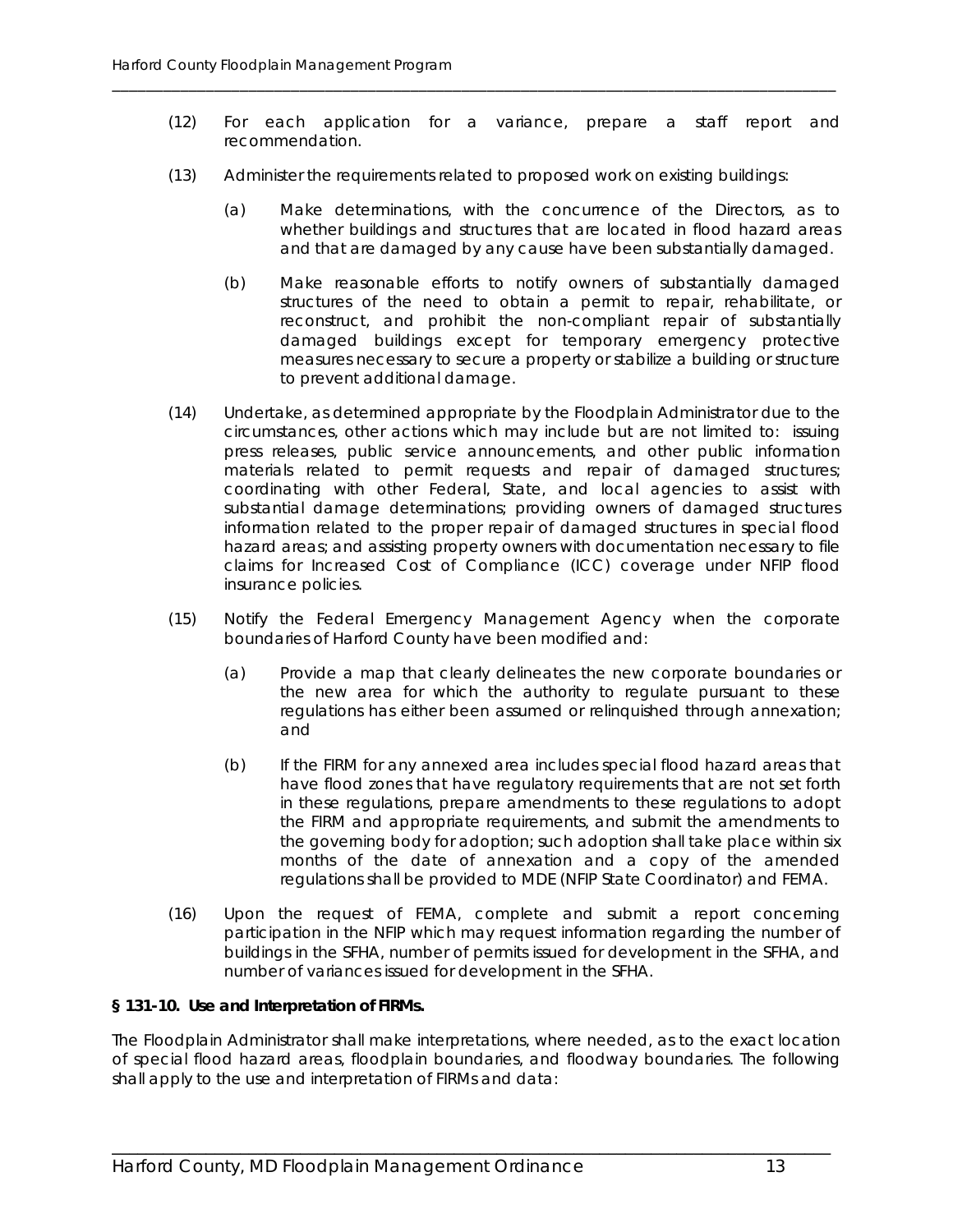- A. Where field surveyed topography indicates that ground elevations:
	- (1) Are below the base flood elevation, even in areas not delineated as a special flood hazard area on a FIRM, the area shall be considered as special flood hazard area and subject to the requirements of these regulations;

\_\_\_\_\_\_\_\_\_\_\_\_\_\_\_\_\_\_\_\_\_\_\_\_\_\_\_\_\_\_\_\_\_\_\_\_\_\_\_\_\_\_\_\_\_\_\_\_\_\_\_\_\_\_\_\_\_\_\_\_\_\_\_\_\_\_\_\_\_\_\_\_\_\_\_\_\_\_\_\_\_\_\_\_\_

- (2) Are above the base flood elevation, the area shall be regulated as special flood hazard area unless the applicant obtains a Letter of Map Change that removes the area from the special flood hazard area.
- B. In FEMA-identified special flood hazard areas where base flood elevation and floodway data have not been identified and in areas where FEMA has not identified special flood hazard areas, any other flood hazard data available from a Federal, State, or other source shall be reviewed and reasonably used.
- C. Base flood elevations and designated floodway boundaries on FIRMs and in FISs shall take precedence over base flood elevations and floodway boundaries by any other sources if such sources show reduced floodway widths and/or lower base flood elevations.
- D. Other sources of data shall be reasonably used if such sources show increased base flood elevations and/or larger floodway areas than are shown on FIRMs and in FISs.
- E. If a Preliminary Flood Insurance Rate Map and/or a Preliminary Flood Insurance Study has been provided by FEMA:
	- (1) Upon the issuance of a Letter of Final Determination by FEMA, if the preliminary flood hazard data is more restrictive than the effective data, it shall be used and shall replace the flood hazard data previously provided from FEMA for the purposes of administering these regulations.
	- (2) Prior to the issuance of a Letter of Final Determination by FEMA, the use of preliminary flood hazard data shall be deemed the best available data pursuant to Section 131-3C. and used where no base flood elevations and/or floodway areas are provided on the effective FIRM.
	- (3) Prior to issuance of a Letter of Final Determination by FEMA, the use of preliminary flood hazard data is permitted where the preliminary base flood elevations, floodplain or floodway boundaries exceed the base flood elevations and/or designated floodway widths in existing flood hazard data provided by FEMA. Such preliminary data may be subject to change and/or appeal to FEMA.

#### **§ 131-11. Permits Required and Expiration.**

A. It shall be unlawful for any person to begin any development or construction which is wholly within, partially within, or in contact with any flood hazard area established in Section 131-3, including but not limited to: filling; grading; construction of new structures; the substantial improvement of buildings or structures, repetitive loss structures, including repair of substantial damage; placement or replacement of manufactured homes, including substantial improvement or repair of substantial damage of manufactured homes; erecting or installing a temporary structure, or alteration of a watercourse, until a permit is obtained from Harford County. No such permit shall be issued until the requirements of these provisions have been met.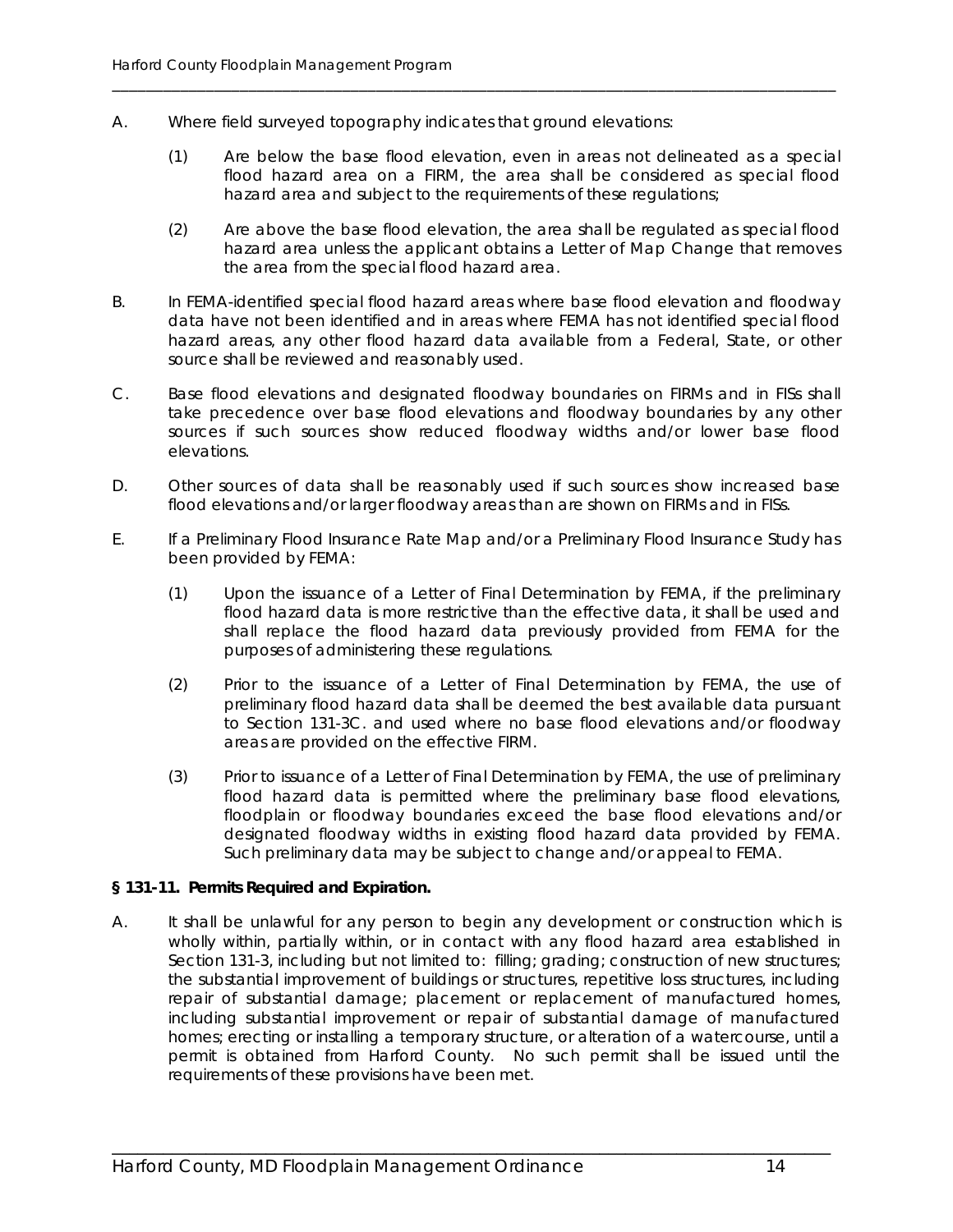B. In addition to the permits required in paragraph A. above, applicants for permits in nontidal waters of the State are advised to contact MDE. Unless waived by MDE, pursuant to Code of Maryland Regulations 26.17.04, Construction on Nontidal Waters and Floodplains, MDE regulates the "100-year frequency floodplain of free-flowing waters," also referred to as nontidal waters of the State. To determine the 100-year frequency floodplain, hydrologic calculations are based on the ultimate development of the watershed, assuming existing zoning. The resulting flood hazard areas delineated using the results of such calculations may be different than the special flood hazard areas established in Section 131-3 of these regulations. A permit from Harford County is still required in addition to any State requirements.

\_\_\_\_\_\_\_\_\_\_\_\_\_\_\_\_\_\_\_\_\_\_\_\_\_\_\_\_\_\_\_\_\_\_\_\_\_\_\_\_\_\_\_\_\_\_\_\_\_\_\_\_\_\_\_\_\_\_\_\_\_\_\_\_\_\_\_\_\_\_\_\_\_\_\_\_\_\_\_\_\_\_\_\_\_

C. A permit is valid provided the actual start of work is within 180 days of the date of permit issuance. Requests for extensions shall be submitted in writing and justifiable cause demonstrated. The Floodplain Administrator may grant, in writing, one or more extensions of time, for additional periods not exceeding 90 days each and provided there has been no amendment or revision to the basis for establishing special flood hazard areas and BFEs set forth in Section 131-3.

#### **§ 131-12. Application Required.**

Application for a permit shall be made by the owner of the property or the owner's authorized agent (herein referred to as the applicant) prior to the start of any work. The application shall be on a form furnished for that purpose.

- A. At a minimum, applications shall include:
	- (1) Site plans drawn to scale showing the nature, location, dimensions, and existing and proposed topography of the area in question, and the location of existing and proposed structures, excavation, filling, storage of materials, drainage facilities, and other proposed activities.
	- (2) Elevation of the existing natural ground where buildings or structures are proposed, referenced to the datum on the FIRM.
	- (3) Delineation of flood hazard areas, designated floodway boundaries, flood zones, base flood elevations, and flood protection setbacks. Base flood elevations shall be used to delineate the boundary of flood hazard areas and such delineations shall prevail over the boundary of SFHAs shown on FIRMs.
	- (4) Where floodways are not delineated or base flood elevations are not shown on the FIRMs, the Floodplain Administrator has the authority to require the applicant to use information provided by the Floodplain Administrator, information that is available from Federal, State, or other sources, or to determine such information using accepted engineering practices or methods approved by the Floodplain Administrator. [Note: See "Managing Floodplain Development in Approximate Zone A Areas: A Guide for Obtaining and Developing Base (100-Year) Flood Elevations" (FEMA 265).]
	- (5) Determination of the base flood elevations, for development proposals and subdivision proposals, each with at least 5 lots or at least 5 acres, whichever is the lesser, in special flood hazard areas where base flood elevations are not shown on the FIRM; if hydrologic and hydraulic engineering analyses are submitted, such analyses shall be performed in accordance with the requirements and specifications of MDE and FEMA.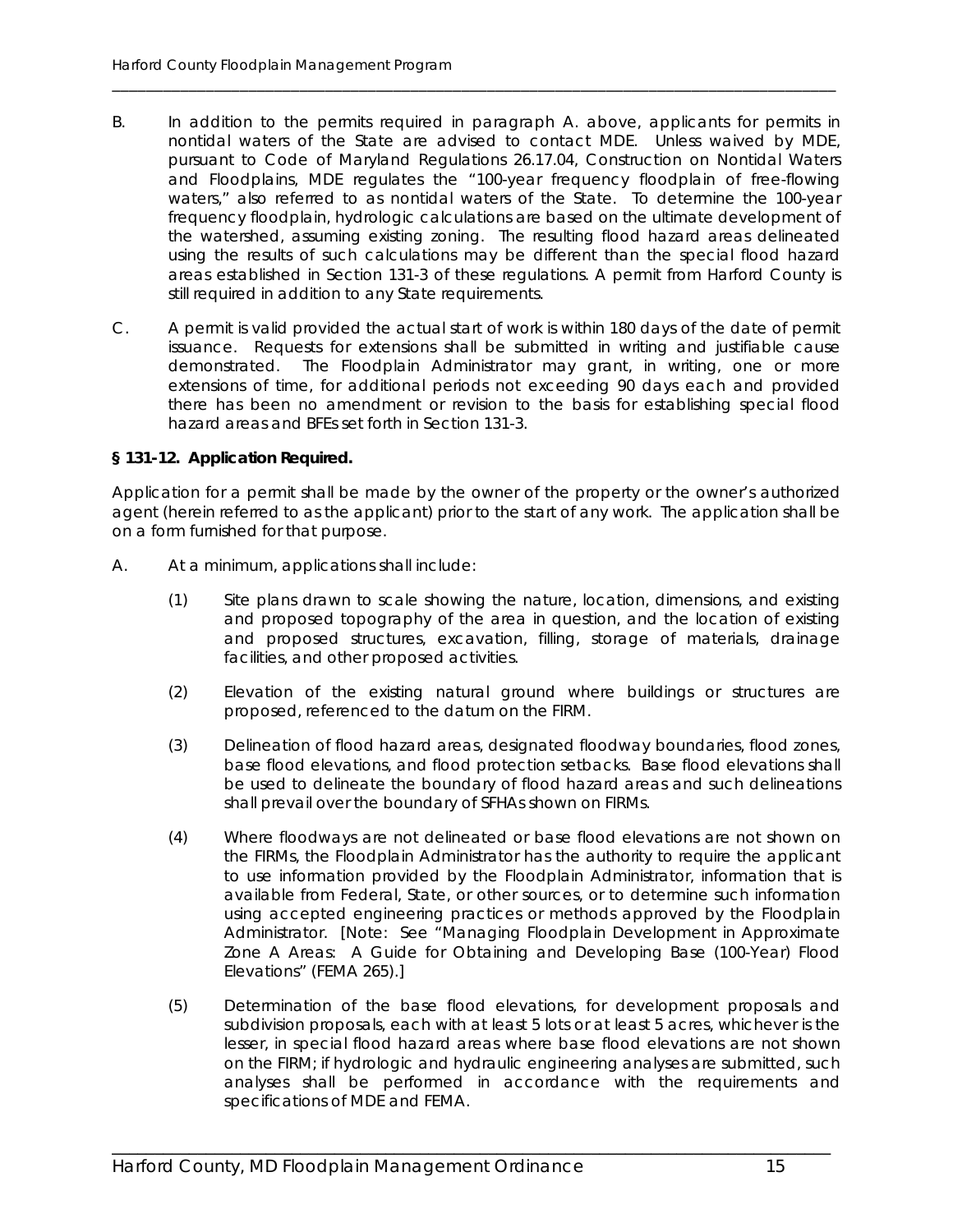(6) Hydrologic and hydraulic engineering analyses for proposals in special flood hazard areas where FEMA has provided base flood elevations but has not delineated a floodway; such analyses shall demonstrate that the cumulative effect of proposed development, when combined with all other existing and anticipated development will not increase the water surface elevation of the base flood by more than one foot, or a lower increase if required by MDE.

\_\_\_\_\_\_\_\_\_\_\_\_\_\_\_\_\_\_\_\_\_\_\_\_\_\_\_\_\_\_\_\_\_\_\_\_\_\_\_\_\_\_\_\_\_\_\_\_\_\_\_\_\_\_\_\_\_\_\_\_\_\_\_\_\_\_\_\_\_\_\_\_\_\_\_\_\_\_\_\_\_\_\_\_\_

- (7) For encroachments in floodways, an evaluation of alternatives to such encroachments, including different uses of the site or portion of the site within the floodway, and minimization of such encroachment.
- (8) If fill is proposed to be placed for a purpose other than to elevate structures, the applicant shall indicate the intended purpose for the fill.
- (9) For proposed buildings and structures, including substantial improvement and repair of substantial damage, repetitive loss structures and placement and replacement of manufactured homes, including substantial improvement and repair of substantial damage:
	- (a) The proposed elevation of the lowest floor, including basement, referenced to the datum on the FIRM and a signed Agreement to Submit an Elevation Certificate.
	- (b) The signed Declaration of Land Restriction (Nonconversion Agreement) that shall be recorded on the property deed prior to issuance of the Certificate of Occupancy, if the application includes an enclosure below the lowest floor or a crawl/underfloor space that is more than four (4) feet in height.
	- (c) A written evaluation of alternative methods considered to elevate structures and manufactured homes, if the location is in nontidal waters of the State and fill is proposed to achieve the elevation required in Section 131-31A. or Section 131-32A.
- (10) For accessory structures that are 300 square feet or larger in area (footprint) and that are below the base flood elevation, a variance is required as set forth in Article VI. If a variance is granted, a signed Declaration of Land Restriction (Nonconversion Agreement) shall be recorded on the property deed prior to issuance of the Certificate of Occupancy.
- (11) For temporary structures and temporary storage, specification of the duration of the temporary use.
- (12) For proposed work on existing buildings, structure, and manufactured homes, including any improvement, addition, repairs, alterations, rehabilitation, or reconstruction, sufficient information to determine if the work constitutes substantial improvement or repair of substantial damage, including but not limited to:

\_\_\_\_\_\_\_\_\_\_\_\_\_\_\_\_\_\_\_\_\_\_\_\_\_\_\_\_\_\_\_\_\_\_\_\_\_\_\_\_\_\_\_\_\_\_\_\_\_\_\_\_\_\_\_\_\_\_\_\_\_\_\_\_\_\_\_\_\_\_\_\_\_\_\_\_\_\_\_\_\_\_\_\_

(a) If the existing building or structure was constructed after March 2, 1983, evidence that the work will not alter any aspect of the building or structure that was required for compliance with the floodplain management requirements in effect at the time the building or structure was permitted.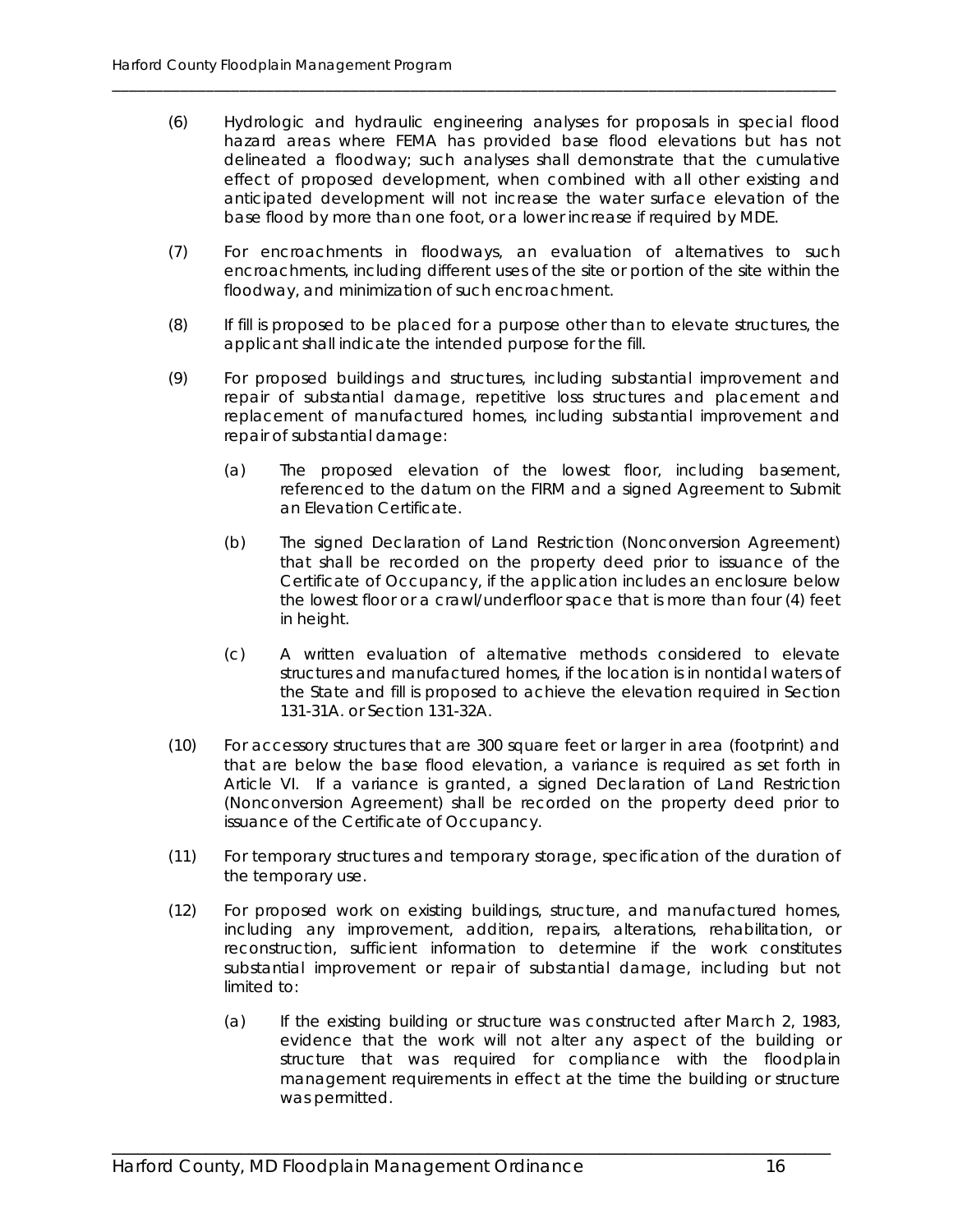(b) If the proposed work is a horizontal addition, a description of the addition and whether it will be independently supported or structurally connected to the base building and the nature of all other modifications to the base building, if any.

\_\_\_\_\_\_\_\_\_\_\_\_\_\_\_\_\_\_\_\_\_\_\_\_\_\_\_\_\_\_\_\_\_\_\_\_\_\_\_\_\_\_\_\_\_\_\_\_\_\_\_\_\_\_\_\_\_\_\_\_\_\_\_\_\_\_\_\_\_\_\_\_\_\_\_\_\_\_\_\_\_\_\_\_\_

- (c) Documentation of the market value of the building or structure before the improvement or, if the work is repair of damage, before the damage occurred.
- (d) Documentation of the actual cash value of all proposed work, including the actual cash value of all work necessary to repair and restore damage to the before-damaged condition, regardless of the amount of work that will be performed. The value of work performed by the owner or volunteers shall be valued at market labor rates; the value of donated or discounted materials shall be valued at market rates.
- (13) Certifications and/or technical analyses prepared or conducted by a licensed professional engineer or licensed architect, as appropriate, including:
	- (a) The determination of the base flood elevations or hydrologic and hydraulic engineering analyses prepared by a licensed professional engineer that are required by the Floodplain Administrator or are required by these provisions in: Section 131-17 for certain subdivisions and development; Section 131-30A for development in designated floodways; Section 131-30C for development in flood hazard areas with base flood elevations but no designated floodways; and Section 131-30E for deliberate alteration or relocation of watercourses.
	- (b) The Floodproofing Certificate for nonresidential structures that are floodproofed as required in Section 131-32B.
	- (c) Certification that engineered flood openings are designed to meet the minimum requirements of Section 131-31C(3) to automatically equalize hydrostatic flood forces.
	- (d) Certification that the proposed elevation, structural design, specifications and plans, and the methods of construction to be used for structures in coastal high hazard areas (V Zones) and Coastal A Zones, are in accordance with accepted standards of practice and meet the requirements of Section 131-37C.
- (14) For nonresidential structures that are proposed with floodproofing, an operations and maintenance plan as specified in Section 131-32B.(3).
- (15) Such other material and information as may be requested by the Floodplain Administrator and necessary to determine conformance with these regulations.
- B. New Technical Data
	- (1) The applicant may seek a Letter of Map Change by submitting new technical data to FEMA, such as base maps, topography, and engineering analyses to support revision of floodplain and floodway boundaries and/or base flood elevations. Such submissions shall be prepared in a format acceptable to FEMA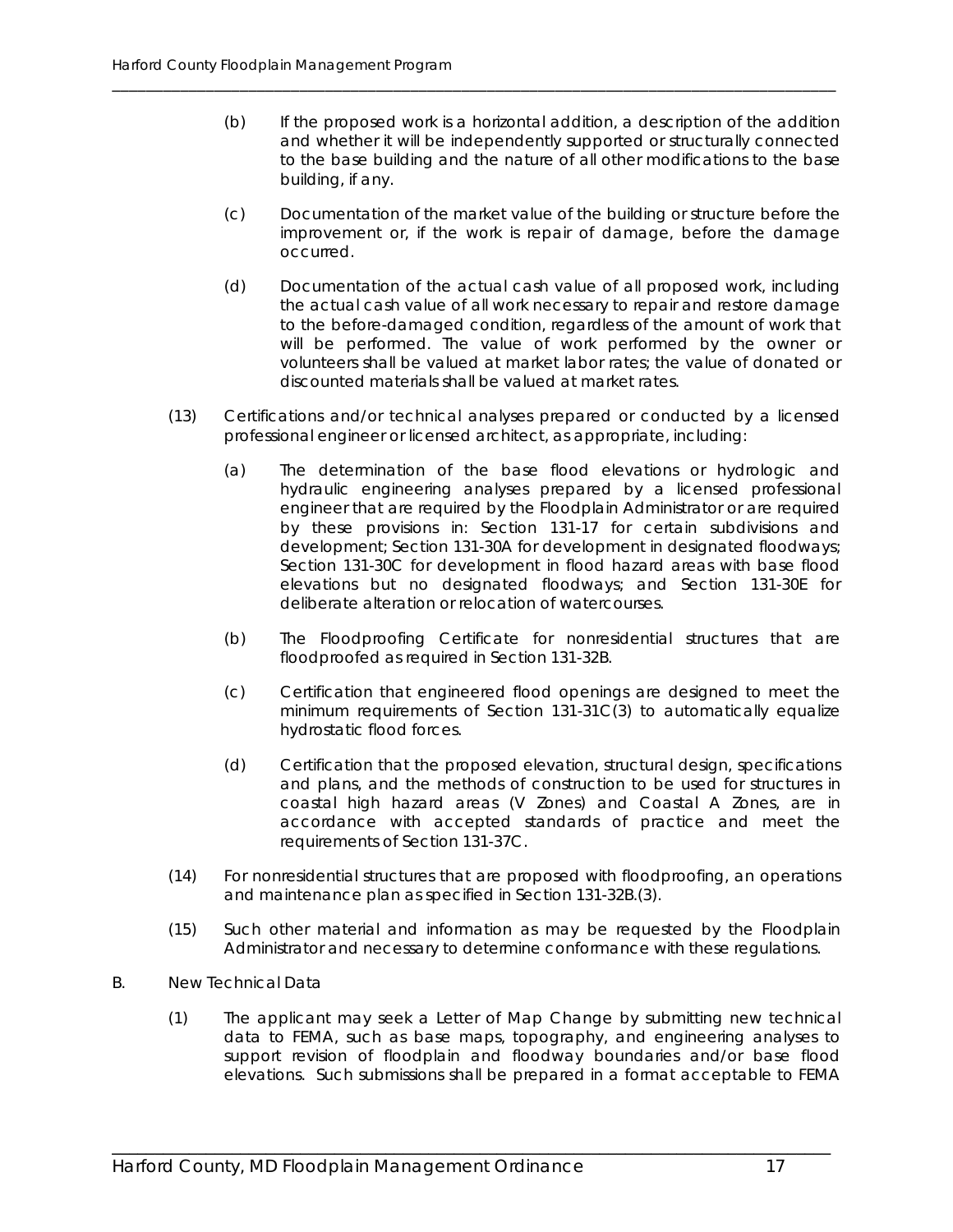and any fees shall be the sole responsibility of the applicant. A copy of the submittal shall be attached to the application for a permit.

(2) If the applicant submits new technical data to support any change in floodplain and designated floodway boundaries and/or base flood elevations but has not sought a Letter of Map Change from FEMA, the applicant shall submit such data to FEMA as soon as practicable, but not later than six months after the date such information becomes available. Such submissions shall be prepared in a format acceptable to FEMA and any fees shall be the sole responsibility of the applicant.

\_\_\_\_\_\_\_\_\_\_\_\_\_\_\_\_\_\_\_\_\_\_\_\_\_\_\_\_\_\_\_\_\_\_\_\_\_\_\_\_\_\_\_\_\_\_\_\_\_\_\_\_\_\_\_\_\_\_\_\_\_\_\_\_\_\_\_\_\_\_\_\_\_\_\_\_\_\_\_\_\_\_\_\_\_

#### **§ 131-13. Review of Application.**

The Floodplain Administrator shall:

- A. Review applications for development in special flood hazard areas to determine the completeness of information submitted. The applicant shall be notified of incompleteness or additional information that is required to support the application.
- B. Notify applicants that permits from MDE and the U.S. Army Corps of Engineers, and other State and Federal authorities may be required.
- C. Review all permit applications to assure that all necessary permits have been received from the Federal, State or local governmental agencies from which prior approval is required. The applicant shall be responsible for obtaining such permits, including permits issued by:
	- (1) The U.S. Army Corps of Engineers under Section 10 of the Rivers and Harbors Act and Section 404 of the Clean Water Act;
	- (2) MDE pursuant to COMAR 26.23 (Nontidal Wetlands) and Section 401 of the Clean Water Act;
	- (3) MDE for construction on nontidal waters of the State pursuant to COMAR 26.17.04; and
	- (4) MDE pursuant to COMAR 26.24 (Tidal Wetlands).
- D. Review applications for compliance with these provisions after all information required in Section 131-12 of this Chapter or identified and required by the Floodplain Administrator has been received.

#### **§ 131-14. Inspections.**

The Floodplain Administrator shall make periodic inspections of development permitted in special flood hazard areas, at appropriate times throughout the period of construction in order to monitor compliance. Such inspections may include:

- A. Stake-out inspection, to determine location on the site relative to the flood hazard area and designated floodway.
- B. Foundation inspection, upon placement of the lowest floor and prior to further vertical construction, to collect information or certification of the elevation of the lowest floor.
- C. Inspection of enclosures below the lowest floor, including crawl/underfloor spaces, to determine compliance with applicable provisions.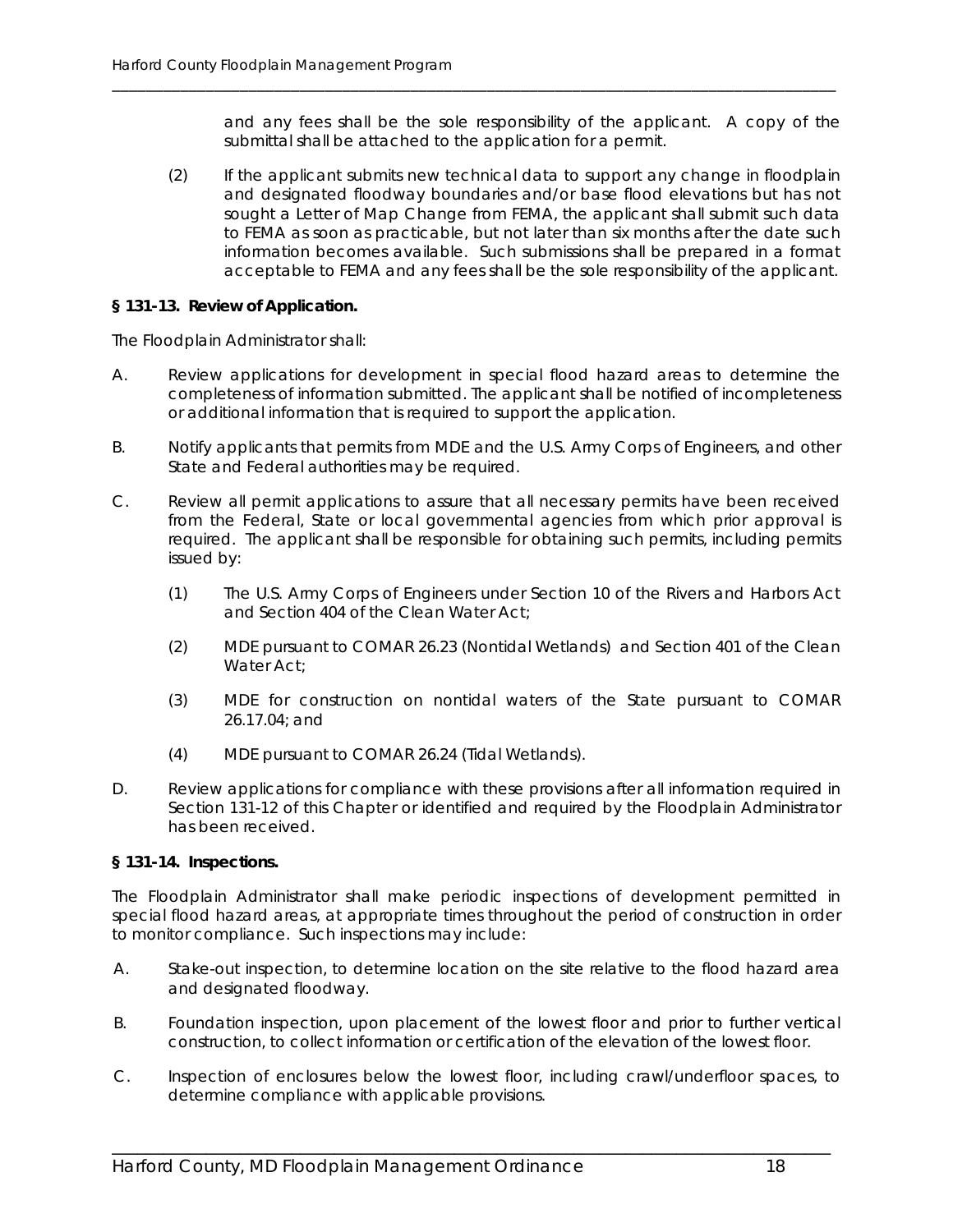D. Utility inspection, upon installation of specified equipment and appliances, to determine appropriate location with respect to the base flood elevation.

\_\_\_\_\_\_\_\_\_\_\_\_\_\_\_\_\_\_\_\_\_\_\_\_\_\_\_\_\_\_\_\_\_\_\_\_\_\_\_\_\_\_\_\_\_\_\_\_\_\_\_\_\_\_\_\_\_\_\_\_\_\_\_\_\_\_\_\_\_\_\_\_\_\_\_\_\_\_\_\_\_\_\_\_\_

E. Final inspection prior to issuance of the Certificate of Occupancy.

#### **§ 131-15. Submissions Required Prior to Final Inspection.**

Pursuant to the Agreement to Submit an Elevation Certificate submitted with the application as required in Section 131-12A(9)(a), the permittee shall have an Elevation Certificate prepared and submitted prior to final inspection and issuance of a Certificate of Occupancy for elevated structures and manufactured homes, including new structures and manufactured homes, substantially-improved structures and manufactured homes, repetitive loss structures, and additions to structures and manufactured homes.

#### **ARTICLE III. Requirements in All Flood Hazard Areas.**

#### **§ 131-16. Application of Requirements.**

The general requirements of this section apply to all development proposed within all special flood hazard areas identified in Section 131-3.

#### **§ 131-17. Subdivision Proposals and Development Proposals.**

- A. In all flood zones:
	- (1) Subdivision proposals and development proposals shall be consistent with the need to minimize flood damage and are subject to all applicable standards in this Chapter.
	- (2) Subdivision proposals and development proposals shall have utilities and facilities such as sewer, gas, electrical, and water systems located and constructed to minimize flood damage.
	- (3) Subdivision proposals and development proposals shall have adequate drainage paths provided to reduce exposure to flood hazards and to guide floodwaters around and away from proposed structures.
	- (4) Subdivision proposals and development proposals containing at least 5 lots or at least 5 acres, whichever is the lesser, that are wholly or partially in flood hazard areas where base flood elevation data are not provided by the Floodplain Administrator or available from other sources, shall be supported by determinations of base flood elevations as required in Section 131-12 of this Chapter.
	- (5) Subdivision access roads shall have the driving surface at or above the base flood elevation.
- B. In special flood hazard areas of nontidal waters of the State:
	- (1) Subdivision proposals shall be laid out such that proposed building pads are located outside of the special flood hazard area and any portion of platted lots that include land areas that are below the base flood elevation shall be used for other purposes, deed restricted, or otherwise protected to preserve it as open space.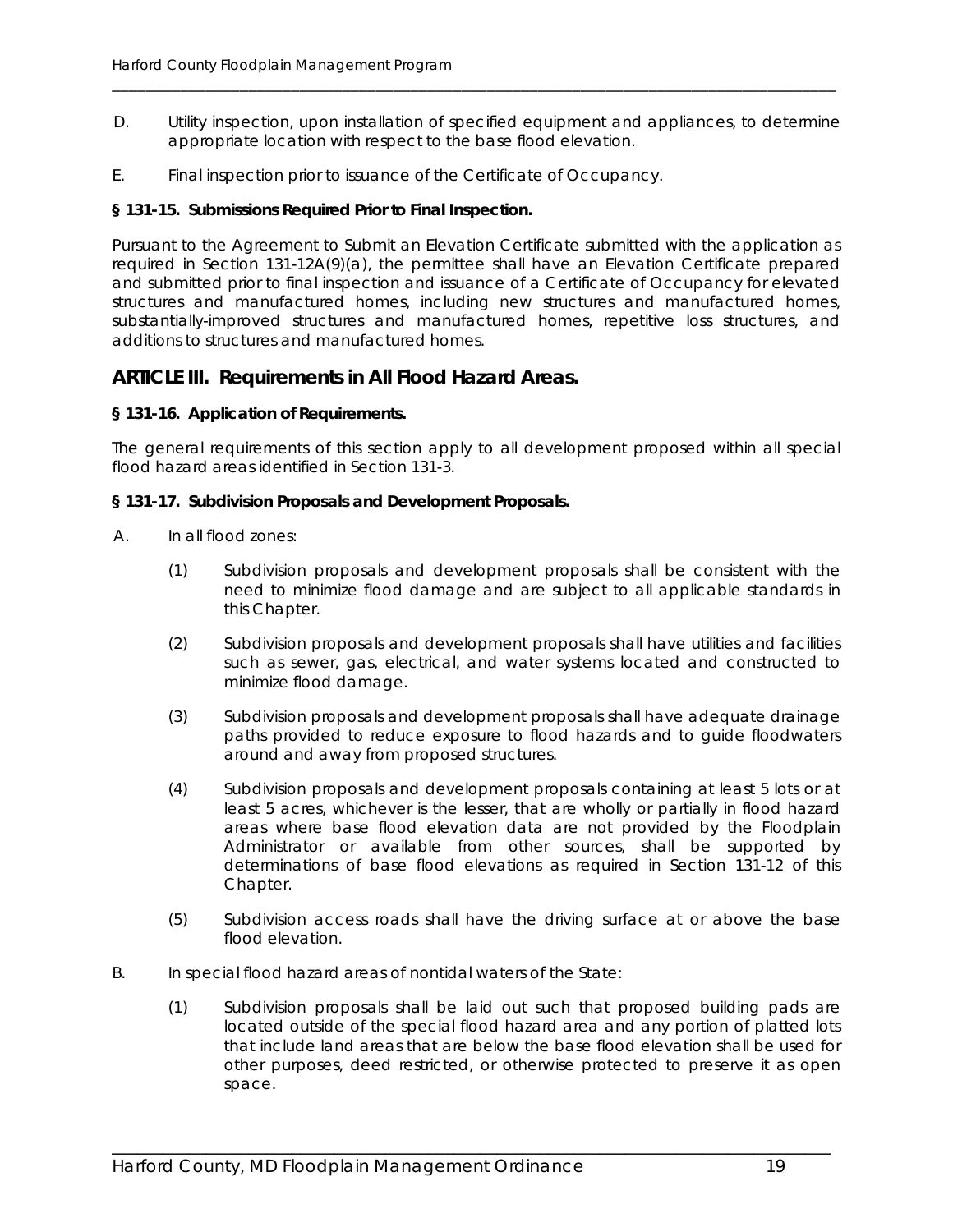(2) Subdivision access roads shall have the driving surface at or above the base flood elevation.

#### **§ 131-18. Protection of Water Supply and Sanitary Sewage Systems.**

A. New and replacement water supply systems shall be designed to minimize or eliminate infiltration of floodwaters into the systems.

\_\_\_\_\_\_\_\_\_\_\_\_\_\_\_\_\_\_\_\_\_\_\_\_\_\_\_\_\_\_\_\_\_\_\_\_\_\_\_\_\_\_\_\_\_\_\_\_\_\_\_\_\_\_\_\_\_\_\_\_\_\_\_\_\_\_\_\_\_\_\_\_\_\_\_\_\_\_\_\_\_\_\_\_\_

- B. New and replacement sanitary sewage systems shall be designed to minimize or eliminate infiltration of floodwaters into systems and discharges from systems into floodwaters.
- C. On-site sewage disposal systems, including septic tanks, cesspools, seepage pits, and drain fields, are prohibited in all floodplain zones.

#### **§ 131-19. Buildings and Structures.**

New buildings and structures (including the placement and replacement of manufactured homes) and substantial improvement of existing structures (including manufactured homes) and repetitive loss structures, that are located, in whole or in part, in any special flood hazard area shall:

- A. Be designed (or modified) and constructed to safely support flood loads. The construction shall provide a complete load path capable of transferring all loads from their point of origin through the load-resisting elements to the foundation. Structures shall be designed, connected and anchored to resist flotation, collapse or permanent lateral movement due to structural loads and stresses, including hydrodynamic and hydrostatic loads and the effects of buoyancy, from flooding equal to the flood protection elevation or the elevation required by these provisions or the building code, whichever is higher.
- B. Be constructed by methods and practices that minimize flood damage.
- C. Use flood damage-resistant materials below the elevation of the lowest floor required in Section 131-31A or Section 131-32A (for A Zones) or Section 131-37B (for V Zones and Coastal A Zones).
- D. Have electrical systems, equipment and components, and mechanical, heating, ventilating, air conditioning, and plumbing appliances, plumbing fixtures, duct systems, and other service equipment located at or above the elevation of the lowest floor required in Section 131-31A or Section 131-32A (A Zones) or Section 131-37B (V Zones and Coastal A Zones). Electrical wiring systems are permitted to be located below elevation of the lowest floor provided they conform to the provisions of the electrical part of the building code for wet locations. If replaced as part of a substantial improvement, electrical systems, equipment and components, and heating, ventilation, air conditioning, and plumbing appliances, plumbing fixtures, duct systems, and other service equipment shall meet the requirements of this section.
- E. As an alternative to paragraph (D), electrical systems, equipment and components, and heating, ventilating, air conditioning, and plumbing appliances, plumbing fixtures, duct systems, and other service equipment are permitted to be located below the elevation of the lowest floor provided they are designed and installed to prevent water from entering or accumulating within the components and to resist hydrostatic and hydrodynamic loads and stresses, including the effects of buoyancy, during the occurrence of flooding to that elevation.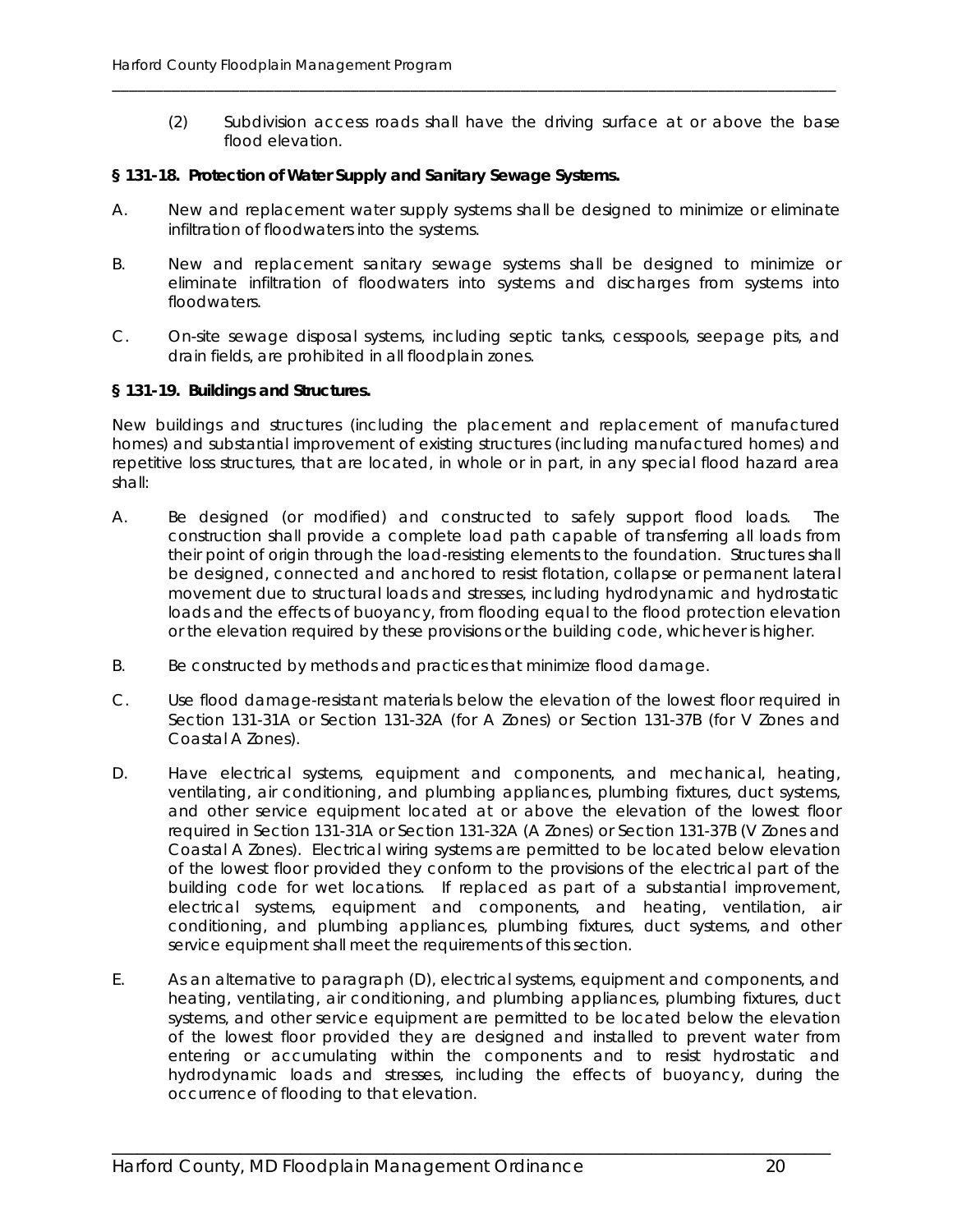- F. Have the electric panelboard elevated at least three (3) feet above the BFE.
- G. If located in flood hazard areas (A Zones) that are not identified as Coastal A Zones and coastal high hazard areas (V Zones), comply with the specific requirements of Article IV.

\_\_\_\_\_\_\_\_\_\_\_\_\_\_\_\_\_\_\_\_\_\_\_\_\_\_\_\_\_\_\_\_\_\_\_\_\_\_\_\_\_\_\_\_\_\_\_\_\_\_\_\_\_\_\_\_\_\_\_\_\_\_\_\_\_\_\_\_\_\_\_\_\_\_\_\_\_\_\_\_\_\_\_\_\_

- H. If located in Coastal A Zone, comply with the specific requirements of:
	- (1) Article V (new construction and placement of new manufactured homes); or
	- (2) Article IV (substantial improvements (including repair of substantial damage) and replacement manufactured homes).
- I. If located in coastal high hazard areas (V Zones), comply with the specific requirements of Article V.
- J. Comply with the requirements of the most restrictive designation if located on a site that has more than one flood zone designation (A Zone, designated floodway, Coastal A Zone, V Zone).

#### **§ 131-20. Placement of Fill.**

- A. Disposal of fill, including but not limited to earthen soils, rock, rubble, construction debris, woody debris, and trash, shall not be permitted in special flood hazard areas.
- B. Fill shall not be placed in Coastal A Zones or coastal high hazard areas (V Zones) except as provided in Section 131-36.
- C. Fill proposed to be placed to elevate structures in flood hazard areas (A Zones) that are not Coastal A Zones or coastal high hazard areas (V Zones) shall comply with the floodways requirements in Section 131-30A, Section 131-30B, and Section 131-30C and the limitations of Section 131-31B.

#### **§ 131-21. Historic Structures.**

Repair, alteration, addition, rehabilitation, or other improvement of historic structures shall be subject to the requirements of these provisions if the proposed work is determined to be a substantial improvement, unless a determination is made that the proposed work will not preclude the structure's continued designation as a historic structure. The Floodplain Administrator may require documentation of a structure's continued eligibility and designation as a historic structure.

#### **§ 131-22. Manufactured Homes.**

- A. New manufactured homes shall not be placed or installed in floodways or coastal high hazard areas (V Zones).
- B. For the purpose of these provisions, the lowest floor of a manufactured home is the bottom of the lowest horizontal supporting member (longitudinal chassis frame beam).
- C. New manufactured homes located outside of floodways and coastal high hazard areas (V Zones), replacement manufactured homes in any flood hazard areas, repetitive loss structures, and substantial improvement (including repair of substantial damage) of existing manufactured homes in all flood hazard area, shall: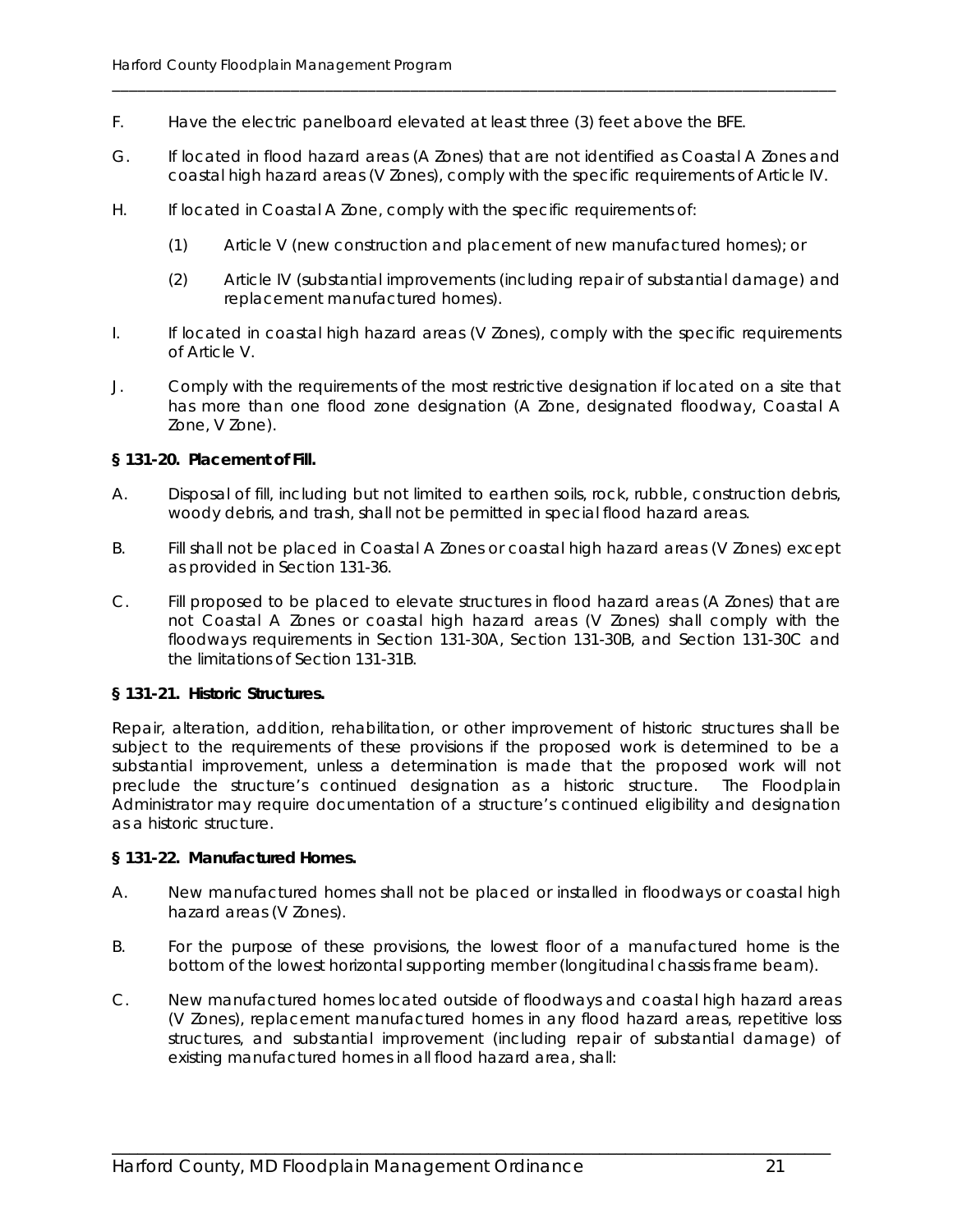(1) Be elevated on a permanent, reinforced foundation in accordance with Article IV or Article V, as applicable to the flood zone;

\_\_\_\_\_\_\_\_\_\_\_\_\_\_\_\_\_\_\_\_\_\_\_\_\_\_\_\_\_\_\_\_\_\_\_\_\_\_\_\_\_\_\_\_\_\_\_\_\_\_\_\_\_\_\_\_\_\_\_\_\_\_\_\_\_\_\_\_\_\_\_\_\_\_\_\_\_\_\_\_\_\_\_\_\_

- (2) Be installed in accordance with the anchor and tie-down requirements of the building code or the manufacturer's written installation instructions and specifications; and
- (3) Have enclosures below the lowest floor of the elevated manufactured home, if any, including enclosures that are surrounded by rigid skirting or other material that is attached to the frame or foundation, that comply with the requirements of Article IV or Article V, as applicable to the flood zone.

[Note: See "Protecting Manufactured Homes from Floods and Other Hazards: A Multi-Hazard Foundation and Installation Guide" (FEMA P-85).]

#### **§ 131-23. Recreational Vehicles.**

Recreational vehicles shall:

- A. Meet the requirements for manufactured homes in Section 131-22; or
- B. Be fully licensed and ready for highway use; or
- C. Be on a site for less than 180 consecutive days.

#### **§ 131-24. Critical and Essential Facilities.**

Critical and essential facilities shall:

- A. Not be located in coastal high hazard areas (V Zones), Coastal A Zones or floodways.
- B. If located in flood hazard areas other than coastal high hazard areas, Coastal A Zones and floodways, be elevated to the higher of elevation required by these regulations plus one (1) foot, the elevation required by the building code, or the elevation of the 0.2 percent chance (500-year) flood.

#### **§ 131-25. Temporary Structures and Temporary Storage.**

In addition to the application requirements of Section 131-12, applications for the placement or erection of temporary structures and the temporary storage of any goods, materials, and equipment, shall specify the duration of the temporary use. Temporary structures and temporary storage in floodways shall meet the limitations of Section 131-30A of these provisions. In addition:

- A. Temporary structures shall:
	- (1) Be designed and constructed to prevent flotation, collapse or lateral movement resulting from hydrodynamic loads and hydrostatic loads during conditions of the base flood;
	- (2) Have electric service installed in compliance with the electric code; and

- (3) Comply with all other requirements of the applicable State and local permit authorities.
- B. Temporary storage shall not include hazardous materials.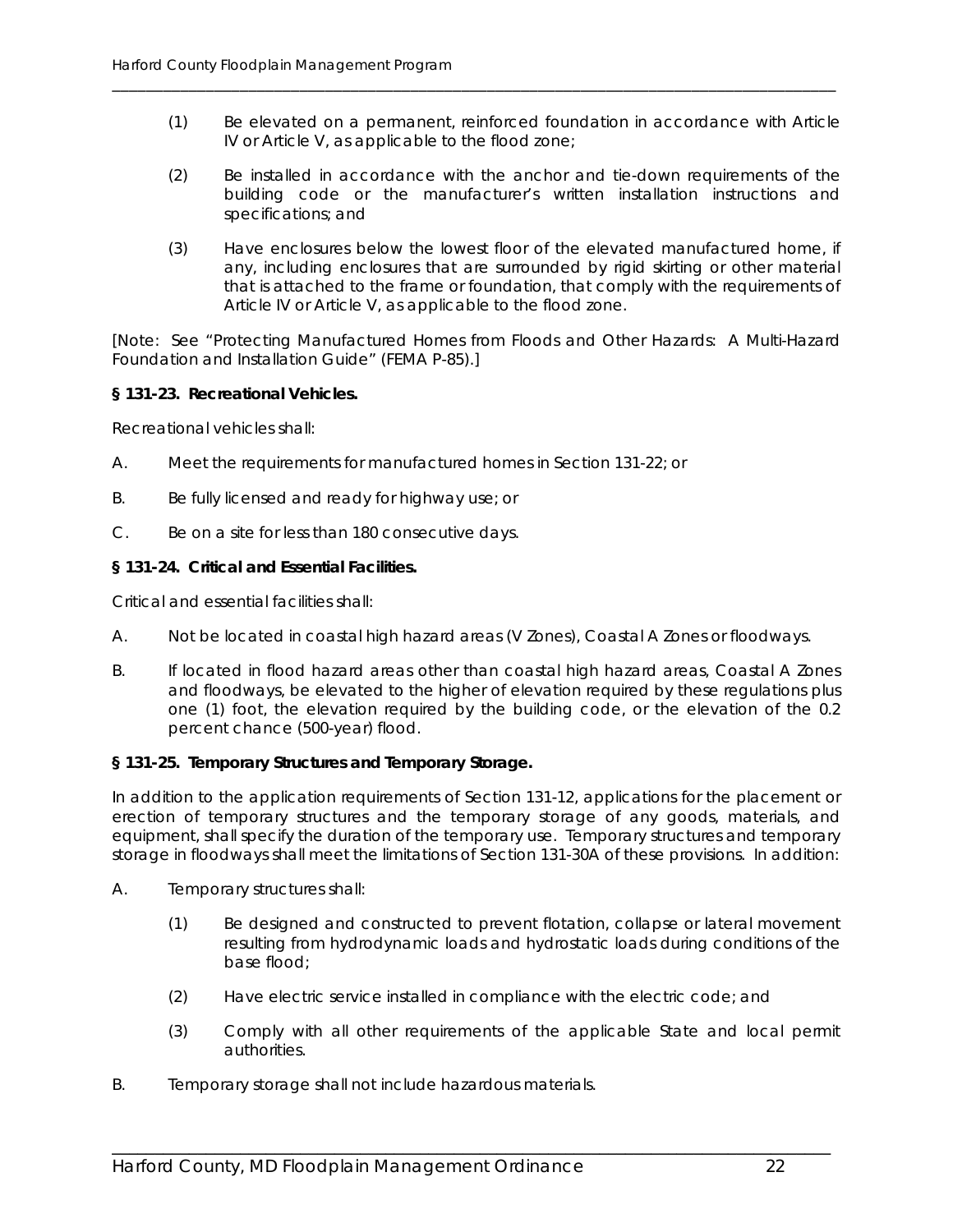#### **§ 131-26. Gas or Liquid Storage Tanks .**

A. Underground tanks in flood hazard areas shall be anchored to prevent flotation, collapse or lateral movement resulting from hydrostatic loads, including the effects of buoyancy, during conditions of the base flood.

\_\_\_\_\_\_\_\_\_\_\_\_\_\_\_\_\_\_\_\_\_\_\_\_\_\_\_\_\_\_\_\_\_\_\_\_\_\_\_\_\_\_\_\_\_\_\_\_\_\_\_\_\_\_\_\_\_\_\_\_\_\_\_\_\_\_\_\_\_\_\_\_\_\_\_\_\_\_\_\_\_\_\_\_\_

- B. Above-ground tanks in flood hazard areas shall be anchored to a supporting structure and elevated to or above the base flood elevation, or shall be anchored or otherwise designed and constructed to prevent flotation, collapse, or lateral movement resulting from hydrodynamic and hydrostatic loads, including the effects of buoyancy, during conditions of the base flood.
- C. In flood hazard areas, tank inlets, fill openings, outlets and vents shall be:
	- (1) At or above the base flood elevation or fitted with covers designed to prevent the inflow of floodwater or outflow of the contents of the tanks during conditions of the base flood; and
	- (2) Anchored to prevent lateral movement resulting from hydrodynamic and hydrostatic loads, including the effects of buoyancy, during conditions of the base flood.

#### **§ 131-27. Functionally Dependent Uses.**

Applications for functionally dependent uses that do not conform to the requirements of these regulations shall be approved only by variances issued pursuant to Article VI. If approved, functionally dependent uses shall be protected by methods that minimize flood damage during the base flood, including measures to allow floodwaters to enter and exit, use of flood damageresistant materials, and elevation of electric service and equipment to the extent practical given the use of the building.

#### **ARTICLE IV. Requirements in Flood Hazard Areas (A Zones) That Are Not Coastal High Hazard Areas (V Zones) or Coastal A Zones**

#### **§ 131-28. General Requirements.**

In addition to the general requirements of Article III, the requirements of this section shall:

- A. Apply in flood hazard areas that are not identified as coastal high hazard areas (V Zones) and Coastal A Zones. These flood hazard areas, referred to collectively as "A Zones," include special flood hazard areas along nontidal waters of the State, landward of coastal high hazard areas (V Zones), and landward of Coastal A Zones (if delineated).
- B. Apply to all development, new construction, substantial improvements (including repair of substantial damage), repetitive loss structures and placement, replacement, and substantial improvement (including repair of substantial damage) of manufactured homes.

#### **§ 131-29. Flood Protection Setbacks.**

Within areas defined by flood protection setbacks along nontidal waters of the State:

A. No new buildings, structures, or other development shall be permitted unless the applicant demonstrates that the site cannot be developed without such encroachment into the flood protection setback and the encroachment is the minimum necessary after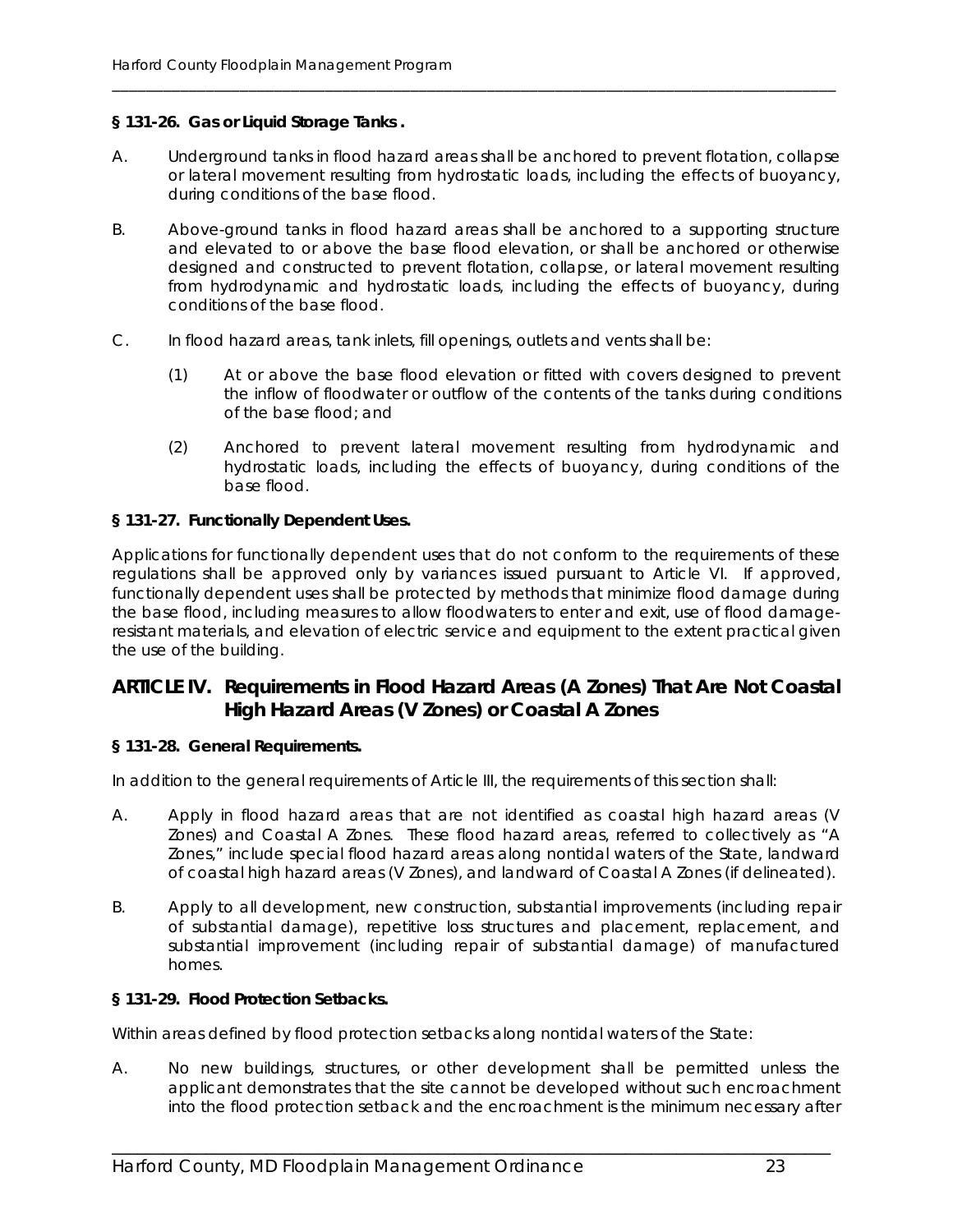consideration of varying other siting standards such as side, front, and back lot line setbacks.

B. Disturbance of natural vegetation shall be minimized and any disturbance allowed shall be vegetatively stabilized.

\_\_\_\_\_\_\_\_\_\_\_\_\_\_\_\_\_\_\_\_\_\_\_\_\_\_\_\_\_\_\_\_\_\_\_\_\_\_\_\_\_\_\_\_\_\_\_\_\_\_\_\_\_\_\_\_\_\_\_\_\_\_\_\_\_\_\_\_\_\_\_\_\_\_\_\_\_\_\_\_\_\_\_\_\_

C. Utilities and temporary construction may be permitted.

#### **§ 131-30. Development that Affects Flood-Carrying Capacity of Nontidal Waters of the State.**

- A. Development in Designated Floodways
	- (1) For proposed development that will encroach into a designated floodway, Section 131-12A(7) requires the applicant to submit an evaluation of alternatives to such encroachment, including different uses of the site or the portion of the site within the floodway, and minimization of such encroachment. This requirement does not apply to fences that do not block the flow of floodwaters or trap debris.

Proposed development in a designated floodway may be permitted only if:

- (a) The applicant has been issued a permit by MDE; and
- (b) The applicant has developed hydrologic and hydraulic engineering analyses and technical data prepared by a licensed professional engineer reflecting such changes, and the analyses, which shall be submitted to the Floodplain Administrator, demonstrate that the proposed activity will not result in any increase in the base flood elevation; or
- (c) If the analyses demonstrate that the proposed activities will result in an increase in the base flood elevation, the applicant has obtained a Conditional Letter of Map Revision and a Letter of Map Revision from FEMA upon completion of the project. Submittal requirements and fees shall be the responsibility of the applicant.
- B. Development that Includes the Placement of Fill in Nontidal Waters of the State

For proposed development that includes the placement of fill in nontidal waters of the State, other than development that is subject to paragraph (D), a hydraulicallyequivalent volume of excavation is required. Such excavations shall be designed to drain freely.

C. Development in Areas with Base Flood Elevations but No Designated Floodways

For development in special flood hazard areas of nontidal waters of the State with base flood elevations but no designated floodways:

(1) The applicant shall develop hydrologic and hydraulic engineering analyses and technical data reflecting the proposed activity and shall submit such technical data to the Floodplain Administrator as required in Section 131-12A.(6). The analyses shall be prepared by a licensed professional engineer in a format required by FEMA for a Conditional Letter of Map Revision and a Letter of Map Revision upon completion of the project. Submittal requirements and fees shall be the responsibility of the applicant.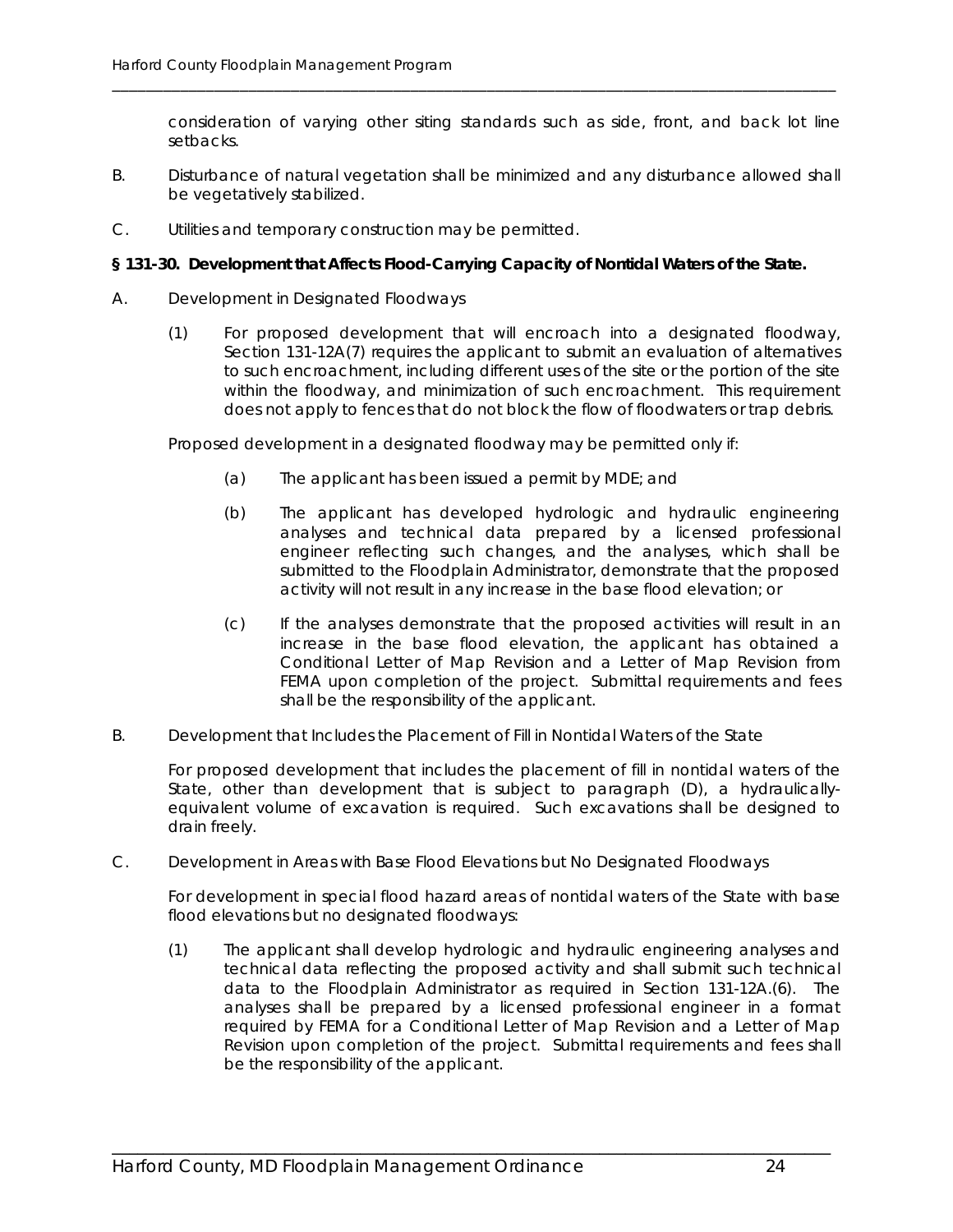(2) The proposed development may be permitted if the applicant has received a permit by MDE and if the analyses demonstrate that the cumulative effect of the proposed development, when combined with all other existing and potential flood hazard area encroachments will not increase the base flood elevation more than 1.0 foot at any point.

\_\_\_\_\_\_\_\_\_\_\_\_\_\_\_\_\_\_\_\_\_\_\_\_\_\_\_\_\_\_\_\_\_\_\_\_\_\_\_\_\_\_\_\_\_\_\_\_\_\_\_\_\_\_\_\_\_\_\_\_\_\_\_\_\_\_\_\_\_\_\_\_\_\_\_\_\_\_\_\_\_\_\_\_\_

D. Construction of Roads, Bridges, Culverts, Dams and In-Stream Ponds

Construction of roads, bridges, culverts, dams, and in-stream ponds in nontidal waters of the State shall not be approved unless they comply with this section and the applicant has received a permit from MDE.

- E. Alteration of a Watercourse
	- (1) For any proposed development that involves alteration of a watercourse not subject to paragraph (C), unless waived by MDE, the applicant shall develop hydrologic and hydraulic engineering analyses and technical data reflecting such changes, including the floodway analysis required in Section131-12A., and submit such technical data to the Floodplain Administrator and to FEMA. The analyses shall be prepared by a licensed professional engineer in a format required by MDE and by FEMA for a Conditional Letter of Map Revision and a Letter of Map Revision upon completion of the project. Submittal requirements and fees shall be the responsibility of the applicant.
	- (2) Alteration of a watercourse may be permitted only upon submission, by the applicant, of the following:
		- (a) A description of the extent to which the watercourse will be altered or relocated;
		- (b) A certification by a licensed professional engineer that the flood-carrying capacity of the watercourse will not be diminished;
		- (c) Evidence that adjacent communities, the U.S. Army Corps of Engineers, and MDE have been notified of the proposal, and evidence that such notifications have been submitted to FEMA; and
		- (d) Evidence that the applicant shall be responsible for providing the necessary maintenance for the altered or relocated portion of the watercourse so that the flood carrying capacity will not be diminished. The Floodplain Administrator may require the applicant to enter into an agreement with Harford County specifying the maintenance responsibilities; if an agreement is required, the permit shall be conditioned to require that the agreement be recorded on the deed of the property which shall be binding on future owners.

#### **§ 131-31. Residential Structures and Residential Portions of Mixed Use Structures.**

New residential structures and residential portions of mixed use structures, and substantial improvement (including repair of substantial damage) of existing residential structures, repetitive loss structures and residential portions of mixed use structures shall comply with the applicable requirements of Article III and this section. See Section 131-33 for requirements for horizontal additions.

\_\_\_\_\_\_\_\_\_\_\_\_\_\_\_\_\_\_\_\_\_\_\_\_\_\_\_\_\_\_\_\_\_\_\_\_\_\_\_\_\_\_\_\_\_\_\_\_\_\_\_\_\_\_\_\_\_\_\_\_\_\_\_\_\_\_\_\_\_\_\_\_\_\_\_\_\_\_\_\_\_\_\_\_

A. Elevation Requirements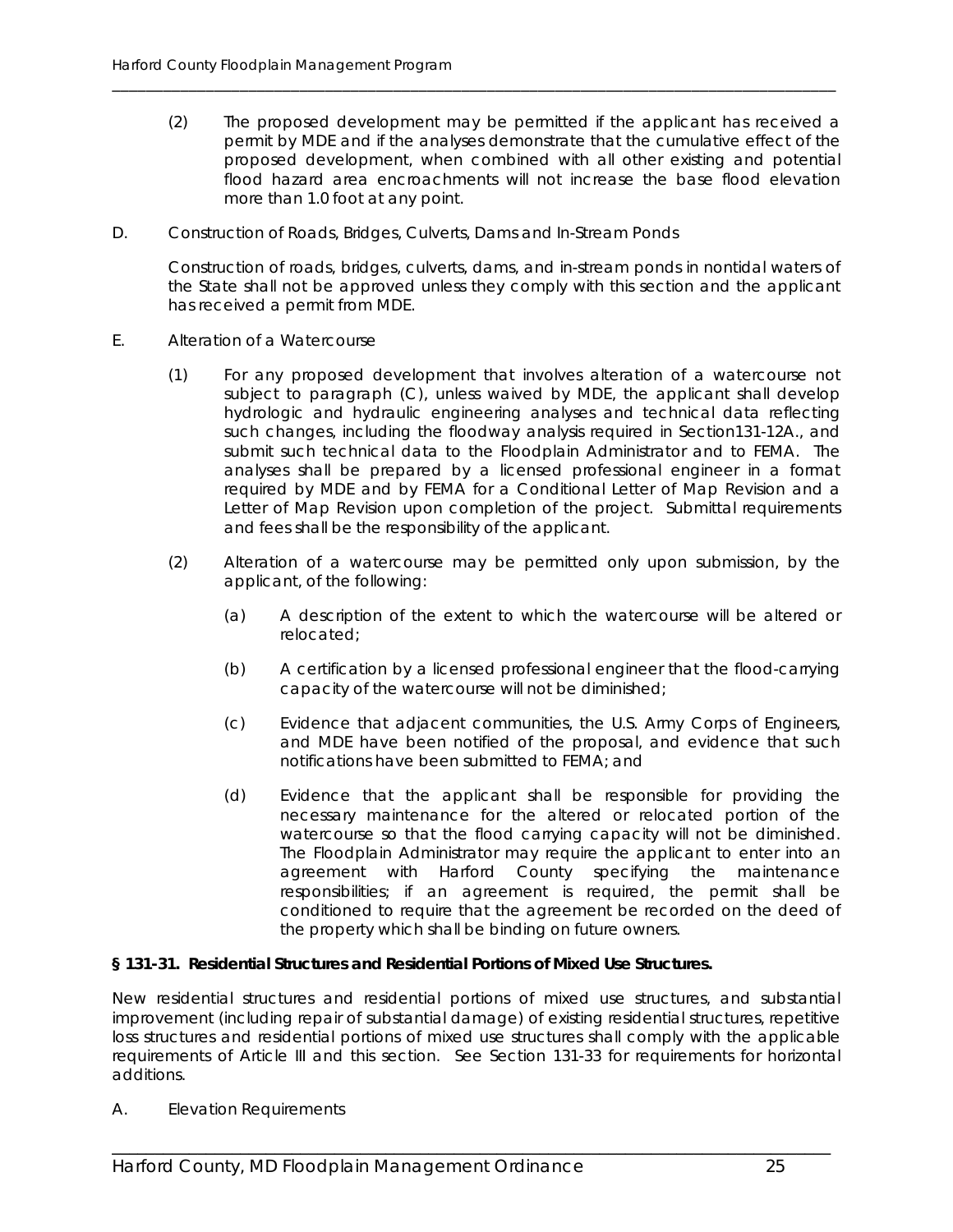(1) Lowest floors shall be elevated to or above the flood protection elevation.

\_\_\_\_\_\_\_\_\_\_\_\_\_\_\_\_\_\_\_\_\_\_\_\_\_\_\_\_\_\_\_\_\_\_\_\_\_\_\_\_\_\_\_\_\_\_\_\_\_\_\_\_\_\_\_\_\_\_\_\_\_\_\_\_\_\_\_\_\_\_\_\_\_\_\_\_\_\_\_\_\_\_\_\_\_

- (2) In areas of shallow flooding (Zone AO), the lowest floor (including basement) shall be elevated at least as high above the highest adjacent grade as the depth number specified in feet on the FIRM plus two (2) feet, or at least four (4) feet if a depth number is not specified.
- (3) Enclosures below the lowest floor shall meet the requirements of paragraph (C).
- B. Limitations on Use of Fill to Elevate Structures

Unless otherwise restricted by these regulations, especially by the limitations in Section 131-30A., Section 131-30B., and Section 131-30C., fill placed for the purpose of raising the ground level to support a building or structure shall:

- (1) Consist of earthen soil or rock materials only.
- (2) Extend laterally from the building footprint to provide for adequate access as a function of use; the Floodplain Administrator may seek advice from the State Fire Marshal's Office and/or the local fire services agency;
- (3) Comply with the requirements of the building code and be placed and compacted to provide for stability under conditions of rising and falling floodwaters and resistance to erosion, scour, and settling;
- (4) Be sloped no steeper than one (1) vertical to two (2) horizontal, unless approved by the Floodplain Administrator;
- (5) Be protected from erosion associated with expected velocities during the occurrence of the base flood; unless approved by the Floodplain Administrator, fill slopes shall be protected by vegetation if the expected velocity is less than five feet per second, and by other means if the expected velocity is five feet per second or more; and
- (6) Be designed with provisions for adequate drainage and no adverse effect on adjacent properties.
- C. Enclosures Below the Lowest Floor
	- (1) Enclosures below the lowest floor shall be used solely for parking of vehicles, building access, crawl/underfloor spaces, or limited storage.
	- (2) Enclosures below the lowest floor shall be constructed using flood damageresistant materials.
	- (3) Enclosures below the lowest floor shall be provided with flood openings which shall meet the following criteria: [Note: See NFIP Technical Bulletin #1, "Openings in Foundation Walls and Walls of Enclosures."]

\_\_\_\_\_\_\_\_\_\_\_\_\_\_\_\_\_\_\_\_\_\_\_\_\_\_\_\_\_\_\_\_\_\_\_\_\_\_\_\_\_\_\_\_\_\_\_\_\_\_\_\_\_\_\_\_\_\_\_\_\_\_\_\_\_\_\_\_\_\_\_\_\_\_\_\_\_\_\_\_\_\_\_\_

(a) There shall be a minimum of two flood openings on different sides of each enclosed area; if a building has more than one enclosure below the lowest floor, each such enclosure shall have flood openings on exterior walls.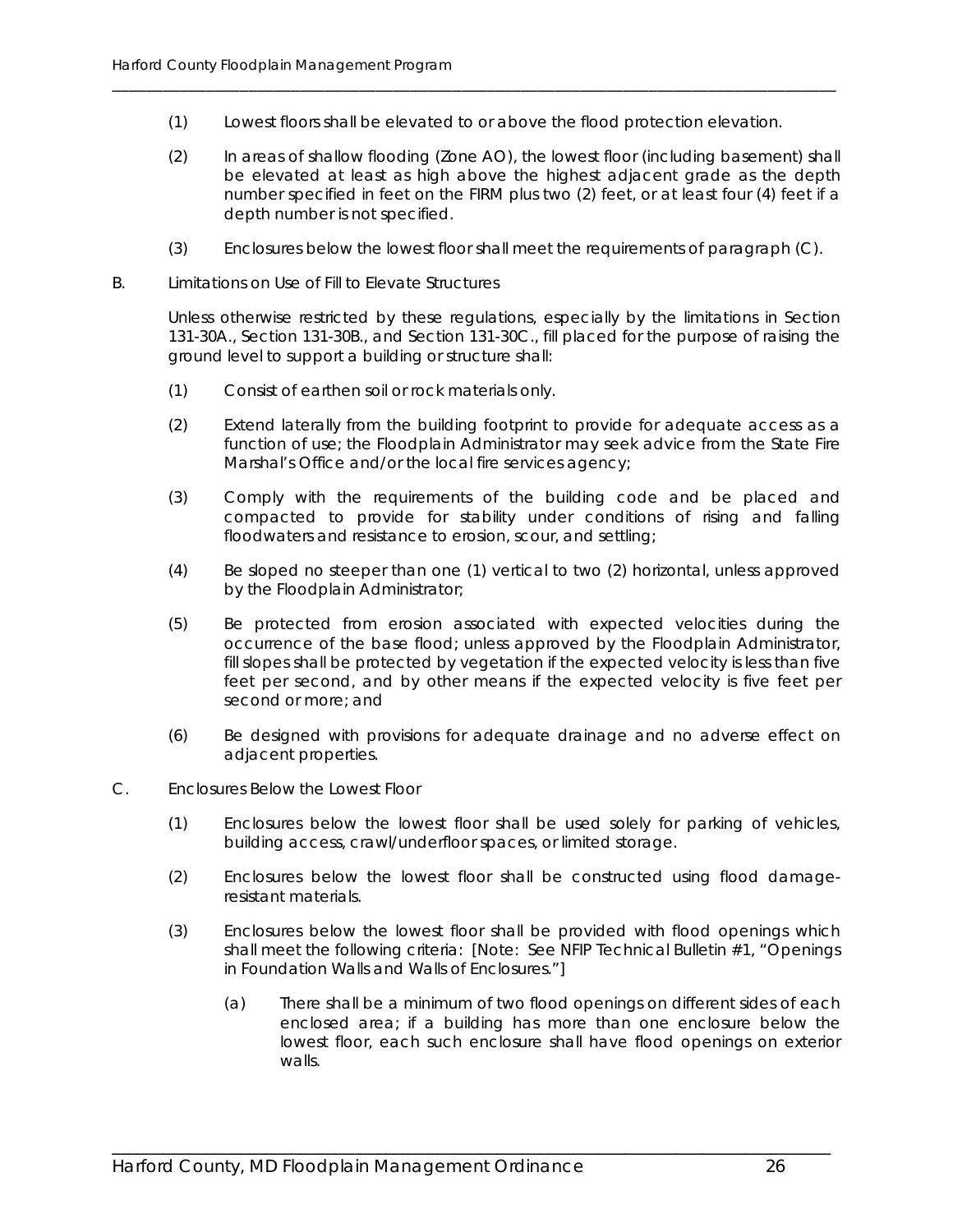(b) The total net area of all flood openings shall be at least 1 square inch for each square foot of enclosed area (non-engineered flood openings), or the flood openings shall be engineered flood openings that are designed and certified by a licensed professional engineer to automatically allow entry and exit of floodwaters; the certification requirement may be satisfied by an individual certification or an Evaluation Report issued by the ICC Evaluation Service, Inc.

\_\_\_\_\_\_\_\_\_\_\_\_\_\_\_\_\_\_\_\_\_\_\_\_\_\_\_\_\_\_\_\_\_\_\_\_\_\_\_\_\_\_\_\_\_\_\_\_\_\_\_\_\_\_\_\_\_\_\_\_\_\_\_\_\_\_\_\_\_\_\_\_\_\_\_\_\_\_\_\_\_\_\_\_\_

- (c) The bottom of each flood opening shall be 1 foot or less above the higher of the interior floor or grade, or the exterior grade, immediately below the opening.
- (d) Any louvers, screens or other covers for the flood openings shall allow the automatic flow of floodwaters into and out of the enclosed area.
- (e) If installed in doors, flood openings that meet requirements of paragraphs (a) through (d), are acceptable; however, doors without installed flood openings do not meet the requirements of this section.

#### **§ 131-32. Nonresidential Structures and Nonresidential Portions of Mixed Use Structures.**

New nonresidential structures and nonresidential portions of mixed use structures, and substantial improvement (including repair of substantial damage) of existing nonresidential structures, repetitive loss structures and nonresidential portions of mixed use structures shall comply with the applicable requirements of Article III. and the requirements of this section. See Section 131-33 for requirements for horizontal additions.

A. Elevation Requirements

Elevated structures shall:

- (1) Have the lowest floor (including basement) elevated to or above the flood protection elevation; or
- (2) In areas of shallow flooding (Zone AO), have the lowest floor (including basement) elevated at least as high above the highest adjacent grade as the depth number specified in feet on the FIRM plus two (2) feet, or at least four (4) feet if a depth number is not specified; and
- (3) Have enclosures below the lowest floor, if any, that comply with the requirements of Section 131-31C.; or
- (4) If proposed to be elevated on fill, meet the limitations on fill in Section 131-31B.
- B. Floodproofing Requirements
	- (1) Floodproofing of new nonresidential buildings:
		- (a) Is not allowed in nontidal waters of the State (COMAR  $26.17.04.11(B)(7)$ ).
		- (b) Is not allowed in Coastal A Zones.
	- (2) Floodproofing for substantial improvement of nonresidential buildings: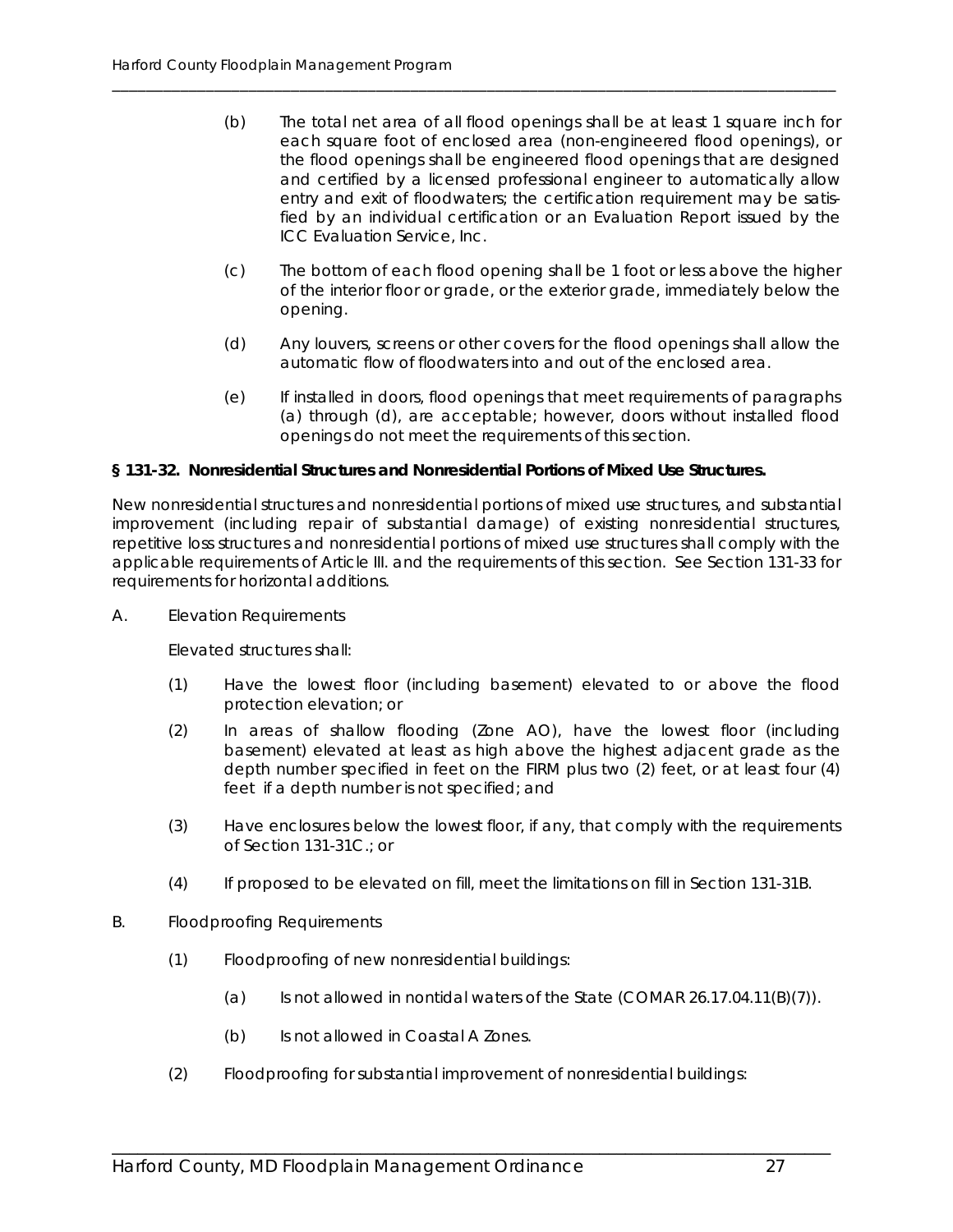(a) Is allowed in nontidal waters of the State.

\_\_\_\_\_\_\_\_\_\_\_\_\_\_\_\_\_\_\_\_\_\_\_\_\_\_\_\_\_\_\_\_\_\_\_\_\_\_\_\_\_\_\_\_\_\_\_\_\_\_\_\_\_\_\_\_\_\_\_\_\_\_\_\_\_\_\_\_\_\_\_\_\_\_\_\_\_\_\_\_\_\_\_\_\_

- (b) Is allowed in Coastal A Zones.
- (3) If floodproofing is proposed, structures shall:
	- (a) Be designed to be dry floodproofed such that the building or structure is watertight with walls and floors substantially impermeable to the passage of water to the level of the flood protection elevation plus 1.0 foot, or
	- (b) If located in an area of shallow flooding (Zone AO), be dry floodproofed at least as high above the highest adjacent grade as the depth number specified on the FIRM plus three (3) feet, or at least five (5) feet if a depth number is not specified; and
	- (c) Have structural components capable of resisting hydrostatic and hydrodynamic loads and effects of buoyancy;
	- (d) Have floodproofing measures that are designed taking into consideration the nature of flood-related hazards; frequency, depth and duration of flooding; rate of rise and fall of floodwater; soil characteristics; flood-borne debris; at least 12 hours of flood warning time from a credible source; and time necessary to implement any measures that require human intervention;
	- (e) Have at least one door above the applicable flood elevation that allows human ingress and egress during conditions of flooding;
	- (f) Have an operations and maintenance plan that is filed with local emergency management officials and that specifies the owner/occupant's responsibilities to monitor flood potential; the location of any shields, doors, closures, tools, or other goods that are required for implementation; maintenance of such goods; methods of installation; and periodic inspection; and
	- (g) Be certified by a licensed professional engineer or licensed architect, through execution of a Floodproofing Certificate that states that the design and methods of construction meet the requirements of this section. The Floodproofing Certificate shall be submitted with the construction drawings as required in Section 131-12A(13).

#### **§ 131-33. Horizontal Additions.**

- A. A horizontal addition proposed for a building or structure shall comply with the applicable requirements of Article III and this section.
- B. In nontidal waters of the State that are subject to the regulatory authority of MDE, all horizontal additions shall comply with the applicable requirements of Article III and this section.

\_\_\_\_\_\_\_\_\_\_\_\_\_\_\_\_\_\_\_\_\_\_\_\_\_\_\_\_\_\_\_\_\_\_\_\_\_\_\_\_\_\_\_\_\_\_\_\_\_\_\_\_\_\_\_\_\_\_\_\_\_\_\_\_\_\_\_\_\_\_\_\_\_\_\_\_\_\_\_\_\_\_\_\_

(1) If the addition combined with other proposed repairs, alterations, or modifications of the base building constitutes substantial improvement, the base building and the addition shall comply with the applicable requirements of Article III and this section.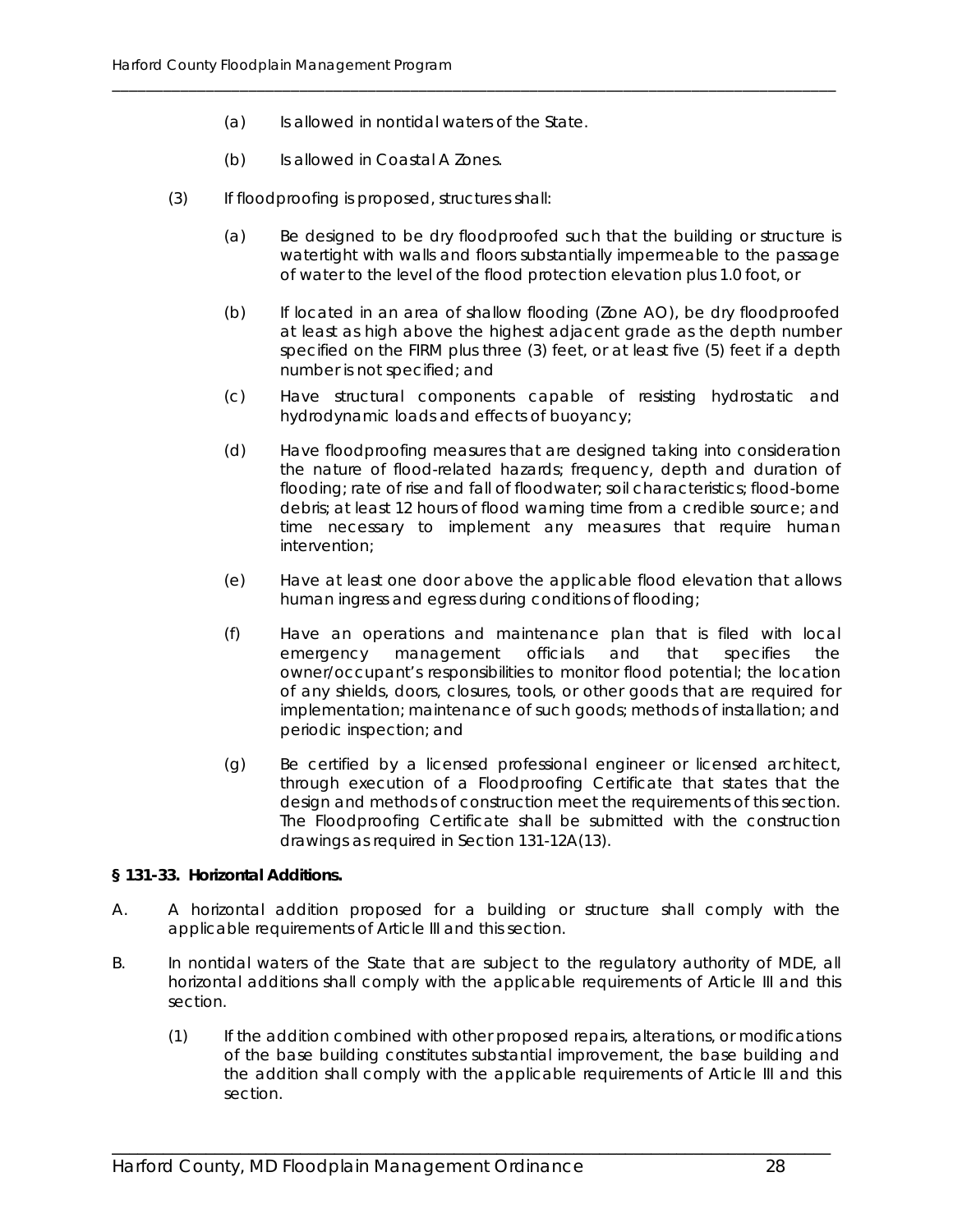- (2) If the addition constitutes substantial improvement, the base building and the addition shall comply with all of the applicable requirements of Article III and this section.
- [Note: See "Substantial Improvement/Substantial Damage Desk Reference" (FEMA P-758).]

\_\_\_\_\_\_\_\_\_\_\_\_\_\_\_\_\_\_\_\_\_\_\_\_\_\_\_\_\_\_\_\_\_\_\_\_\_\_\_\_\_\_\_\_\_\_\_\_\_\_\_\_\_\_\_\_\_\_\_\_\_\_\_\_\_\_\_\_\_\_\_\_\_\_\_\_\_\_\_\_\_\_\_\_\_

#### **§ 131-34. Accessory Structures.**

- A. Accessory structures shall be limited to not more than 300 square feet in total floor area.
- B. Accessory structures shall comply with the elevation requirements and other requirements of Section 131-31, the floodproofing requirements of Section 131-32B, or shall:
	- (1) Be useable only for parking of vehicles or limited storage;
	- (2) Be constructed with flood damage-resistant materials below the base flood elevation;
	- (3) Be constructed and placed to offer the minimum resistance to the flow of floodwaters;
	- (4) Be anchored to prevent flotation;
	- (5) Have electrical service and mechanical equipment elevated to or above the base flood elevation; and
	- (6) Have flood openings that meet the requirements of Section 131-31C.

#### **ARTICLE V. Requirements in Coastal High Hazard Areas (V Zones) and Coastal A Zones.**

#### **§ 131-35. General Requirements.**

In addition to the general requirements of Article III, the requirements of this section shall:

- A. Apply in flood hazard areas that are identified as coastal high hazard areas (V Zones) and Coastal A Zones (if delineated).
- B. Apply to all development, new construction, substantial improvements (including repair of substantial damage), repetitive loss structures and placement, replacement, and substantial improvement (including repair of substantial damage) of manufactured homes.

**Exception:** In Coastal A Zones, the requirements of Article IV shall apply to substantial improvements (including repair of substantial damage), repetitive loss structures, and substantial improvement of manufactured homes (including repair of substantial damage) and replacement manufactured homes.

[Note: See "Coastal Construction Manual" (FEMA P-55).]

#### **§ 131-36. Location and Site Preparation.**

A. The placement of structural fill for the purpose of elevating buildings is prohibited.

\_\_\_\_\_\_\_\_\_\_\_\_\_\_\_\_\_\_\_\_\_\_\_\_\_\_\_\_\_\_\_\_\_\_\_\_\_\_\_\_\_\_\_\_\_\_\_\_\_\_\_\_\_\_\_\_\_\_\_\_\_\_\_\_\_\_\_\_\_\_\_\_\_\_\_\_\_\_\_\_\_\_\_\_

B. Buildings shall be located landward of the reach of mean high tide.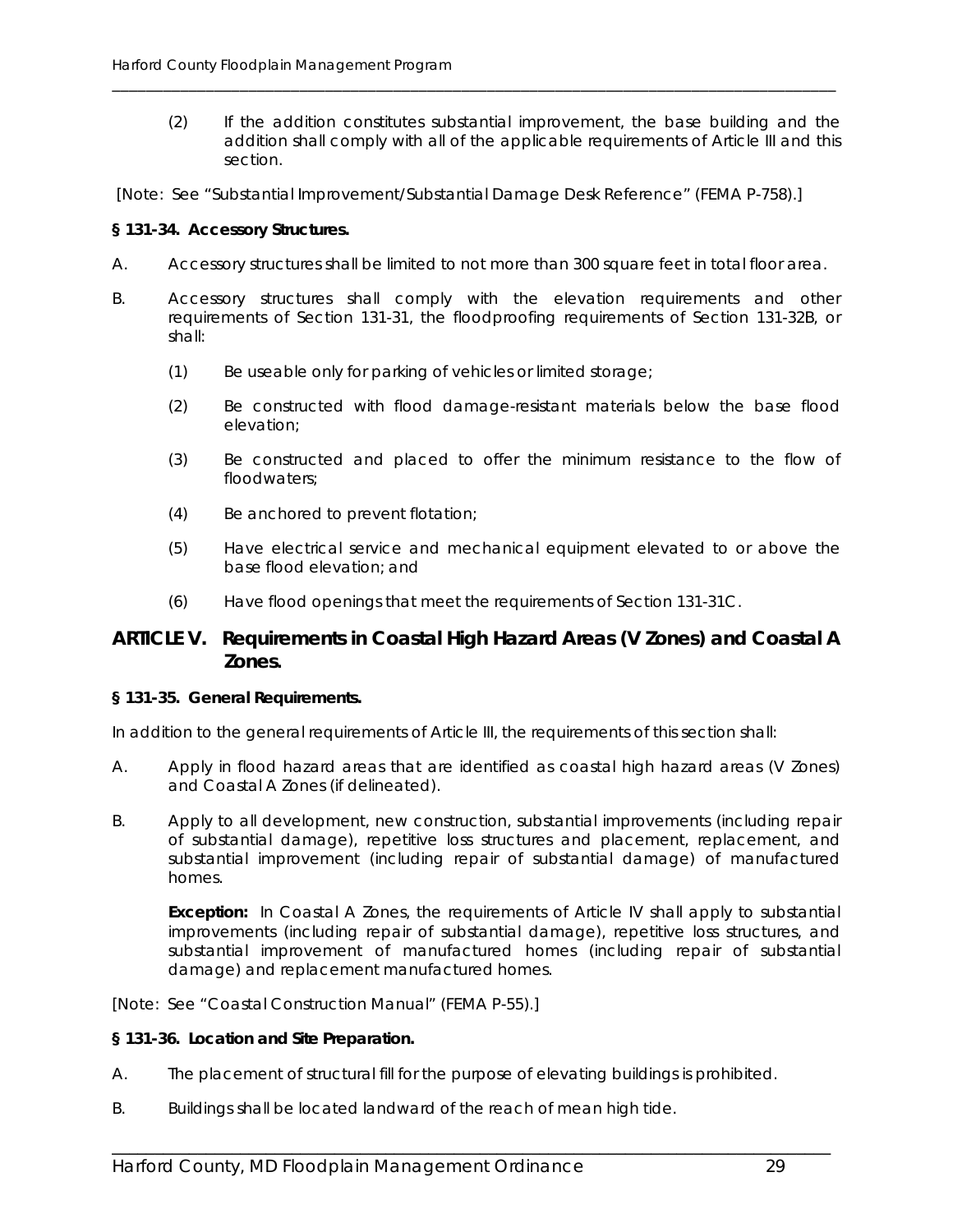C. Minor grading, and the placement of minor quantities of fill, shall be permitted for landscaping and for drainage purposes under and around buildings and for support of parking slabs, pool decks, patios and walkways.

\_\_\_\_\_\_\_\_\_\_\_\_\_\_\_\_\_\_\_\_\_\_\_\_\_\_\_\_\_\_\_\_\_\_\_\_\_\_\_\_\_\_\_\_\_\_\_\_\_\_\_\_\_\_\_\_\_\_\_\_\_\_\_\_\_\_\_\_\_\_\_\_\_\_\_\_\_\_\_\_\_\_\_\_\_

D. Site preparation shall not alter sand dunes unless an engineering analysis demonstrates that the potential for flood damage is not increased.

#### **§ 131-37. Residential and Nonresidential Structures.**

New structures, repetitive loss structures and substantial improvement (including repair of substantial damage) of existing structures shall comply with the applicable requirements of Article III and the requirements of this section.

- A. Foundations
	- (1) Structures shall be supported on pilings or columns and shall be adequately anchored to such pilings or columns. Pilings shall have adequate soil penetrations to resist the combined wave and wind loads (lateral and uplift). Water loading values used shall be those associated with the base flood. Wind loading values shall be those required by applicable building codes. Pile embedment shall include consideration of decreased resistance capacity caused by scour of soil strata surrounding the piling.
	- (2) Slabs, pools, pool decks and walkways shall be located and constructed to be structurally independent of structures and their foundations to prevent transfer of flood loads to the structures during conditions of flooding, scour, or erosion from wave-velocity flow conditions, and shall be designed to minimize debris impacts to adjacent properties and public infrastructure.
- B. Elevation Requirements
	- (1) The bottom of the lowest horizontal structural member that supports the lowest floor shall be located at or above the flood protection elevation.
	- (2) Basement floors that are below grade on all sides are prohibited.
	- (3) The space below an elevated building shall either be free-of-obstruction or, if enclosed by walls, shall meet the requirements of paragraph (D). [Note: See NFIP Technical Bulletin #5, "Free-of-Obstruction Requirements."]
- C. Certification of Design

As required in Section 131-12A(13), the applicant shall include in the application a certification prepared by a licensed professional engineer or a licensed architect that the design and methods of construction to be used meet the requirements of paragraph (A), paragraph (B), paragraph (D), and the building code.

- D. Enclosures Below the Lowest Floor
	- (1) Enclosures below the lowest floor shall be used solely for parking of vehicles, building access or limited storage.
	- (2) Enclosures below the lowest floor shall be less than 299 square feet in area (exterior measurement).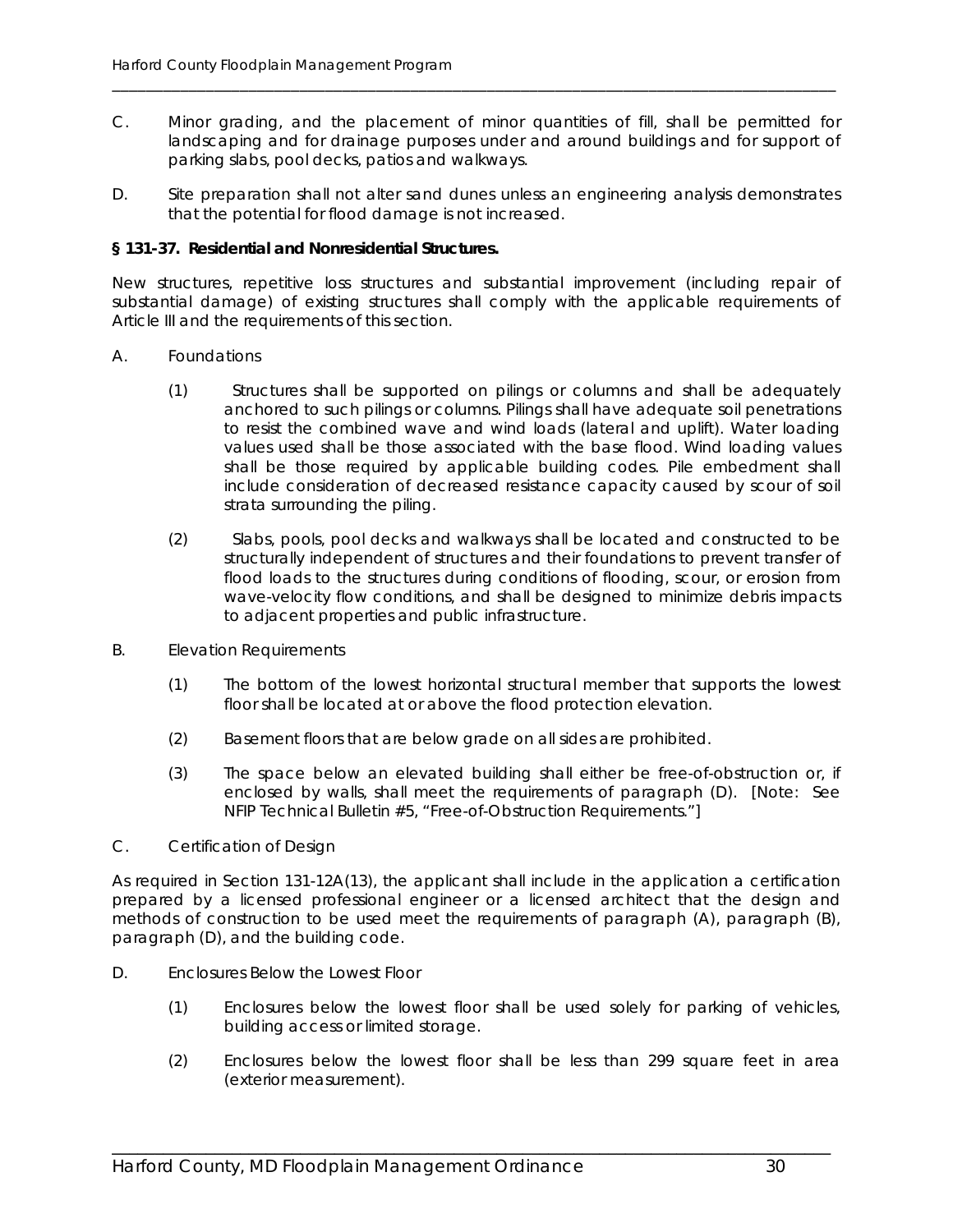(3) Walls and partitions are permitted below the elevated floor, provided that such walls and partitions are designed to break away under flood loads and are not part of the structural support of the building or structure. [Note: See NFIP Technical Bulletin #9, "Design and Construction Guidance for Breakaway Walls."]

\_\_\_\_\_\_\_\_\_\_\_\_\_\_\_\_\_\_\_\_\_\_\_\_\_\_\_\_\_\_\_\_\_\_\_\_\_\_\_\_\_\_\_\_\_\_\_\_\_\_\_\_\_\_\_\_\_\_\_\_\_\_\_\_\_\_\_\_\_\_\_\_\_\_\_\_\_\_\_\_\_\_\_\_\_

- (4) Electrical, mechanical, and plumbing system components shall not be mounted on or penetrate through walls that are designed to break away under flood loads.
- (5) Walls intended to break away under flood loads shall be constructed with insect screening or open lattice, or shall be designed to break away or collapse without causing collapse, displacement or other structural damage to the elevated portion of the building or supporting foundation system. Such walls, framing and connections shall have a design safe loading resistance of not less than 10 pounds per square foot and no more than 20 pounds per square foot; or
- (6) Where wind loading values of the building code exceed 20 pounds per square foot, the applicant shall submit a certification prepared and sealed by a licensed professional engineer or licensed architect that:
	- (a) The walls and partitions below the lowest floor have been designed to collapse from a water load less than that which would occur during the base flood.
	- (b) The elevated portion of the building and supporting foundation system have been designed to withstand the effects of wind and flood loads acting simultaneously on all building components (structural and nonstructural). Water loading values used shall be those associated with the base flood; wind loading values used shall be those required by the building code.
	- (c) In Coastal A Zones, in addition to the requirements of this section, walls below the lowest floor shall have flood openings that meet the requirements of Section 131-31C(3).

#### **§ 131-38. Horizontal Additions to Structures.**

- A. A horizontal addition proposed for a building or structure shall comply with the applicable requirements of Article III and this section.
- B. For horizontal additions:
	- (1) If the addition combined with other proposed repairs, alterations, or modifications of the base building constitutes substantial improvement, the base building and the addition shall comply with the applicable requirements of Article III and this section.
	- (2) If the addition constitutes substantial improvement, the base building and the addition shall comply with all of the applicable requirements of Article III and this section. [Note: The base building is required to comply otherwise it is an obstruction that does not comply with the free-of-obstruction requirement that applies to the elevated addition, see Section 131-37B(3).]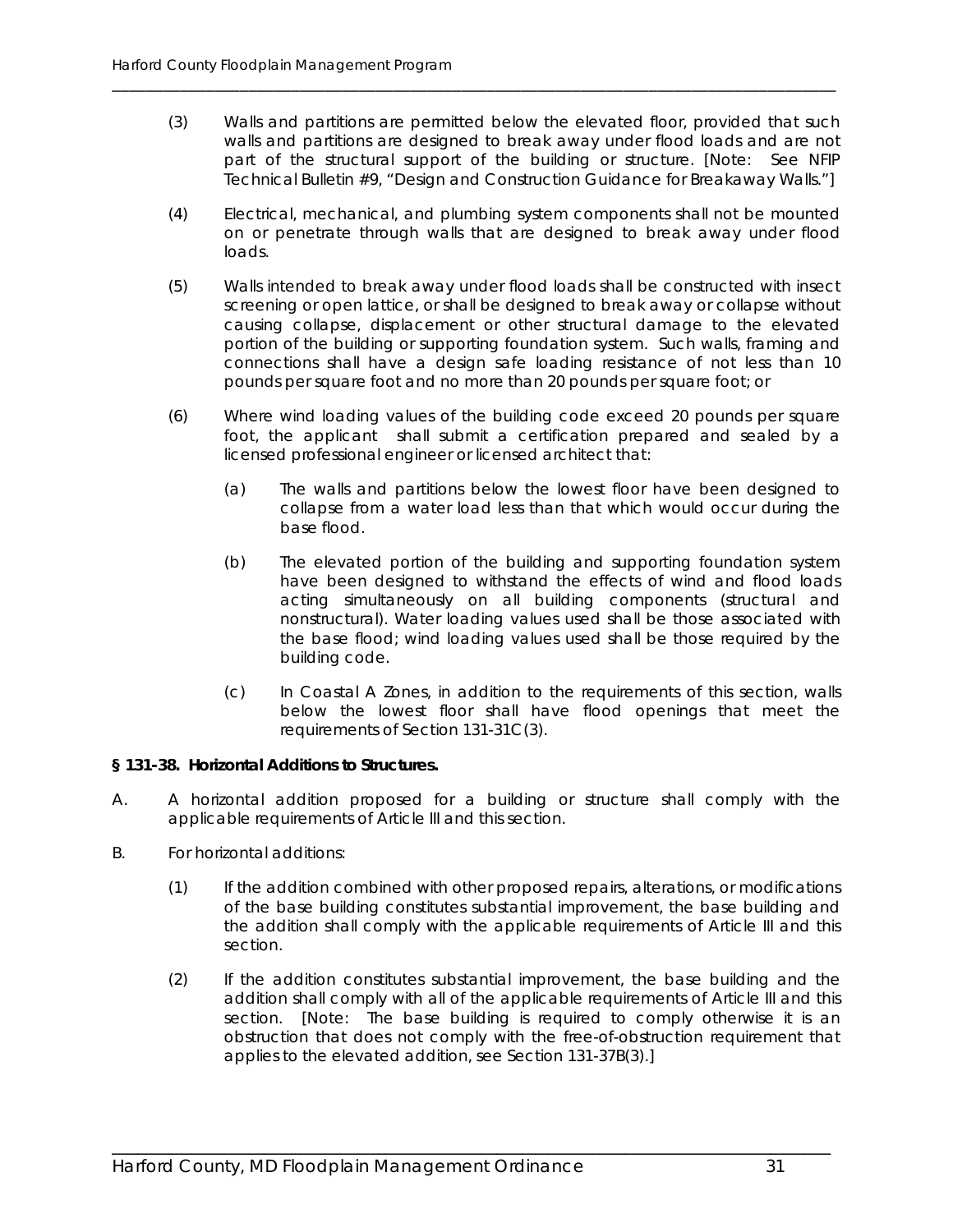#### **§ 131-39. Accessory Structures.**

A. Accessory structures shall be limited to not more than 300 square feet in total floor area.

\_\_\_\_\_\_\_\_\_\_\_\_\_\_\_\_\_\_\_\_\_\_\_\_\_\_\_\_\_\_\_\_\_\_\_\_\_\_\_\_\_\_\_\_\_\_\_\_\_\_\_\_\_\_\_\_\_\_\_\_\_\_\_\_\_\_\_\_\_\_\_\_\_\_\_\_\_\_\_\_\_\_\_\_\_

- B. Accessory structures shall comply with the elevation requirements and other requirements of Section 131-37 or, if not elevated, shall:
	- (1) Be useable only for parking of vehicles or limited storage;
	- (2) Be constructed with flood damage-resistant materials below the base flood elevation;
	- (3) Be constructed and placed to offer the minimum resistance to the flow of floodwaters;
	- (4) Be anchored to prevent flotation;
	- (5) Have electrical service and mechanical equipment elevated to or above the base flood elevation; and
	- (6) If larger than 100 square feet in size, have walls that meet the requirements of Section 131-37D(3) through (6), as applicable for the flood zone; and if located in Coastal A Zones, walls shall have flood openings that meet the requirements of Section 131-31C(3).

#### **§ 131-40. Other Structures and Development.**

[Note: See NFIP Technical Bulletin #5, "Free-of-Obstruction Requirements."]

A. Decks and Patios

In addition to the requirements of the building code or the residential code, decks and patios shall be located, designed, and constructed in compliance with the following:

- (1) A deck that is structurally attached to a building or structure shall have the bottom of the lowest horizontal structural member at or above the flood protection elevation and any supporting members that extend below the design flood elevation shall comply with the foundation requirements that apply to the building or structure, which shall be designed to accommodate any increased loads resulting from the attached deck.
- (2) A deck or patio that is located below the flood protection elevation shall be structurally independent from structures and their foundation systems, and shall be designed and constructed either to remain intact and in place during base flood conditions or to break apart into small pieces that will not cause structural damage to adjacent elevated structures.
- (3) A deck or patio that has a vertical thickness of more than 12 inches or that is constructed with more than the minimum amount of fill that is necessary for site drainage shall not be approved unless an analysis demonstrates no harmful diversion of floodwaters or wave runup and wave reflection that would increase damage to adjacent elevated structures.
- (4) A deck or patio that has a vertical thickness of 12 inches or less and that is at natural grade or on fill material that is similar to and compatible with local soils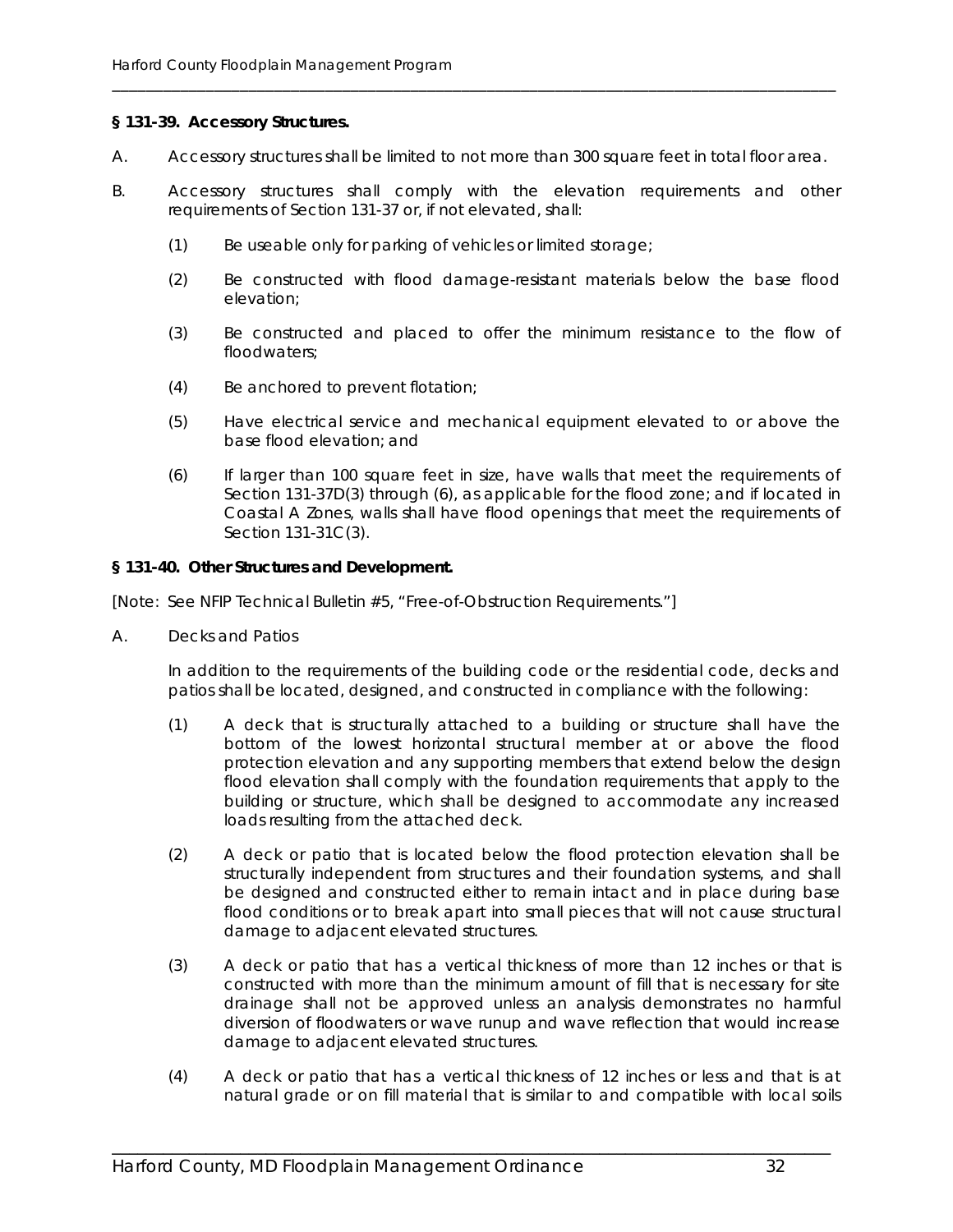and is the minimum amount necessary for site drainage may be approved without requiring analysis of the impact on diversion of floodwaters or wave runup and wave reflection.

B. Other Development

Other development activities shall be permitted only if located outside the footprint of, and not structurally attached to, structures, and only if an analysis demonstrates no harmful diversion of floodwaters or wave runup and wave reflection onto adjacent elevated structures. Other development includes but is not limited to:

\_\_\_\_\_\_\_\_\_\_\_\_\_\_\_\_\_\_\_\_\_\_\_\_\_\_\_\_\_\_\_\_\_\_\_\_\_\_\_\_\_\_\_\_\_\_\_\_\_\_\_\_\_\_\_\_\_\_\_\_\_\_\_\_\_\_\_\_\_\_\_\_\_\_\_\_\_\_\_\_\_\_\_\_\_

- (1) Bulkheads, seawalls, retaining walls, revetments, and similar erosion control structures; and
- (2) Solid fences, privacy walls, and fences prone to trapping debris, unless designed and constructed to fail under base flood conditions,

#### **ARTICLE VI. Variances.**

#### **§ 131-41. General.**

- A. The Directors shall have the power to consider and authorize or deny variances from the strict application of the requirements of this Chapter. A variance shall be approved only if it is determined to not be contrary to the public interest and where, owing to special conditions of the lot or parcel, a literal enforcement of the provisions of these regulations, an unnecessary hardship would result.
- B. Upon consideration of the purposes of these provisions, the individual circumstances, and the considerations and limitations of this section, the Directors may attach such conditions to variances as it deems necessary to further the purposes of these regulations.
- C. The Directors shall notify, in writing, any applicant to whom a variance is granted to construct or substantially improve a building or structure with its lowest floor below the elevation required by these regulations that the variance is to the floodplain management requirements of these regulations only, and that the cost of Federal flood insurance will be commensurate with the increased risk, with rates up to \$25 per \$100 of insurance coverage.
- D. A record of all variance actions, including justification for issuance shall be maintained pursuant to Section 131-9B(10) of these provisions.

#### **§ 131-42. Application for a Variance.**

- A. The owner of property, or the owner's authorized agent, for which a variance is sought shall submit an application for a variance to the Floodplain Administrator.
- B. At a minimum, the application shall contain the following information: name, address, and telephone number of the applicant and property owner; legal description of the property; parcel map; description of the existing use; description of the proposed use; site map showing the location of flood hazard areas, designated floodway boundaries, flood zones, base flood elevations, and flood protection setbacks; description of the variance sought; and reason for the variance request. Variance applications shall specifically address each of the considerations in Section 131-43.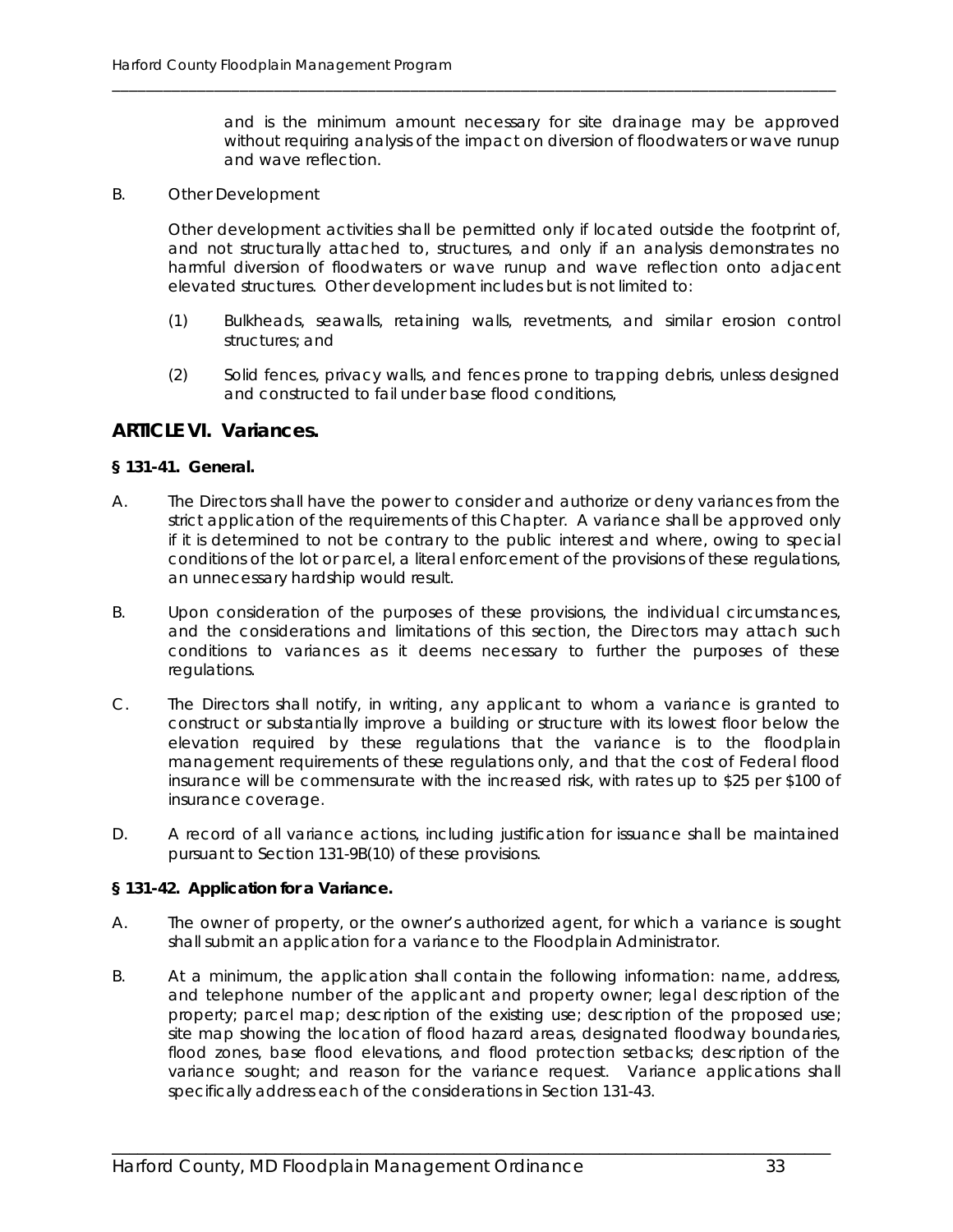C. If the application is for a variance to allow the lowest floor (A Zones) or bottom of the lowest horizontal structural member (V Zones and Coastal A Zones) of a building or structure below the applicable minimum elevation required by these regulations, the application shall include a statement signed by the owner that, if granted, the conditions of the variance shall be recorded on the deed of the property.

\_\_\_\_\_\_\_\_\_\_\_\_\_\_\_\_\_\_\_\_\_\_\_\_\_\_\_\_\_\_\_\_\_\_\_\_\_\_\_\_\_\_\_\_\_\_\_\_\_\_\_\_\_\_\_\_\_\_\_\_\_\_\_\_\_\_\_\_\_\_\_\_\_\_\_\_\_\_\_\_\_\_\_\_\_

#### **§ 131-43. Considerations for Variances.**

The Floodplain Administrator shall request comments on variance applications from MDE (NFIP State Coordinator) and shall provide such comments to the Directors. In considering variance applications, the Directors shall consider and make findings of fact on all evaluations, all relevant factors, requirements specified in other sections of these provisions, and the following factors:

- A. The danger that materials may be swept onto other lands to the injury of others.
- B. The danger to life and property due to flooding or erosion damage.
- C. The susceptibility of the proposed development and its contents (if applicable) to flood damage and the effect of such damage on the individual owner.
- D. The importance of the services to the community provided by the proposed development.
- E. The availability of alternative locations for the proposed use which are not subject to, or are subject to less, flooding or erosion damage.
- F. The necessity to the facility of a waterfront location, where applicable, or if the facility is a functionally dependent use.
- G. The compatibility of the proposed use with existing and anticipated development.
- H. The relationship of the proposed use to the comprehensive plan and hazard mitigation plan for that area.
- I. The safety of access to the property in times of flood for passenger vehicles and emergency vehicles.
- J. The expected heights, velocity, duration, rate of rise, and sediment transport of the floodwaters and the effects of wave action, if applicable, expected at the site.
- K. The costs of providing government services during and after flood conditions, including maintenance and repair of public utilities and facilities such as sewer, gas, electrical, and water systems, and streets and bridges.
- L. The comments provided by MDE (NFIP State Coordinator).

#### **§ 131-44. Limitations for Granting Variances.**

The Directors shall make an affirmative decision on a variance request only upon:

A. A showing of good and sufficient cause. Good and sufficient cause deals solely with the physical characteristics of the property and cannot be based on the character of the improvement, the personal characteristics of the owner/inhabitants, or local provision that regulate standards other than health and public safety.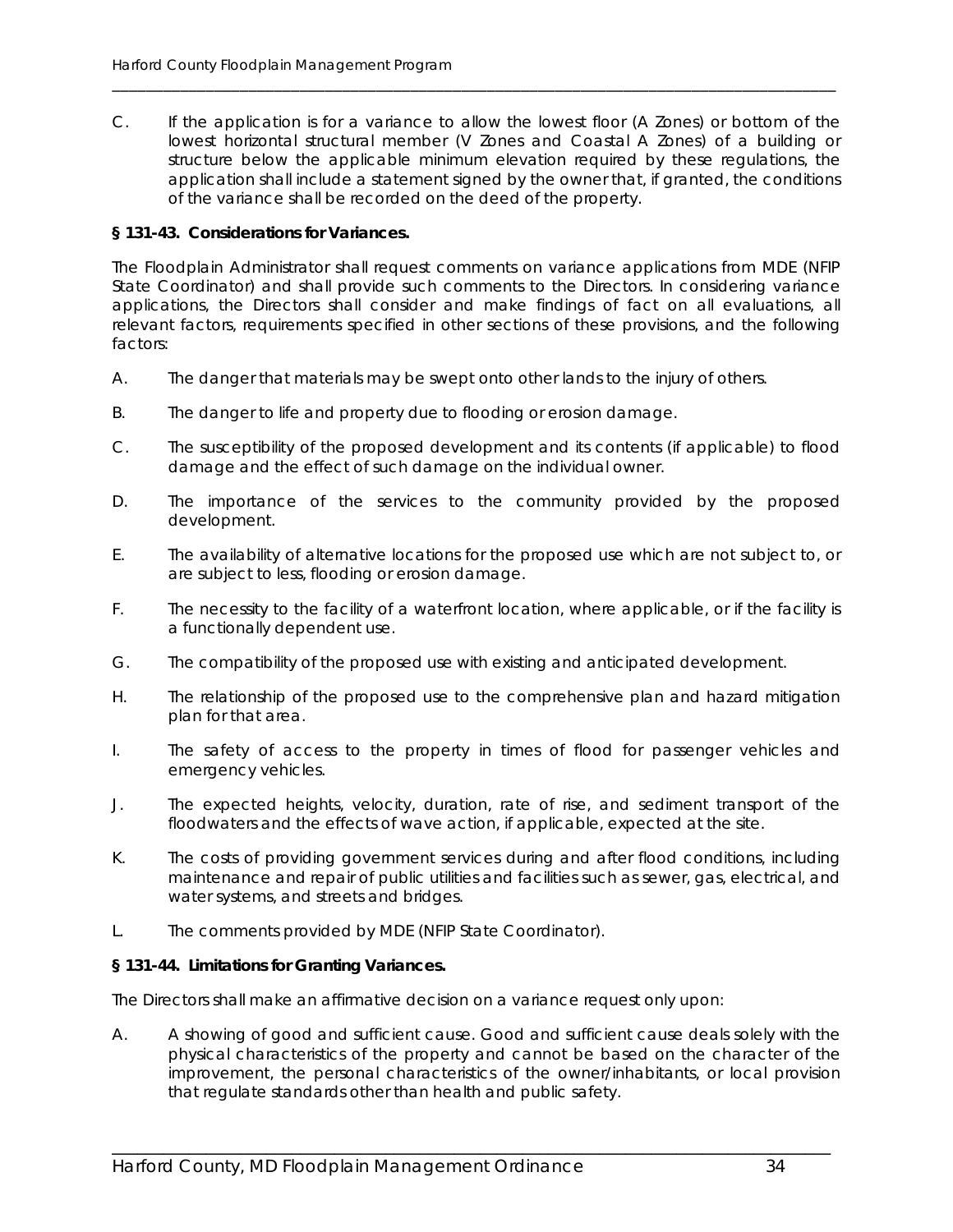B. A determination that failure to grant the variance would result in exceptional hardship due to the physical characteristics of the property. Increased cost or inconvenience of meeting the requirements of these regulations does not constitute an exceptional hardship to the applicant.

\_\_\_\_\_\_\_\_\_\_\_\_\_\_\_\_\_\_\_\_\_\_\_\_\_\_\_\_\_\_\_\_\_\_\_\_\_\_\_\_\_\_\_\_\_\_\_\_\_\_\_\_\_\_\_\_\_\_\_\_\_\_\_\_\_\_\_\_\_\_\_\_\_\_\_\_\_\_\_\_\_\_\_\_\_

- C. A determination that the granting of a variance for development within any designated floodway, or flood hazard area with base flood elevations but no designated floodway, will not result in increased flood heights beyond that which is allowed in these provisions.
- D. A determination that the granting of a variance will not result in additional threats to public safety; extraordinary public expense, nuisances, fraud or victimization of the public, or conflict with existing local laws.
- E. A determination that the building, structure or other development is protected by methods to minimize flood damages.
- F. A determination that the variance is the minimum necessary to afford relief, considering the flood hazard.

#### **ARTICLE VII. Enforcement.**

#### **§ 131-45. Compliance Required.**

- A. No building, structure or development shall hereafter be located, erected, constructed, reconstructed, improved, repaired, extended, converted, enlarged or altered without full compliance with this Chapter and all other applicable laws and regulations.
- B. Failure to obtain a permit shall be a violation of these regulations and shall be subject to penalties in accordance with Section 131-47.
- C. Permits issued on the basis of plans and applications approved by the Floodplain Administrator authorize only the specific activities set forth in such approved plans and applications or amendments thereto. Use, arrangement, or construction of such specific activities that are contrary to that authorization shall be deemed a violation of these provisions.

#### **§ 131-46. Notice of Violation and Stop Work Order.**

If the Floodplain Administrator determines that there has been a violation of any provision of this Chapter, the Floodplain Administrator shall give notice of such violation to the owner, the owner's authorized agent, and the person responsible for such violation, and may issue a stop work order. The notice of violation or stop work order shall be in writing and shall:

- A. Include a list of violations, referring to the section or sections of these regulations that have been violated;
- B. Order remedial action which, if taken, will effect compliance with the provisions of these regulations;

- C. Specify a reasonable period of time to correct the violation;
- D. Advise the recipients of the right to appeal; and
- E. Be served in person; or